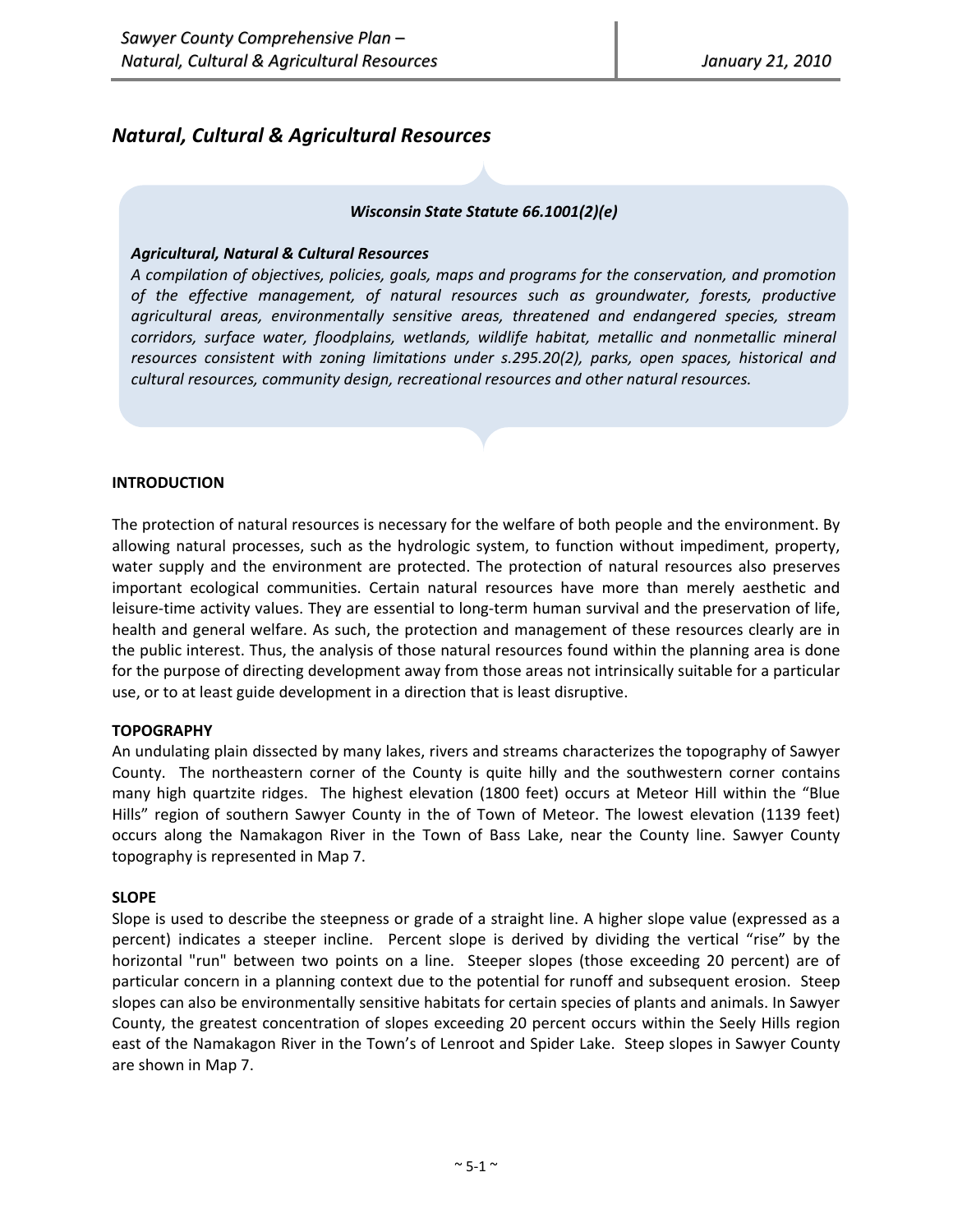## **GROUNDWATER RESOURCES**

To sustain human life, water is a prerequisite. The water we drink, use to grow plants and food, or use for recreational purposes is a resource that if contaminated could have catastrophic effects. It is estimated that 1.2 quadrillion gallons of groundwater is under Wisconsin, enough to cover the entire state of Wisconsin to a depth of 30 feet.

Groundwater serves as the principal water source for most rural households in the County. Glacial drift is the soil composition for most wells, with sand and gravel deposits providing the greatest yields of water. Groundwater is also drawn from bedrock, mostly from granite. Across the County, depth to groundwater varies from 0 to over 200 feet. The shallowest depths are generally found in areas near lakes and streams, especially in the central and southeastern sections of the County. The deepest groundwater is generally found in hilly areas, primarily the northern and southwestern parts of the County.

Contamination of ground water can occur naturally and by human interaction. Natural contamination due to the earth's soil releasing chemicals in the ground water is rare. A greater threat to ground water contamination are leaking storage tanks, failing septic systems, application of pesticides and fertilizers, and storm water runoff near feedlots and industrial sites. While nitrates in drinking water occur naturally, but at very low levels, fertilizers, failing septic systems and feedlots can contribute to significant increases in Nitrate levels. Most of Sawyer County is rated as moderate to highly susceptible to groundwater contamination (Map 8).

Closed landfills and leaking underground storage tanks (LUST) can also threaten the ground water. A list of closed landfills and leaking underground storage tank sites is found in the Land Use Chapter. Monitoring wells are often placed on sites near closed and operating landfills and LUST sites. In the FY 2009 Groundwater Coordinating Council Report to the Legislature, Volatile Organic Compounds (VOCs) are a significant contributor to ground water contamination near landfills, especially in landfills that do not have engineered liner and leachate collection.

Groundwater quality in the Namekagon Basin is generally rated very good and usable for most purposes. Hardness of groundwater in the sand and gravel aquifers varies from 50‐150 mg/L of calcium carbonate. The relatively low hardness is due to the permeable outwash and rapid movement of groundwater. In the deeper sandstone aquifer, hardness tends to be a little higher. The concentration of iron and manganese is unpredictable. Wells close together may have large differences in concentration of these ions. The known natural concentrations of nitrate in groundwater of the basin are generally low.

Large supplies of good quality groundwater are available in most of the Chippewa Basin of Sawyer County. Area differences in groundwater quality are due to the composition, solubility and surface area of the soil particles and rock through which the water moves and its speed of movement. Minor water use problems are created by hardness and locally high iron concentrations. Water from the deeper sandstone aquifers is slightly more mineralized as opposed to the surficial sand and gravel aquifers. Hardness tends to be higher in the southeastern half of the County. The concentration of nitrate in groundwater of the basin is generally low.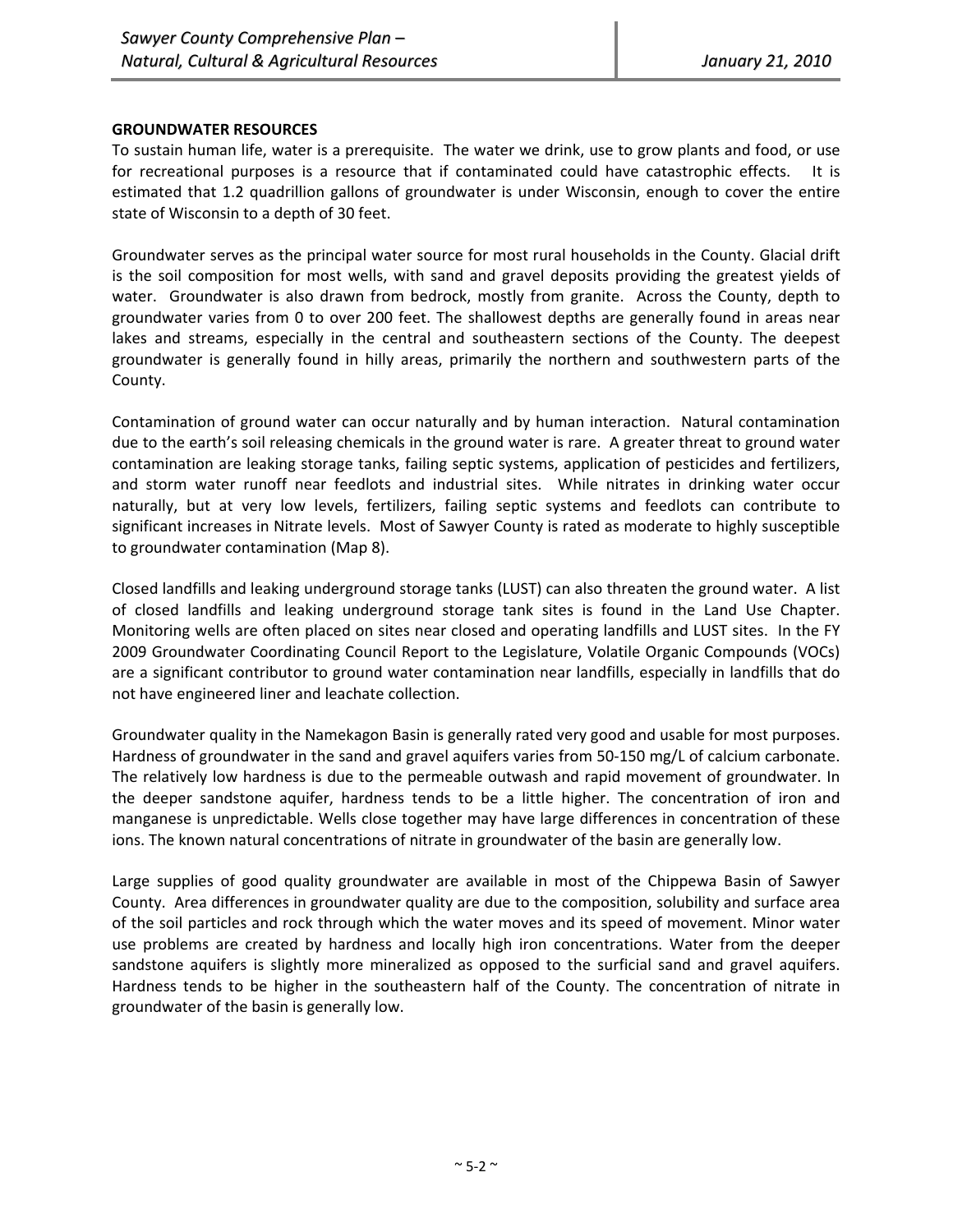## **BEDROCK GEOLOGY**

Igneous and metamorphic rocks of Precambrian age underlie Sawyer County. Sandstone overlies the Precambrian surface along the western border of the County. The principal surface deposits are glacial drift, alluvial sand and gravel. The bedrock geology of Sawyer County is shown in Map 9.

Depths to bedrock range from 5 to over 300 feet across the County, with numerous rock outcrops found in the northwestern and south‐central portions of the County. Along the Chippewa and Flambeau Rivers are numerous rapids caused by outcropping of granitic rock, the underlying bedrock formation throughout the eastern three‐fourths of the County. Other bedrock formations underlying the glacial till include red quartzite ridges in the southwest, sandstone along the County's western edge and igneous trap rock of the Namakagon and Totogatic River valleys. Outcrops of quartzite are found along Yarnell, Knuteson and Pipestone Creeks and the old C &NW railroad grade cuts east of Lemington.

These quartzite ridges run diagonally from northwestern Barron County to the Chippewa Flowage and are known as the Barron or "Blue Hills." Numerous springs flow from the outward edge of the quartzite ridges where the overlying glacial till is thin. The high gradient of the watercourse often tends to wash away the little soil in the channel. Stream channel changes often occur in the remaining rock rubble. Spring ponds occur mostly in the areas of thick glacial deposits along the edges of the end moraine. Springs are most frequently found along the Namakagon and Couderay Rivers and the Little Weirgor Creek watershed.

The mineral geology of northern Wisconsin received the attention of a number of mining interests during the 1970's. Several mineable deposits of sulphides and zinc were discovered; with the nearest deposit in nearby Rusk County. A known deposit of vanadium is located about 10 miles east of Hayward in the vicinity of the Tiger Cat Flowage and State Highway 77. Vanadium is a rare ductile metal that adds tensile strength when alloyed with steel. Whether such a mine is developed depends on numerous variables, such as the market price of vanadium and steel, taxes on minerals extracted, environmental constraints and access to transportation facilities. Currently there are no known plans to develop this deposit.

## **SOILS**

The soil types of Sawyer County are upland and outwash from glacial drift and are acidic in nature. The sandy soils occur along the Namakagon River, Lac Courte Oreilles, Round and Grindstone Lakes region. More organic soils, such as silt loams and peats are found throughout much of the eastern one‐half of the County. Soil surface texture in Sawyer County is shown in Map 10. The USDA‐Natural Resources Conservation Service (NRCS) has completed detailed soil mapping for all of Sawyer County. According to NRCS data, there are 202 unique soil types in Sawyer County.

The natural drainage condition of the soil refers to the frequency and duration of wet soil periods. Well drained to excessively drained soils are generally characteristic of the Namakagon River and Flambeau river valley regions, the Chippewa Flowage area and portions of the northeastern part of the County. Moderately well drained to poorly drained soils are found throughout much of the remainder of the County.

## **CLIMATE**

The climate of Sawyer County is classified as continental, a climate type characterized by large seasonal and daily variation in temperatures. Winters are long, cold and snowy. Summers are relatively short and warm with brief periods of hot, humid weather. Summer days are usually warm and sunny, while nights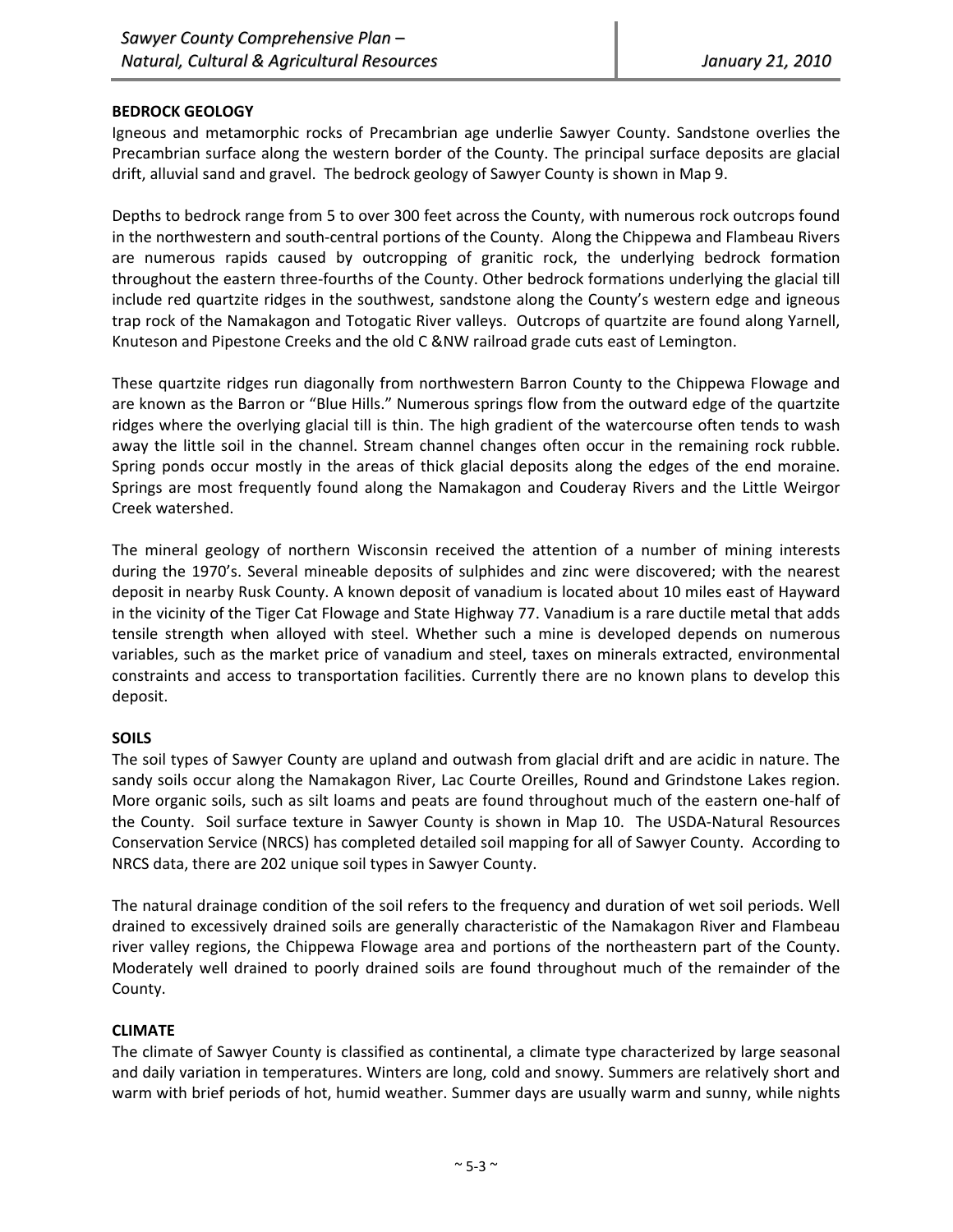are cool. Spring and fall are often short with sharp day-to-day temperature changes. All seasons have frequent weather changes as alternate high and low pressure systems move across the continent from west to east. The long-term average temperature is 41 degrees Fahrenheit. December through March finds temperatures generally averaging below 32 degrees Fahrenheit. The date of the last killing frost in Sawyer County has ranged from May 15th in 1968 to June 13th in 1969. The growing season averages about 120 days. Average monthly temperatures range from a low of 9.6 degrees in January to 66 degrees in July. Annual precipitation, including snowfall is about 32 inches. Snowfall averages between 60 and 70 inches per year.

Local climatic conditions along with recurrent seasonal fluctuation cause variations in the groundwater level, which in turn impacts stream flow and lake levels. With natural recharge and discharge continually occurring, the greatest rise in groundwater levels usually occurs in the spring and early summer due to snow melt and rainfall. Water levels generally decline for the remainder of the year. Long-range fluctuations also occur from year to year. Changes in groundwater levels reflect, in a general way, changes in the balance between precipitation, evaporation and run-off in the water system. Ground water levels in Sawyer County are more stable than in other parts of the state. Sawyer County lies in a Drift Province of abundant aquifers where plentiful supplies of groundwater are obtained from sands and gravels of the glacial drift and valley alluvium. Water levels tend to fluctuate most in the small seepage lakes in the southwestern part of the County and in the sandy till of the northwestern part.

## **LAND COVER**

Nearly two-thirds of landscape of Sawyer County is covered by forestlands while open water and wetlands cover nearly one‐third (**Table 5.1**). Less than six percent of the landscape is considered cropland or developed areas. Sawyer County land cover is shown on Map 11.

| Category                                     | <b>Acres</b> | Percent  |
|----------------------------------------------|--------------|----------|
|                                              |              | Coverage |
| Bare Land                                    | 15           | < .04    |
| <b>Cultivated Crops</b>                      | 18,851       | 2.2      |
| Deciduous Forest                             | 437,910      | 50.7     |
| Developed, High Intensity                    | 175          | 5.04     |
| Developed, Low Intensity                     | 3,469        | 0.4      |
| Developed, Medium Intensity                  | 414          | < .04    |
| Developed, Open Space                        | 3,421        | 0.4      |
| Evergreen Forest                             | 40,557       | 4.7      |
| Grassland/Herbaceous                         | 3,753        | 0.4      |
| Mixed Forest                                 | 67,250       | 7.8      |
| Open Water                                   | 67,397       | 7.8      |
| Palustrine Emergent Wetland                  | 8,618        | 1.0      |
| Palustrine Forested Wetland                  | 89,830       | 10.4     |
| Palustrine Scrub/Shrub Wetland               | 84,873       | 9.8      |
| Pasture/Hay                                  | 23,175       | 2.7      |
| Scrub/Shrub                                  | 14,206       | 1.6      |
| <b>Grand Total</b>                           | 863,913      | 100%     |
| SOURCE: NOAA Coastal Change Analysis Program |              |          |

**Table 5.1 – Land Cover Types**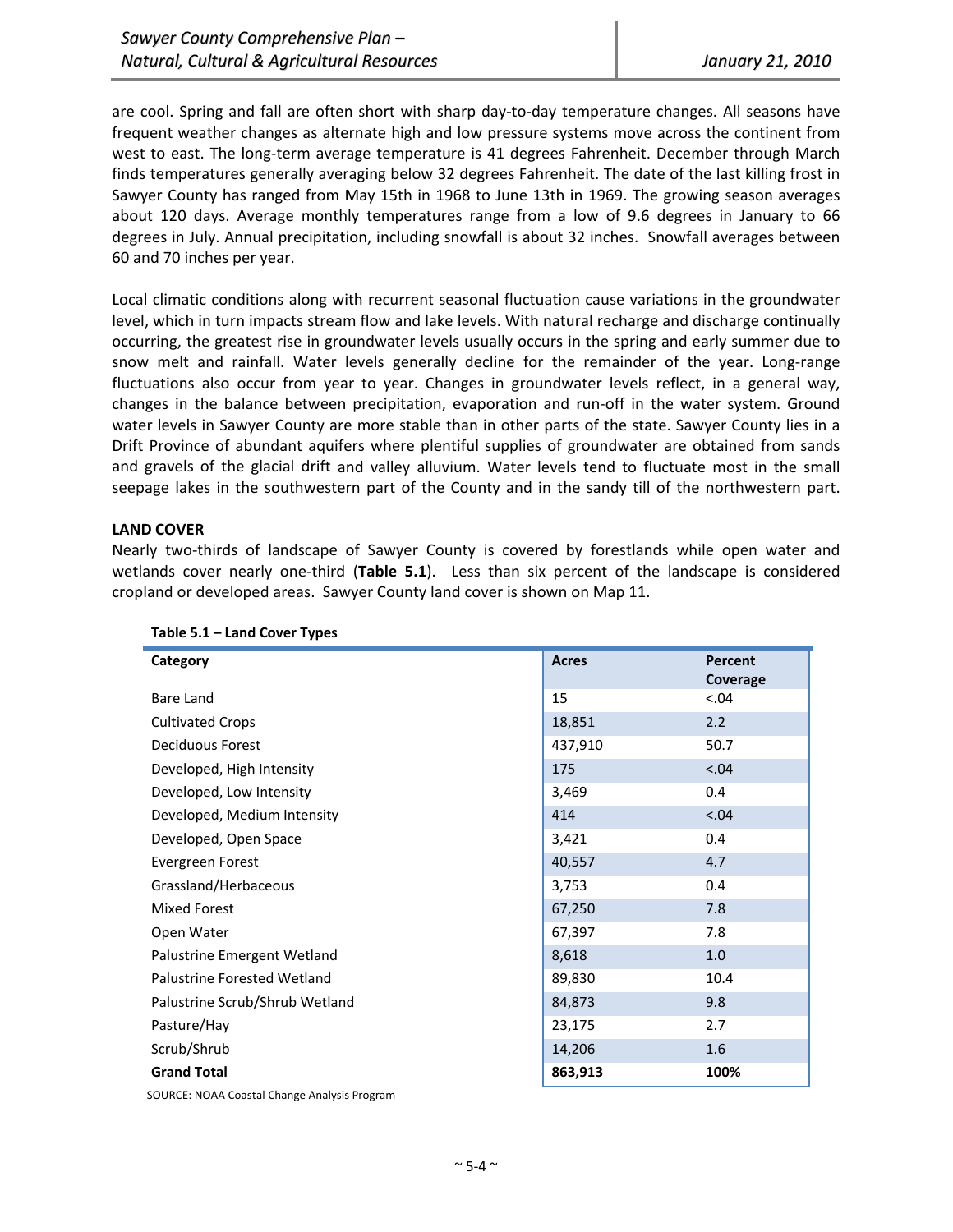#### **Forest Resources**

Forestlands are a major component of the overall character of the regional landscape and one of the key characteristics commonly used to define the "northwoods" region of Wisconsin. Forestlands are also important social, environmental and economic resources. Associated values include public recreation and aesthetic values, wildlife habitat, protection of air and water quality and production of timber. There are approximately 545,717 acres of upland forest in Sawyer County, with an additional 104,036 acres of forested wetlands and shrublands. Predominant forest cover types include maple, aspen, oak, along with red and white pine.

#### **County Forest**

The Sawyer County Forest includes 114,000 acres of publicly‐owned and managed property spread across seven designated geographical units (blocks). County Forest acreage is distributed throughout 12 of Sawyer County's 16 unincorporated towns, with the largest contiguous blocks found in the Town's of Winter and Lenroot. County Forest lands are managed for timber, game and non‐game animals and public outdoor recreation. The Sawyer County Forest Comprehensive Land‐Use Plan (2006‐2020) along with the supporting Forest Access Management Plan (2009) and Appendixes guides Forest use and management.

#### **SURFACE WATERS**

#### Watersheds

A watershed is an area of land that catches precipitation and drains or seeps into a marsh, stream, river, lake, ocean or groundwater. Sawyer County is divided into two major drainage basins, with the northwestern portion of the County located in the St. Croix Basin and the remainder of the County in the Upper Chippewa Basin. Sawyer County watersheds are shown in Map 12.

| <b>Table 5.2: Watersheds Covering Sawyer County</b> |              |
|-----------------------------------------------------|--------------|
| Watershed                                           | <b>Acres</b> |
| <b>Brill and Red Cedar Rivers</b>                   | 202.0        |
| <b>Couderay River</b>                               | 132,548.6    |
| <b>East Fork Chippewa River</b>                     | 38,089.2     |
| Lake Chippewa                                       | 116,253.5    |
| <b>Lower Flambeau River</b>                         | 3,636.3      |
| Lower North Fork Flambeau River                     | 68,817.5     |
| Lower South Fork Flambeau River                     | 19,590.7     |
| <b>Red Cedar Lake</b>                               | 41,567.0     |
| <b>Thornapple River</b>                             | 79,862.6     |
| <b>Totagatic River</b>                              | 24,941.2     |
| Trego Lake - Middle Namekagon River                 | 25,277.2     |
| <b>Upper Namekagon River</b>                        | 45,886.4     |
| <b>Weirgor Creek and Brunet River</b>               | 174,848.7    |
| <b>West Fork Chippewa River</b>                     | 92,145.5     |
| <b>Grand Total</b>                                  | 863,666.5    |

Source: Wisconsin Department of Natural Resources and Northwest Regional Planning Commission, 2009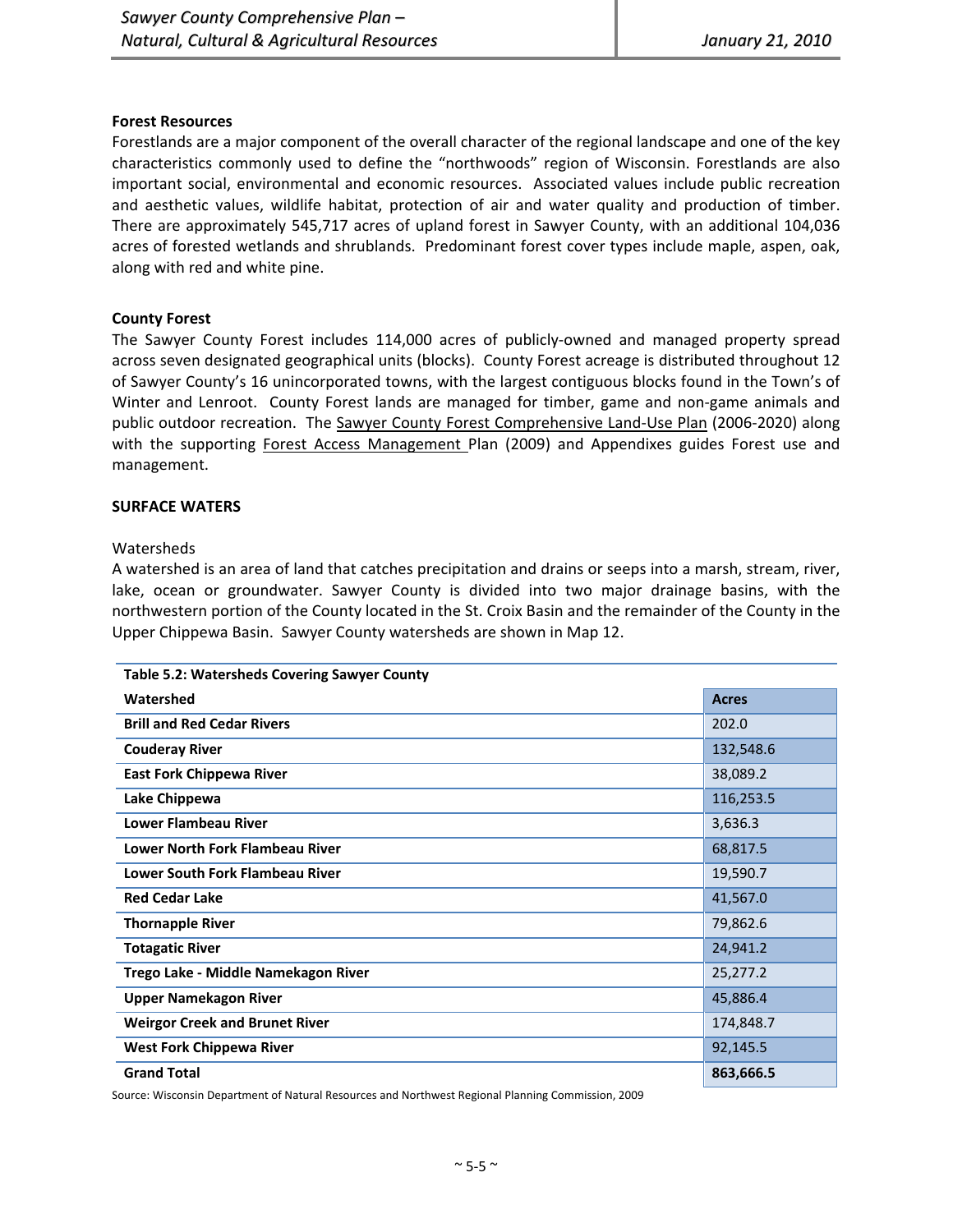There are 14 major watersheds within Sawyer County. Large watersheds are generally composed of several smaller sub watersheds, defining the drainage area for smaller creeks and streams. Lake sheds are also part of the drainage regime. A lake shed defines the drainage area for individual lakes and ponds.

## **Lakes**

Sawyer County lakes are legendary for providing recreational & leisure activities and producing world record fish. The total inland surface water area of Sawyer County is approximately 56,183 acres. There are 496 lakes and impoundments in Sawyer County, including the 15,300 acre Chippewa Flowage, the third largest inland water body in Wisconsin. There is approximately 850 miles of shoreline on Sawyer County lakes.

Lakes in Sawyer County fall into four main types when classified by water source and chemistry: hard water drainage, soft water drainage, hard water seepage and soft water seepage. Three additional subclasses of lakes include acid bog lakes, alkaline bog lakes and spring ponds. The most common type of lake in Sawyer County is the soft water seepage lake, of which there are 224, ranging in size from 0.3 to over 2,700 acres in size. Seepage lakes are generally clear, slightly acid and relatively infertile waters.

#### **Streams**

There are nearly 690 miles of perennial streams in Sawyer County, including 265 miles of trout stream (Map 13). Stream sizes vary from small brooks to the 195 foot wide Chippewa River. Nine other streams in the County have average widths over 40 feet; including the West and East Forks of the Chippewa River, the Flambeau River and its South Fork, the Namekagon, Couderay, Moose, Teal Rivers and the North Fork of the Chief River. Stream gradients vary from one foot per mile (Moss Creek), to 250 feet per mile (Yarnell Creek). Stream gradients are generally highest in the region of quartzite ridges of the Blue Hills and lowest in the eastern half of the County.

| Table 5.3: Stream Type and Classification |              |  |
|-------------------------------------------|--------------|--|
| <b>Duration</b>                           | <b>Miles</b> |  |
| <b>Fluctuating</b>                        | 39.4         |  |
| Intermittent                              | 277.7        |  |
| <b>Not Applicable</b>                     | 4.1          |  |
| <b>Perennial</b>                          | 689.0        |  |
| Total                                     | 1010.2       |  |
|                                           |              |  |
| <b>Stream Class</b>                       | <b>Miles</b> |  |
| Class 1                                   | 152.2        |  |
| Class <sub>2</sub>                        | 82.3         |  |
| Class <sub>3</sub>                        | 30.8         |  |
| Total                                     | 265.3        |  |

Source: Wisconsin Department of Natural Resources

## **Outstanding and Exceptional Resource Waters**

Waters designated as Outstanding or Exceptional Resource Waters (ORW or ERW) provide outstanding recreational opportunities, support valuable fisheries, have unique hydrologic or geologic features, have unique environmental settings and are not significantly impacted by human activities. These are the highest quality waters in Wisconsin and under the state's 1989 anti-degradation policy, receive special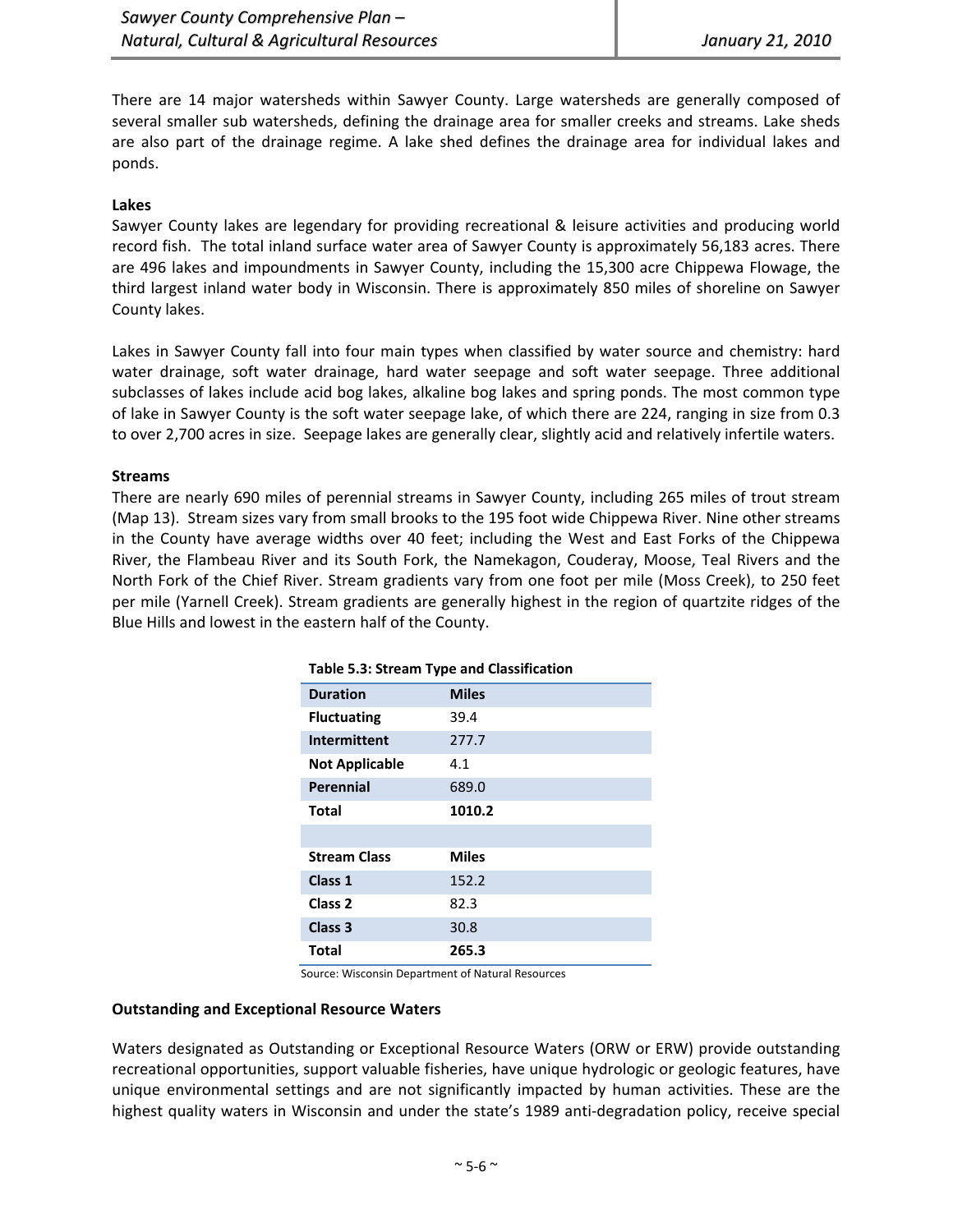protection from the impact of point source wastewater discharges. **Table 5.4** below outlines the 82 Outstanding and Exceptional Resource Waters found in Sawyer County (Map 14).

## **Table 5.4: Outstanding or Exceptional Resource Waters**

| <b>Water Resource</b>          | Type       |
|--------------------------------|------------|
| <b>Alder Creek</b>             | ERW        |
| <b>Badger Creek</b>            | ORW        |
| <b>Barker Lake</b>             | <b>ORW</b> |
| Bean Brook                     | ERW        |
| <b>Bear Creek</b>              | <b>ERW</b> |
| <b>Beaver Creek</b>            | ORW        |
| <b>Benson Creek</b>            | <b>ORW</b> |
| <b>Blaisdell Lake</b>          | ORW        |
| <b>Blueberry Creek</b>         | ERW        |
| Brunet R Trib S18 to S24       | ERW        |
| <b>Brunet River</b>            | <b>ERW</b> |
| <b>Buckhorn Tributary</b>      | ORW        |
| Camp Smith Lake                | ORW        |
| Casey Creek                    | ERW        |
| Chippanazie Creek              | <b>ERW</b> |
| Chippewa R Trib S2 T38N R6W    | ERW        |
| Chippewa River                 | ORW        |
| Connors Creek                  | ERW        |
| <b>Couderay River</b>          | ORW        |
| Couderay River                 | ERW        |
| Couderay Trib S17-18 T39N R8W  | <b>ERW</b> |
| Dead Man Creek                 | ERW        |
| Deer Creek                     | <b>ERW</b> |
| East Fork Chippewa River       | ORW        |
| <b>Eddy Creek</b>              | ORW        |
| <b>Eddy Creek (Spring)</b>     | ORW        |
| Evergreen Lake                 | <b>ORW</b> |
| Flambeau R Trib S10-9 T39N R3W | ERW        |
| Flambeau R Trib S11-14 T39N R3 | <b>ERW</b> |
| Flambeau R Trib S1-12 T39N R3W | ERW        |
| Flambeau R Trib S14-13 T37N R4 | ERW        |
| Flambeau R Trib S18-S30        | ERW        |
| Flambeau R Trib T37N R3W S27   | <b>ERW</b> |
| Flambeau River                 | ERW        |
| Forty-One Creek                | <b>ERW</b> |
| <b>Grindstone Creek</b>        | ORW        |
| <b>Grindstone Lake</b>         | ORW        |
| <b>Hackett Creek</b>           | ERW        |
| <b>Hatchery Creek</b>          | <b>ERW</b> |
| Hauer Creek                    | ERW        |

| <b>Hemlock Spur Creek</b>      | <b>ERW</b> |
|--------------------------------|------------|
| Knapp Stout Creek              | ERW        |
| Knuteson Creek                 | <b>ERW</b> |
| Knuteson Creek                 | ORW        |
| L Chippewa Trib S17-9 T37N R7W | <b>ERW</b> |
| Lac Courte Oreilles            | ORW        |
| Lake Chippewa (Flowage)        | <b>ORW</b> |
| Little Lac Courte Oreilles Tri | ERW        |
| Little Weirgor Creek           | <b>ORW</b> |
| Little Weirgor Trib S33-34 T37 | ORW        |
| Long Creek                     | <b>ERW</b> |
| Maple Creek                    | ORW        |
| Maple Creek (Spring)           | <b>ORW</b> |
| <b>McDermott Brook</b>         | ORW        |
| Mosquito Brook                 | <b>ORW</b> |
| Moss Creek                     | <b>FRW</b> |
| Namekagon R Trib S13 T41N R9W  | <b>ERW</b> |
| Namekagon River                | ORW        |
| Namekagon River                | <b>ORW</b> |
| Namekagon River (Hayward L)    | ORW        |
| Namekagon River (Pacwawong L)  | <b>ORW</b> |
| Namekagon River (Phipps Fl)    | ORW        |
| <b>Nelson Lake</b>             | <b>ORW</b> |
| Osgood Lake                    | ORW        |
| Perch Lake (T42N R6W S25)      | <b>ORW</b> |
| Pipestone Creek                | ERW        |
| <b>Price Creek</b>             | ERW        |
| Round Lake (Big Round)         | ORW        |
| S Fork Flambeau River          | <b>ORW</b> |
| Sand Lake                      | ORW        |
| Spider Lake                    | <b>ORW</b> |
| Spooky Bay Creek               | ERW        |
| <b>Sucker Creek</b>            | <b>ERW</b> |
| Swan Creek                     | ORW        |
| <b>Swift Creek</b>             | <b>ERW</b> |
| <b>Teal Lake</b>               | ORW        |
| <b>Teal River</b>              | ORW        |
| Thirty-three Creek             | ERW        |
| <b>Thornapple River</b>        | ORW        |
| <b>Totagatic River</b>         | ORW        |
| West Fork Chippewa River       | <b>ORW</b> |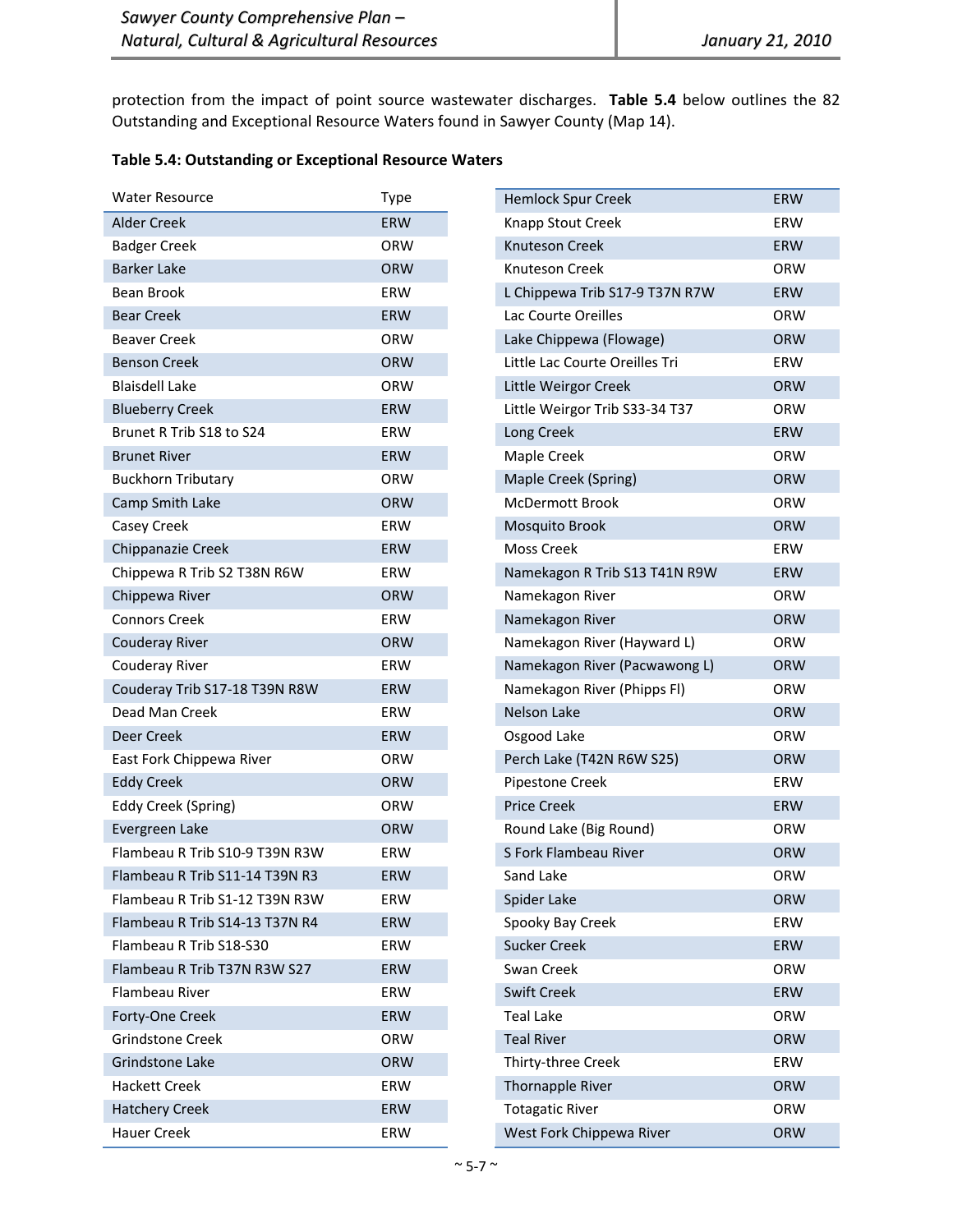| Whitefish Lake       | ORW        |
|----------------------|------------|
| <b>Yarnell Creek</b> | <b>FRW</b> |

#### **Wetland Resources**

Wetlands provide many beneficial environmental functions such as flood control, water quality protection and improvement and groundwater recharge. Wetlands also provide critical habitat for many fish and wildlife species. A complex set of local, state and federal regulations place limitations on the development and use of wetlands. The Department of Natural Resources regulates the placement of structures and other alterations below the ordinary high water mark of navigable streams and lakes. The Corps of Engineers has authority over the placement of fill materials in virtually all wetlands. The United States Department of Agriculture (USDA) incorporates wetland preservation criteria into its crop price support programs. Prior to placing fill or altering wetland resources, these agencies must be contacted to receive authorization.

**Table 5.5: Wetland Types**

| <b>Class</b>               | <b>Acres</b> |
|----------------------------|--------------|
| Aquatic bed                | 1,897.9      |
| Emergent/wet meadow        | 9,582.4      |
| Filled/drained wetland     | 21.3         |
| Flats/unvegetated wet soil | 22.9         |
| Forested                   | 93,141.3     |
| Scrub/shrub                | 67,486.8     |
| <b>Grand Total</b>         | 172,152.6    |

Source: Wisconsin Wetland Inventory

According to the Wisconsin Wetland Inventory (WWI), there are over 172,000 acres of wetlands five acres or larger in Sawyer County. Wetlands of less than five acres are not identified in the inventory. Forested and scrub/shrub wetlands are the dominant wetland types, especially across the heavily forested portions of the northern and western parts of the County. Wetland classes in Sawyer County are shown in Map 14. The wetlands data above are generalized based on available data. When proposing future land use changes or developments, County and State representatives must be consulted to determine the location and extent of on-site wetlands prior to development occurring.

#### **Migratory Bird Habitat**

The waters which afford the highest relative value to waterfowl include the Totagatic Flowage in the Totagatic River Wildlife Area and the Chippewa Flowage, by virtue of its large size and relatively undeveloped shoreline. Also important are the large numbers of glacial lakes of the northern and western parts of the County and the poorly‐drained marsh bordered streams of the eastern part. Beaver are active throughout the smaller streams of the County and provide additional suitable habitat for waterfowl because of open water conditions, while nearby lakes remain frozen over. Fall migrants utilize the extensive sedge marshes and wild rice beds bordering the natural lakes on the bigger river systems of the West and East Forks of the Chippewa River. The large natural lakes, Lac Courte Oreilles, Chetac,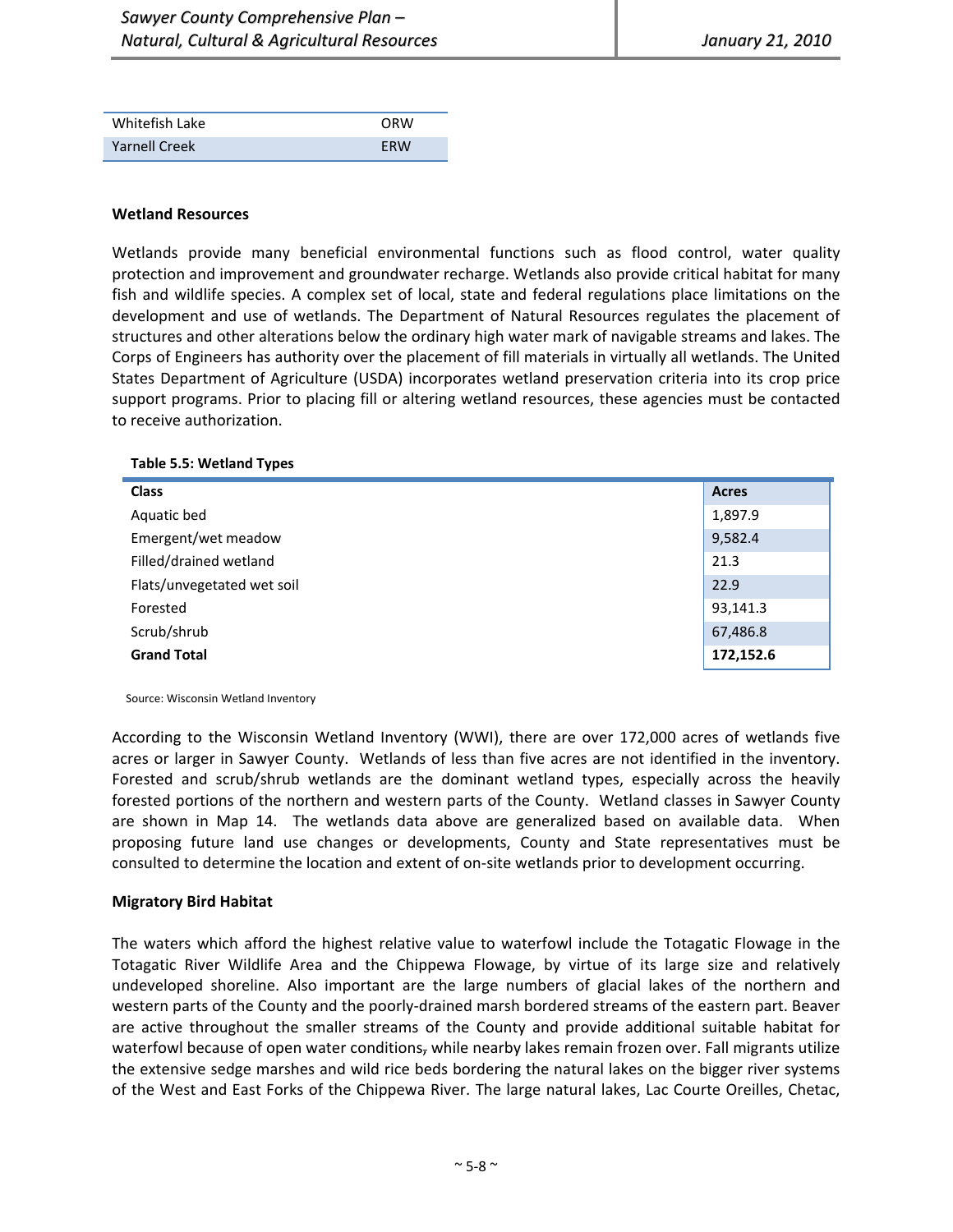Grindstone, Sissabagama, Round, Sand and Blueberry Lakes, have high spring migratory duck use. The activities of boaters and fisherman greatly reduce dusk nesting and fall migratory waterfowl use. These lakes also have dense shore use that is competitive to waterfowl habitat. A scarcity of some species of ducks in Sawyer County is due, in part, to the fact that the area lies on the fringes of major migratory flight lines.

The most common nesting waterfowl are mallards and blue‐winged teal. Less common are wood ducks, black ducks, hooded and American mergansers and ring‐necked ducks. The least common nesters are the American widgeon, green-winged teal, red-breasted mergansers, loon, coot and lesser scaup. Only rarely do other species of waterfowl nest in this part of the state.

The most abundant migratory waterfowl during the spring and fall seasons in Sawyer County are scaup, ring‐necks, coot and mallards. Less common are goldeneyes, buffleheads, redheads, canvasbacks, black ducks and blue‐winged teal. The least common migrants are the wood ducks, American widgeon, pin‐ tails, green‐winged teal, shovelers, gadwall, ruddy ducks and mergansers. Blue, snow and Canada geese, sandhill cranes and whistling swans are also part of the migratory flight.

## **Wildlife Resources**

The abundant and varied habitats found in Sawyer County support a highly diverse range of wildlife species, including several threatened or endangered species. The Wisconsin Natural Heritage Inventory (NHI) provides a listing of rare, threatened and endangered species and communities that have been identified in Sawyer County (**Table 5.6**). While the specific location of threatened or endangered species is not public, Map 15 represents Sections where species have been reported.

Forested land makes up much of the wildlife habitat in Sawyer County. These lands provide a home for major game species such as whitetail deer, black bear, ruffed grouse, as well as other wildlife species. Forest habitats are continually changing due to natural succession and human activities on the landscape. Through natural succession, the pioneer plant communities (aspen, jack pine, oak) that followed the wildfire era are being replaced by mid-succesional species such as maple- hemlock, maplebeech, birch and spruce- fir. Many acres of good wildlife habitat have naturally converted to nonproductive habitat. Man has further influenced the landscape through fire protection and reforestation, speeding plant succession. Man has also been instrumental in reversing natural succession through certain cutting practices.

Elk Reintroduction



In 1993 the Wisconsin State Legislature authorized the University of Wisconsin‐Stevens Point (UW‐SP) to evaluate the potential for reintroducing elk to the Great Divide District (GDD) of the Chequamegon National Forest (CNF) near Clam Lake. In the winter of 1994‐1995, 25 elk were captured from Michigan's lower peninsula. After an acclimation period and health testing, the elk were brought to Wisconsin in May 1995. The core area of release was in the Chequamegon-Nicolet National Forest near Clam Lake, at the confluence of Ashland, Bayfield, and Sawyer counties. The core area lies

entirely within the Great Divide Ranger district of the National Forest and extends across northeastern Sawyer County near State Highway 77 and the community of Clam Lake.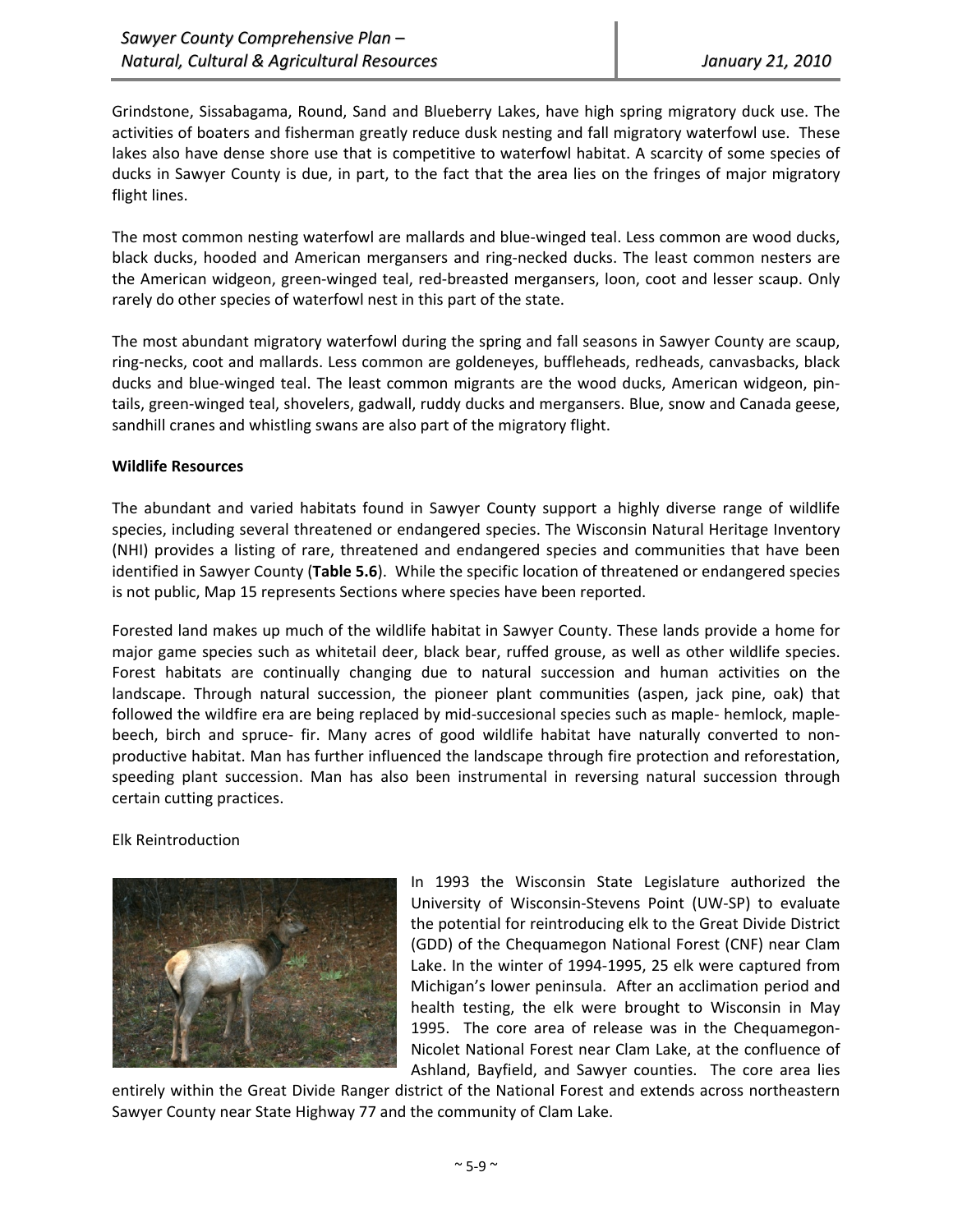Management responsibility of the herd was transferred from the University of Wisconsin‐Stevens Point to the Wisconsin Department of Natural Resources in May 1999. The long term goal is to expand the Clam Lake herd to 1,400 elk – about one to two elk per square mile of elk habitat. Much of the present elk habitat lies within Sawyer County and elk sightings are possible particularly in open areas during the fall mating season.

As of the third quarter of 2008, the elk herd from the Wisconsin DNR indicates a current level of 146 elk. Many groups and organizations are active in the elk restoration project and many different management projects are ongoing. Such groups as the Wisconsin DNR, the Chequamegon‐Nicolet National Forest office, the Rocky Mountain Elk Foundation, University of Wisconsin researchers, and the Bands of Lake Superior Ojibwa have all been participants in making this project a success. Currently there is no hunting season for elk in Wisconsin. Hunting may become an important management tool in the future, however it will not likely be considered until it is determined that the herd can support a hunt. Figure 5.1‐Elk & Wolf Range depicts the core elk range (red) and the buffer zone (green) of elk movement and/or herd activity. Additional information on the elk herd can be found on the WDNR website http://www.dnr.state.wi.us/org/land/wildlife/Elk/Latest\_CL\_Update.htm.

## Gray wolf

"The gray wolf population throughout northern Wisconsin has been increasing steadily since 1993. A minimum count over the winter of 2006‐2007 consisted of 540 to 577 wolves. As a result of this increase in numbers, the U.S. Fish and Wildlife Service removed the gray wolf from the endangered species list on March 12, 2007. However on September 29, 2008 a ruling by a district judge in Washington, D.C. place the gray wolves in Wisconsin back on the federal list of endangered species. This means that landowners no longer have the right to shoot wolves in the act of attacking pets or livestock on their property. Certain authorization or procedures listed under "Guidelines for conducting depredation controls on wolves" or "Wolves in Farm Country" are no longer available. Landowners are no longer able to obtain permits to shoot problem wolves from the DNR and government trappers cannot currently trap and euthanize problem wolves. Reimbursement for wolf loses will still be available, and USDA‐Wildlife Services will still be available to investigate depredations (1‐800‐228‐1368 in N WI & 1‐800‐433‐0663 in S & C. WI), and Wildlife Services can give advice and assist in non lethal means to discourage wolves.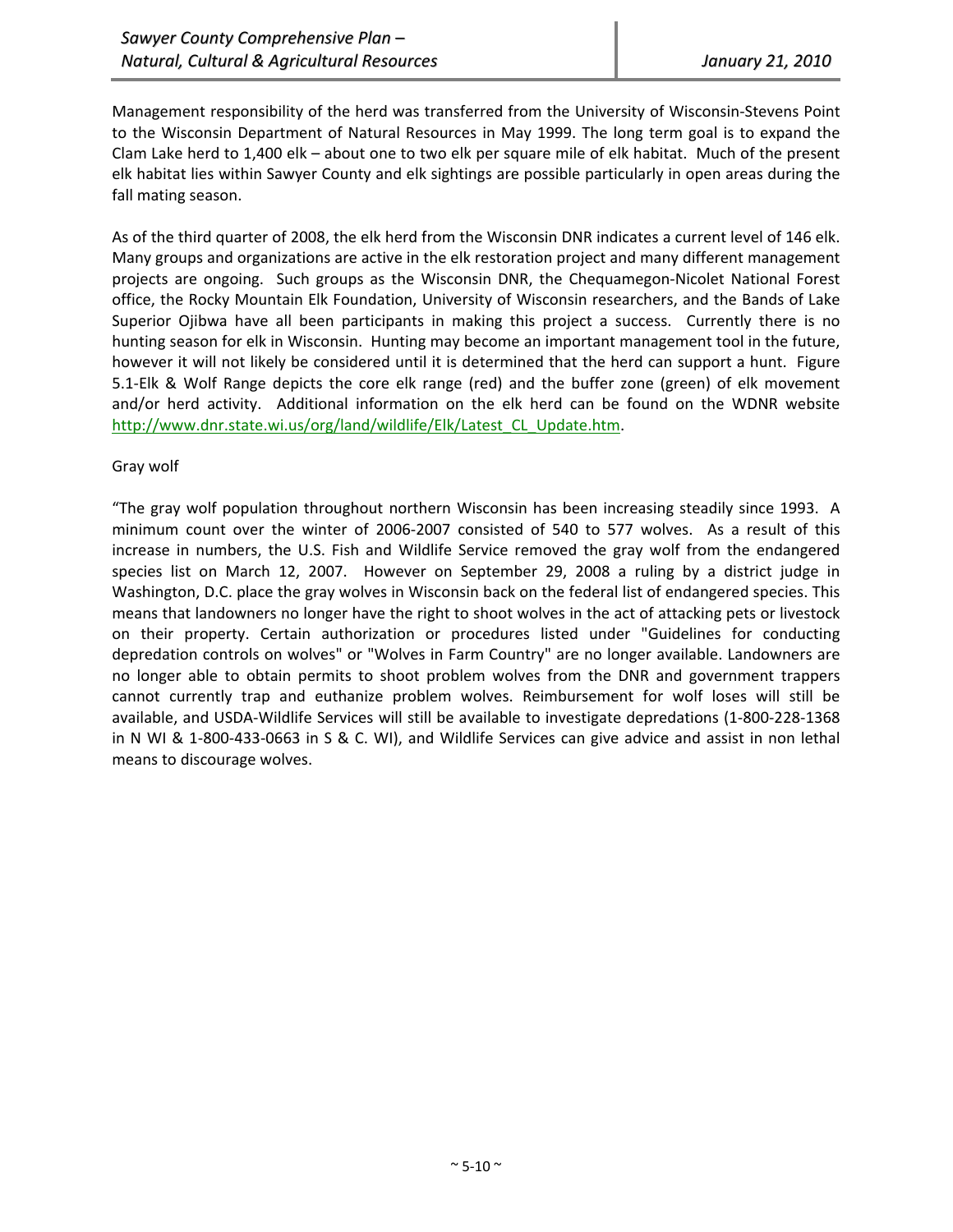## **Figure 5.1: Clam Lake Elk Range**



Source: Wisconsin Department of Natural Resources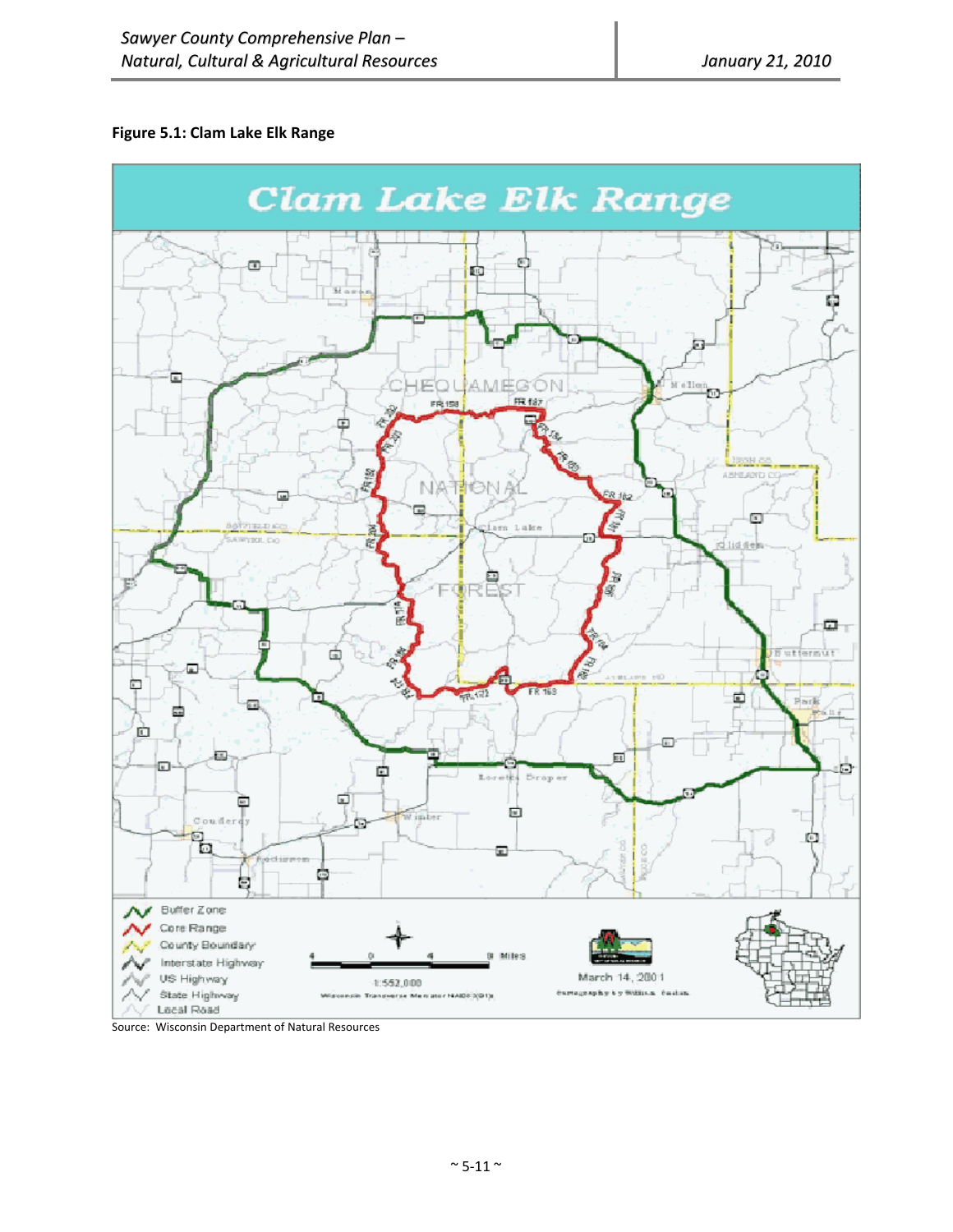Wisconsin's Natural Heritage Inventory Program (NHI) focuses on locating and documenting occurrences of rare species and natural communities, including state and federal endangered and threatened species. NHI data is exempt from the Wisconsin Open Records Law due to the vulnerable nature of these sensitive resources. Determination of the specific locations of sensitive resources within Sawyer County will require coordination between the County and the Wisconsin Department of Natural Resources.

| Table 5.6: Wisconsin Natural Heritage Inventory |                            |      |  |
|-------------------------------------------------|----------------------------|------|--|
| <b>Common Name</b>                              | <b>Scientific Name</b>     | Year |  |
| <b>AQUATIC OCCURRENCES</b>                      |                            |      |  |
| <b>Animals</b>                                  |                            |      |  |
| Elktoe                                          | Alasmidonta marginata      | 1997 |  |
| Osprey                                          | <b>Pandion haliaetus</b>   | 1992 |  |
| <b>Bald Eagle</b>                               | Haliaeetus leucocephalus   | 2002 |  |
| <b>Black Tern</b>                               | Chlidonias niger           | 2003 |  |
| Lake Darner                                     | Aeshna eremita             | 2002 |  |
| <b>Water Shrew</b>                              | Sorex palustris            | 1948 |  |
| <b>Weed Shiner</b>                              | Notropis texanus           | 1976 |  |
| <b>Wood Turtle</b>                              | Glyptemys insculpta        | 2008 |  |
| <b>Yellow Rail</b>                              | Coturnicops noveboracensis | 2005 |  |
| Least Darter                                    | Etheostoma microperca      | 1991 |  |
| Round Pigtoe                                    | Pleurobema sintoxia        | 1997 |  |
| Lake Sturgeon                                   | Acipenser fulvescens       | 1991 |  |
| <b>Spruce Grouse</b>                            | Falcipennis canadensis     | 2007 |  |
| <b>Mottled Darner</b>                           | Aeshna clepsydra           | 2002 |  |
| Lake Chubsucker                                 | Erimyzon sucetta           | 2008 |  |
| Longear Sunfish                                 | Lepomis megalotis          | 1978 |  |
| American Bittern                                | Botaurus lentiginosus      | 2005 |  |
| Fragile Forktail                                | Ischnura posita            | 1989 |  |
| <b>Greater Redhorse</b>                         | Moxostoma valenciennesi    | 1989 |  |
| Harlequin Darner                                | Gomphaeschna furcillata    | 1992 |  |
| Purple Wartyback                                | Cyclonaias tuberculata     | 1997 |  |
| <b>Blanding's Turtle</b>                        | Emydoidea blandingii       | 2008 |  |
| Red-shouldered Hawk                             | <b>Buteo lineatus</b>      | 1980 |  |
| <b>Pronghorned Clubtail</b>                     | Gomphus graslinellus       | 1991 |  |
| <b>Woodland Jumping Mouse</b>                   | Napaeozapus insignis       | 1969 |  |
| <b>Extra-striped Snaketail</b>                  | Ophiogomphus anomalus      | 1996 |  |
|                                                 |                            |      |  |
| <b>Plants</b>                                   |                            |      |  |
| Swamp-pink                                      | Arethusa bulbosa           | 2007 |  |
| <b>Fairy Slipper</b>                            | Calypso bulbosa            | 1997 |  |
| Marsh Ragwort                                   | Senecio congestus          | 1926 |  |
| Swamp Bedstraw                                  | Galium brevipes            | 1963 |  |
| <b>Spotted Pondweed</b>                         | Potamogeton pulcher        | 1931 |  |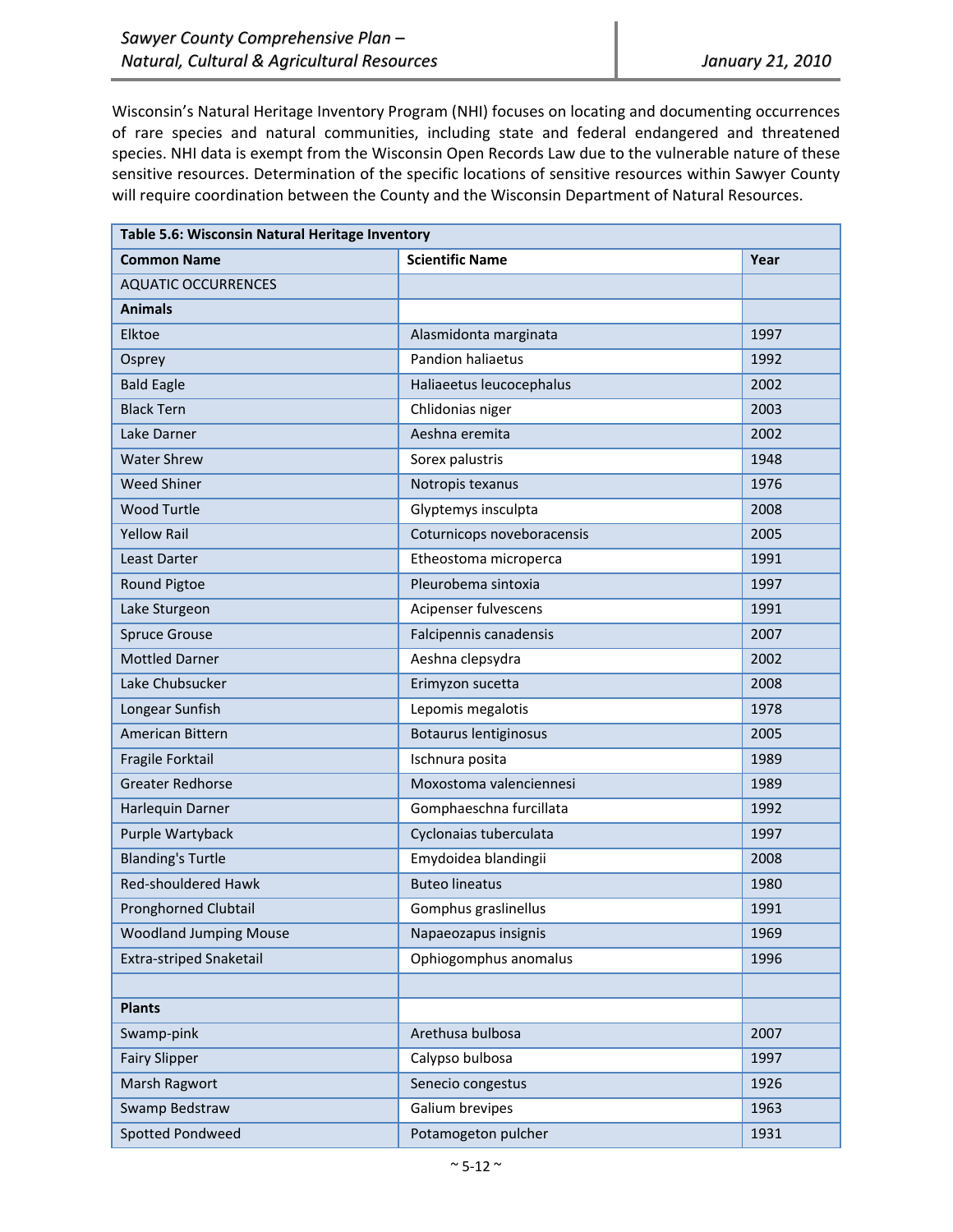| Table 5.6: Wisconsin Natural Heritage Inventory |                               |      |  |
|-------------------------------------------------|-------------------------------|------|--|
| <b>Common Name</b>                              | <b>Scientific Name</b>        | Year |  |
| Torrey's Bulrush                                | Scirpus torreyi               | 1976 |  |
| Vasey's Pondweed                                | Potamogeton vaseyi            | 1971 |  |
| Assiniboine Sedge                               | Carex assiniboinensis         | 2000 |  |
| Downy Willow-herb                               | Epilobium strictum            | 1992 |  |
| Marsh Willow-herb                               | Epilobium palustre            | 1992 |  |
| Leafy White Orchis                              | Platanthera dilatata          | 1979 |  |
| Purple Bladderwort                              | Utricularia purpurea          | 1976 |  |
| Robbins' Spikerush                              | Eleocharis robbinsii          | 1934 |  |
| Longstem Water-wort                             | Elatine triandra              | 1971 |  |
| <b>Round-leaved Orchis</b>                      | Amerorchis rotundifolia       | 1993 |  |
| American Shore-grass                            | Littorella americana          | 1931 |  |
| Sparse-flowered Sedge                           | Carex tenuiflora              | 2006 |  |
| <b>Common Bog Arrow-grass</b>                   | Triglochin maritima           | 1992 |  |
| Northern Black Currant                          | Ribes hudsonianum             | 1997 |  |
| Ram's-head Lady's-slipper                       | Cypripedium arietinum         | 1992 |  |
|                                                 |                               |      |  |
| <b>Natural Communities</b>                      |                               |      |  |
| Muskeg                                          | Muskeg                        | 2006 |  |
| Open Bog                                        | Open bog                      | 1981 |  |
| Poor Fen                                        | Poor fen                      | 2006 |  |
| Shrub-carr                                      | Shrub-carr                    | 1980 |  |
| <b>Spring Pond</b>                              | Spring pond                   | 1979 |  |
| <b>Alder Thicket</b>                            | Alder thicket                 | 1979 |  |
| <b>Forested Seep</b>                            | Forested seep                 | 2000 |  |
| <b>Ephemeral Pond</b>                           | Ephemeral pond                | 2000 |  |
| Lake--Hard Bog                                  | Lake--hard bog                | 1988 |  |
| Lake--Soft Bog                                  | Lake--soft bog                | 1981 |  |
| <b>Boreal Rich Fen</b>                          | Boreal rich fen               | 1993 |  |
| <b>Black Spruce Swamp</b>                       | Black spruce swamp            | 2006 |  |
| Northern Wet Forest                             | Northern wet forest           | 2000 |  |
| Northern Sedge Meadow                           | Northern sedge meadow         | 2004 |  |
| Tamarack (Poor) Swamp                           | Tamarack (poor) swamp         | 2005 |  |
| Lake--Deep, Soft, Seepage                       | Lake--Deep, Soft, Seepage     | 1997 |  |
| Northern Wet-mesic Forest                       | Northern wet-mesic forest     | 2004 |  |
| Lake--Deep, Soft, Drainage                      | Lake--Deep, Soft, Drainage    | 1979 |  |
| Lake--Shallow, Soft, Seepage                    | Lake--Shallow, Soft, Seepage  | 2000 |  |
| Springs and Spring Runs, Hard                   | Springs and Spring Runs, Hard | 1981 |  |
|                                                 |                               |      |  |
| <b>TERRESTRIAL OCCURRENCES</b>                  |                               |      |  |
| <b>Animals</b>                                  |                               |      |  |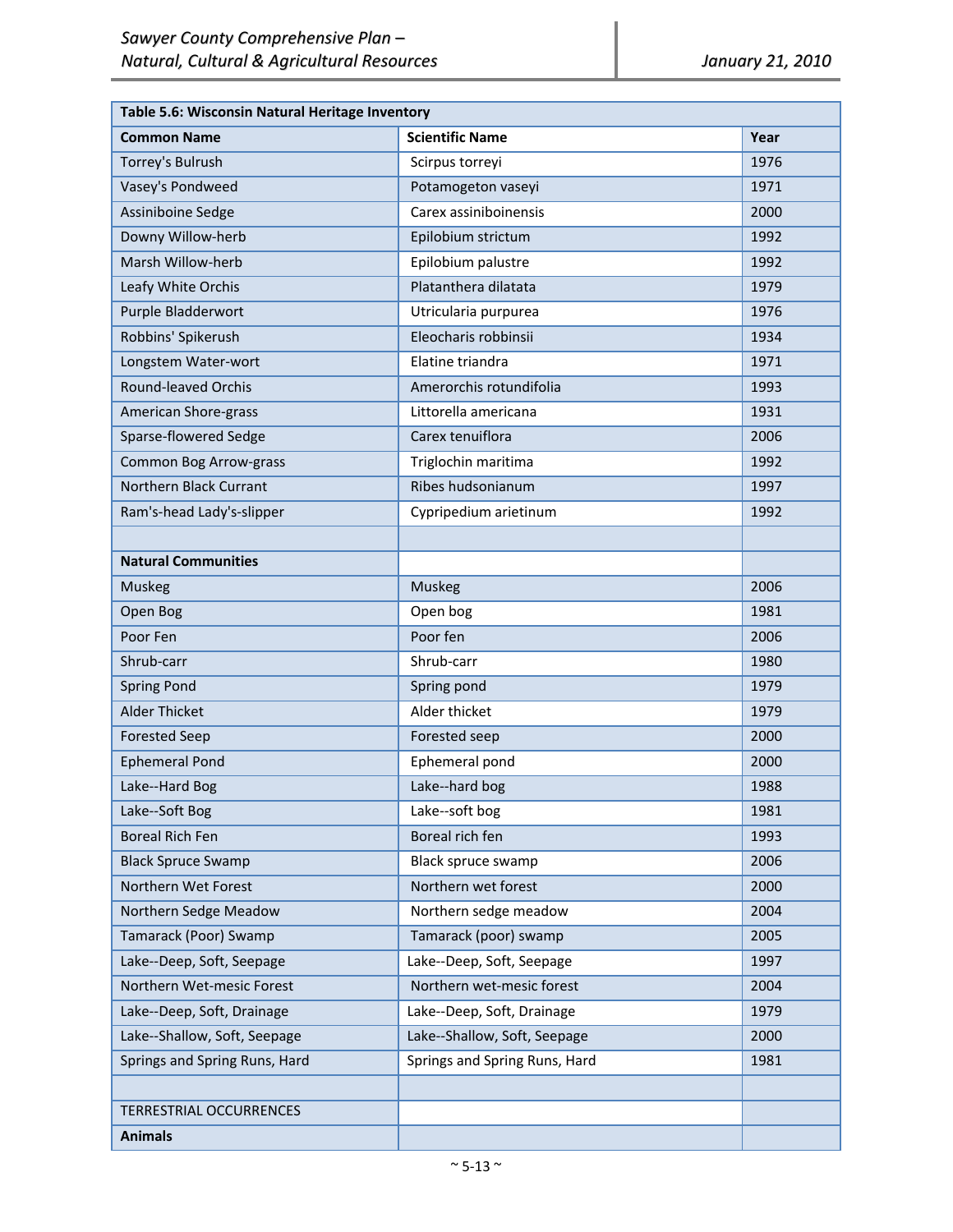| Table 5.6: Wisconsin Natural Heritage Inventory |                                  |      |  |
|-------------------------------------------------|----------------------------------|------|--|
| <b>Common Name</b>                              | <b>Scientific Name</b>           | Year |  |
| <b>Barn Owl</b>                                 | Tyto alba                        | 1979 |  |
| Gray Wolf                                       | Canis lupus                      | 2008 |  |
| <b>Pygmy Shrew</b>                              | Sorex hoyi                       | 1848 |  |
| <b>Bird Rookery</b>                             | <b>Bird Rookery</b>              | 1985 |  |
| <b>American Marten</b>                          | Martes americana                 | 2008 |  |
| Cape May Warbler                                | Dendroica tigrina                | 2000 |  |
| Cerulean Warbler                                | Dendroica cerulea                | 2000 |  |
| Northern Goshawk                                | Accipiter gentilis               | 2005 |  |
| Swainson's Thrush                               | Catharus ustulatus               | 2000 |  |
| Appalachian Pillar                              | Cochlicopa morseana              | 1997 |  |
| Laurentian Skipper                              | Hesperia comma                   | 1995 |  |
| <b>Connecticut Warbler</b>                      | Oporornis agilis                 | 2000 |  |
| Northern Ring-necked Snake                      | Diadophis punctatus edwardsii    | 2000 |  |
| <b>Black-throated Blue Warbler</b>              | Dendroica caerulescens           | 2000 |  |
|                                                 |                                  |      |  |
| <b>Plants</b>                                   |                                  |      |  |
| <b>Purple Clematis</b>                          | Clematis occidentalis            | 1924 |  |
| <b>Climbing Fumitory</b>                        | Adlumia fungosa                  | 1969 |  |
| Mingan's Moonwort                               | Botrychium minganense            | 1992 |  |
| <b>Mountain Cranberry</b>                       | Vaccinium vitis-idaea ssp. minus | 2006 |  |
| Moonwort Grape-fern                             | Botrychium lunaria               | 1980 |  |
| Blunt-lobe Grape-fern                           | Botrychium oneidense             | 2000 |  |
| Little Goblin Moonwort                          | Botrychium mormo                 | 2000 |  |
| Large-flowered Ground-cherry                    | Leucophysalis grandiflora        | 1926 |  |
|                                                 |                                  |      |  |
| <b>Natural Communities</b>                      |                                  |      |  |
| <b>Mesic Cedar Forest</b>                       | Mesic cedar forest               | 1993 |  |
| Northern Mesic Forest                           | Northern mesic forest            | 2007 |  |
| Northern Dry-mesic Forest                       | Northern dry-mesic forest        | 2005 |  |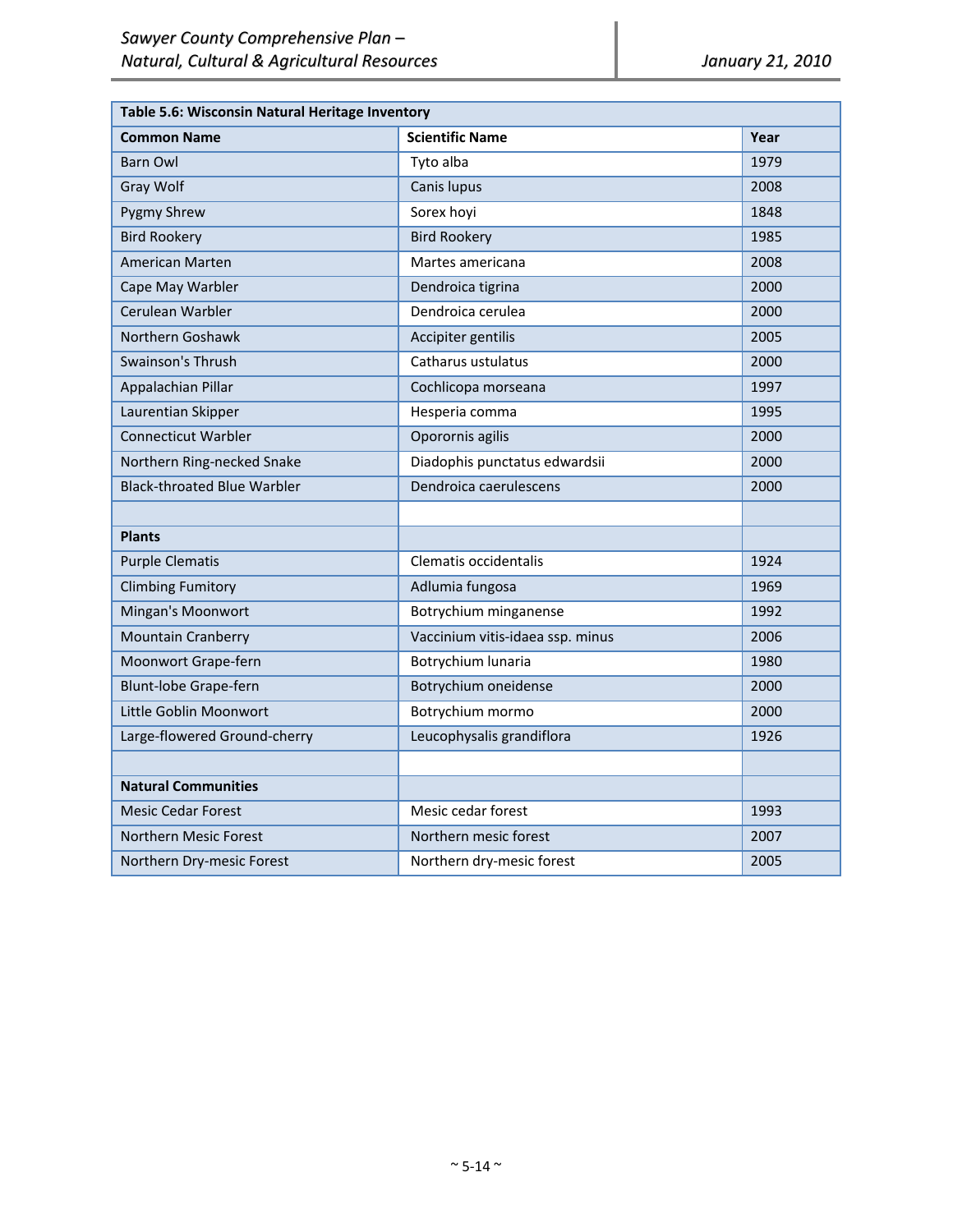#### **PUBLIC CONSERVATION LANDS**

#### **Legacy Places**

Legacy Places are Wisconsin's most important areas for meeting the state's conservation and recreation needs for the next 50 years. The Wisconsin Department of Natural Resources identified 228 Legacy Places statewide in the 2002 report "Wisconsin Land Legacy Report: An Inventory of Places Critical in Meeting Wisconsin's Future Conservation and Recreation Needs." The report details 15 Legacy Places occurring within Sawyer County. Map 16 depicts the generalized locations of Legacy Places in Sawyer County.

#### **Blue Hills**

The Blue Hills are remnants of an ancient mountain range that was worn away by the glacial activity. This heavily‐forested region contains numerous lakes and several high quality rivers and streams, including several trout streams. Numerous quartzite outcrops and a rolling topography also characterize the region.

#### **Chequamegon‐Nicolet National Forest (CNNF)**

The Chequamegon‐Nicolet National Forest encompasses approximately 124,000 acres in northeastern Sawyer County. These federally-owned and managed resource lands are open to many forms of public outdoor recreation and provide abundant habitat for plants and wildlife, including many threatened and endangered species.

#### **Chippewa Flowage**

The Chippewa Flowage is a 15,300 acre impoundment in central Sawyer County. The Flowage features 233 miles of relatively undeveloped shoreline and nearly 200 islands and is highly regarded for its natural scenic beauty and recreational opportunities.

#### **Flambeau River State Forest**

The Flambeau River State Forest covers nearly 65,000 acres in eastern Sawyer County. These state‐ managed forestlands encircle the North and South Forks of the Flambeau River, both popular recreational waterways.

#### **Haugen‐Birchwood Lakeland**

This region of kettle lake topography lies between Lake Chetac in Sawyer County and Long Lake in Washburn County. A high density of small, mostly undeveloped lakes and forested uplands characterizes the region.

#### **Namekagon River**

The Namekagon River in northwestern Sawyer County is part of the National Park Service's St. Croix National Scenic Riverway. Above Lake Hayward, the Namekagon is a premiere coldwater trout stream. Other popular river‐based recreational activities on the Namekagon include canoeing, kayaking and tubing.

## **North Fork of the Chief River**

The North Fork of the Chief River flows from the Tiger Cat Flowage south through the Chief River Wildlife Area to the Chippewa Flowage. The river serves as important spawning habitat for muskellunge, while the riparian areas along the river provide habitat for many northern wildlife species.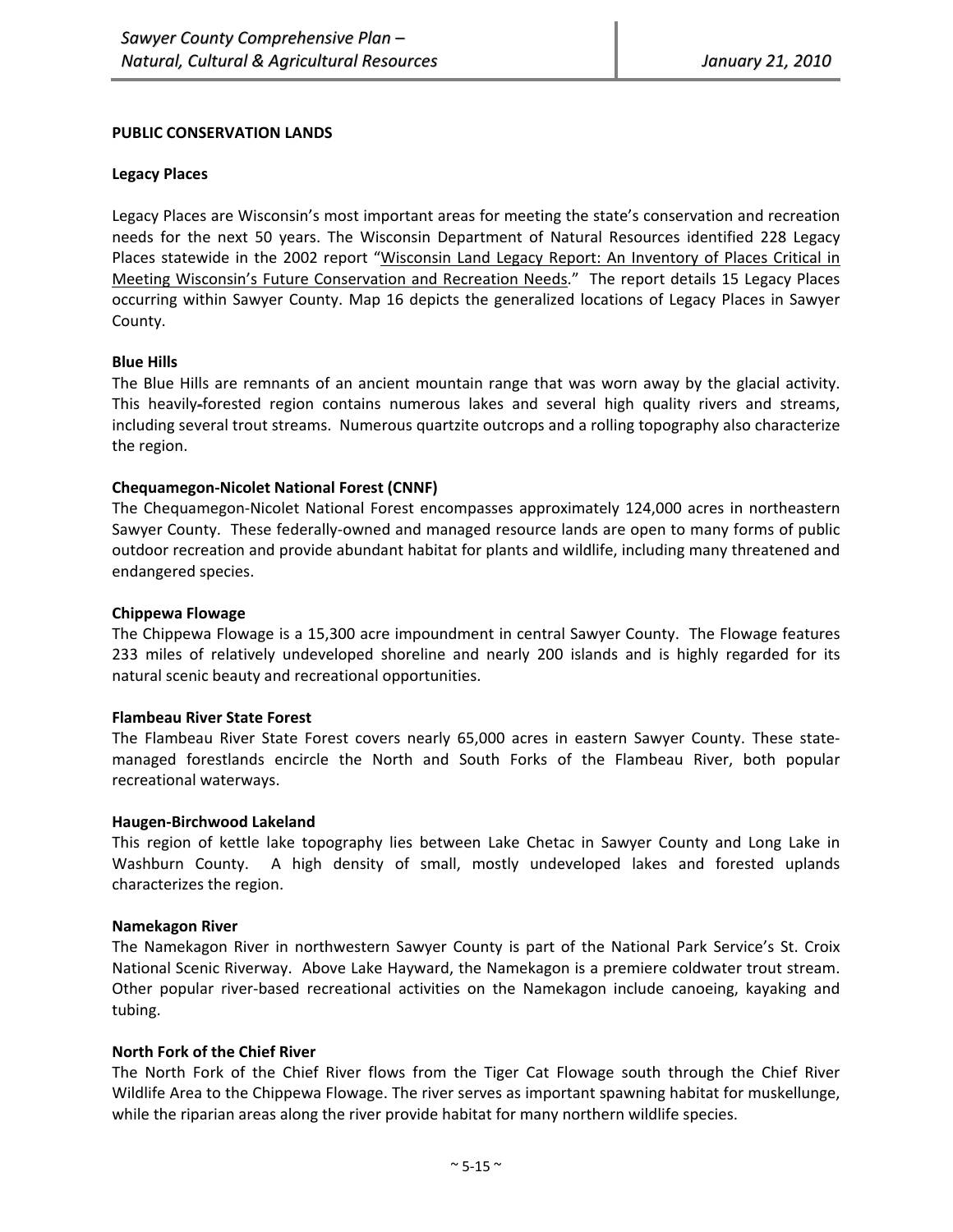#### **Pipestone Hills**

This area in central Sawyer County contains a large tract of forest representative of northern hardwoods and also contains glacial landforms representative of the surrounding area.

#### **Thornapple‐Brunet River Woods**

The Thornapple‐Brunet River Woods is a large forested tract southeast of Winter in eastern Sawyer County. The area contains a mix of mature northern mesic forest and northern hardwood swamps. The area is fairly remote and isolated and there are few roads giving the area a "big woods" flavor. The Thornapple and Brunet Rivers, which flow through the area, provide an ecological connection between the Chequamegon‐Nicolet National Forest to the north and the Sawyer County Forest.

#### **Upper Chippewa River**

From the Chippewa flowage south, the Eau Claire River and Chippewa River corridor provides exceptional recreational and ecological resource values. The river itself provides abundant habitat for a diverse array of aquatic species, including several threatened and endangered species. The surrounding forest and wetlands serve as wildlife travel corridors. The Chippewa River is also popular for waterbased recreation such as fishing, canoeing, kayaking and tubing.

#### **State Natural Areas (SNA's)**

State Natural Areas (SNA's) are formally designated sites devoted to scientific research, the teaching of conservation biology and preservation of their natural values and genetic diversity for future generations. A total of 12 SNA's have been designated within Sawyer County. Sawyer County SNA's are shown along with public lands in Map 16.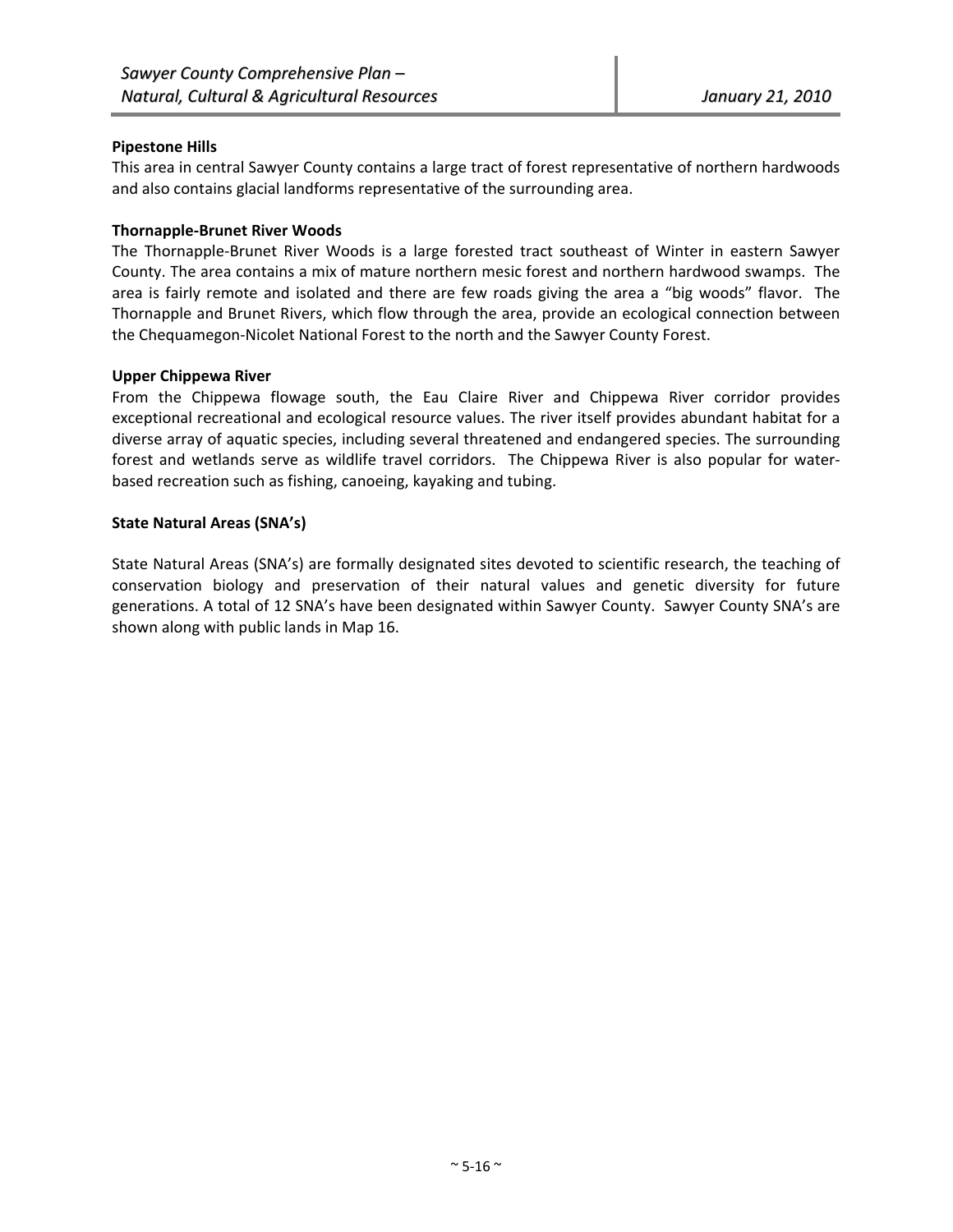| <b>State Natural Area</b>           | <b>Description</b>                                                                                                                                                                                                                   |
|-------------------------------------|--------------------------------------------------------------------------------------------------------------------------------------------------------------------------------------------------------------------------------------|
| Flambeau River Hardwood Forest      | Education and research site, especially for the study of regeneration<br>of old-growth forest following a natural disturbance.                                                                                                       |
| Lake of the Pines Conifer-Hardwoods | Former site of old growth mesic forest which was destroyed in a<br>windstorm. Important research area for the study of natural<br>regeneration of old-growth forests                                                                 |
| Kissick Alkaline Bog Lake           | 10-acre wilderness lake with an extensive open bog and northern wet<br>forest. Site hosts rare plants and birds.                                                                                                                     |
| <b>Upper Brunet River</b>           | Diverse array of upland and lowland plant communities. Located<br>within the Chequamegon-Nicolet National Forest                                                                                                                     |
| Snoose Creek                        | Complex of natural forest communities on Glidden Drumlin Landtype.<br>Located within the Chequamegon-Nicolet National Forest                                                                                                         |
| No-Name Lake                        | Remote, undeveloped soft-water seepage lake and adjoining forested<br>uplands and wetlands. Located within the Chequamegon-Nicolet<br><b>National Forest</b>                                                                         |
| <b>Ghost Lake</b>                   | High quality upland hardwood forest and conifer swamps. Mature<br>white cedar forest bordering Ghost Lake. Located within the<br>Chequamegon-Nicolet National Forest                                                                 |
| <b>Wilson Lake</b>                  | High quality mosaic of sedge meadow communities in association<br>with Wilson Creek, Wilson Lake and Star Lake and northern dry-mesic<br>forest situated on eskers. Located within the Chequamegon-Nicolet<br><b>National Forest</b> |
| <b>Moose River Cedar Hills</b>      | Upland northern whiter cedar forest bordering tributaries of the<br>Moose River. Located within the Chequamegon-Nicolet National<br>Forest                                                                                           |
| <b>Spring Brook Drumlins</b>        | Largest tract of closed canopy mesic hardwood forest on the National<br>Forest outside of the Penokee Range. Located within the<br>Chequamegon-Nicolet National Forest                                                               |
| Stout Island                        | Located on Little Sissabagama, the area is the newest state<br>natural area having been added in 2009.                                                                                                                               |
| <b>Thornapple Hemlocks</b>          | Good representation of most of the major community types found<br>within the Flambeau Silt-capped Drumlins Landtype. Located within<br>the Chequamegon-Nicolet National Forest                                                       |

Source: Wisconsin Department of Natural Resources

A number of local land trusts are actively purchasing properties to conserve area resources. Often these lands are transferred to federal and state organizations to keep areas undeveloped and open to the public. An example of local and national conservation organization is the Rocky Mountain National Elk Foundation. The Foundation has been instrumental in acquiring property near the Clam Lake Elk Herd area and then later transferring ownership of the property to the U.S. Forest Service.

#### **Metallic Mineral Resources**

Metallic mining has been of minor importance in the region over the past century. The nearest commercial metallic mineral mines (iron) were located in Iron County, 70 miles northeast of Hayward. A known mineral deposit (iron, titanium, vanadium) is present in the Round Lake area. However the complex mineralology of the area would likely result in low metal recovery. If that or any other mine would open, then this resource would have a substantial impact within the County.

## **Current Status**

Currently there are no active metallic mineral mines in Sawyer County.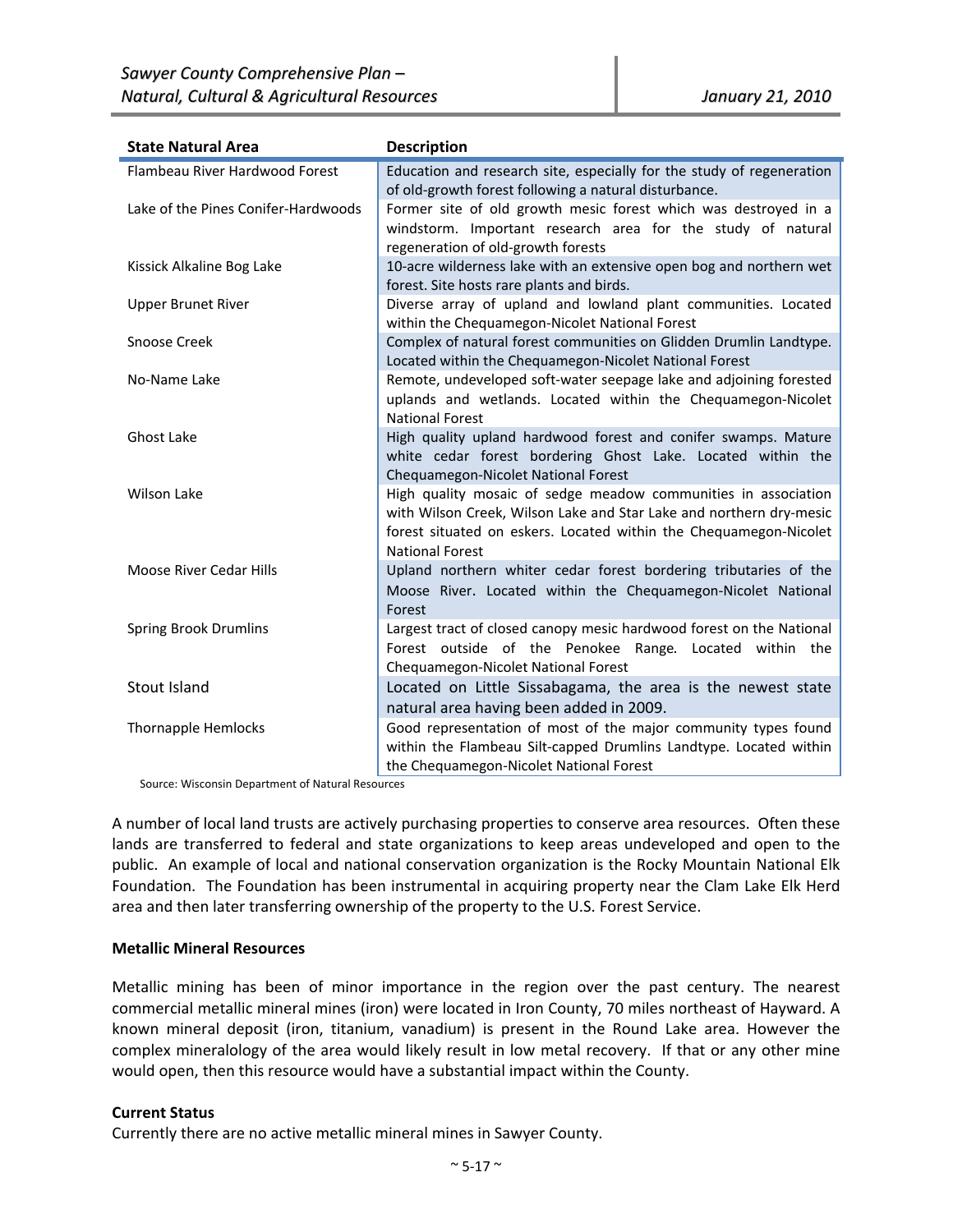#### **Regulations**

A metallic mine in Wisconsin is subject to many rules and regulations. Before a mine can be developed, Wisconsin requires a metallic mining permit and approved plans for environmental monitoring, mining and reclamation; a risk assessment and a contingency plan. An Environmental Impact Statement (EIS) must be prepared by the Department of Natural Resources in order to assess the potential impacts of the proposed mine. WDNR is also responsible for monitoring construction, mining and reclamation activities. The Wisconsin mining statutes state that the local municipality within which a metallic mine site is located has zoning approval authority over a proposed metallic mine. Before a proposed metallic mine can receive approval from the state, the local municipality must have granted approval under its zoning or land use ordinances or have entered into a legally binding agreement with the mining proponent.

#### **Non‐Metallic Mineral Resources**

Non-metallic mineral resources include sand, gravel and aggregate deposits. Minerals extracted from Sawyer County are primarily used for construction purposes. Non‐metallic mineral resource sites are identified in **Table 5.7**.

| <b>Table 5.7: Non-Metallic Mining Operations</b> |                  |                                          |                |  |
|--------------------------------------------------|------------------|------------------------------------------|----------------|--|
| <b>Pit Name</b>                                  | <b>Location</b>  | <b>Activity</b>                          | <b>Acres</b>   |  |
| Skille #302                                      | Bass Lake        | <b>Rock Crusher</b>                      | 16             |  |
| Janjak                                           | <b>Bass Lake</b> | <b>Rock Crusher</b>                      | $\overline{2}$ |  |
| <b>Williams</b>                                  | Bass Lake        | <b>Rock Crusher</b>                      | $\overline{7}$ |  |
| LaCoy                                            | <b>Bass Lake</b> | Inactive                                 | $\overline{4}$ |  |
| Ashagon                                          | Couderay         | Inactive                                 | 11             |  |
| <b>Chafer Road</b>                               | Couderay         | Inactive                                 | 3              |  |
| Couderay                                         | Couderay         | <b>Rock Crusher</b>                      | 3              |  |
| Futurewood                                       | Couderay         | Rock Crusher, Asphalt<br>Plant, Blasting | 5              |  |
| Winter #341                                      | Couderay         | <b>Rock Crusher</b>                      | $\overline{7}$ |  |
| <b>Chafer</b>                                    | Couderay         | <b>Rock Crusher</b>                      | 5              |  |
| <b>Consolidated</b>                              | Draper           | Inactive                                 | 13             |  |
| <b>County M Pit</b>                              | Draper           | Rock Crusher, Asphalt<br>Plant           | $\overline{4}$ |  |
| <b>Blaisdell Lake Road</b>                       | Draper           | Inactive                                 | $\overline{2}$ |  |
| <b>Shop Pit</b>                                  | <b>Draper</b>    | <b>Rock Crusher</b>                      | $\overline{2}$ |  |
| <b>Marcon</b>                                    | Edgewater        | Rock Crusher, Asphalt<br>Plant           | 6              |  |
| <b>Sirinek</b>                                   | Edgewater        | Rock Crusher, Asphalt<br>Plant           | $\mathbf{1}$   |  |
| <b>County Hill Road</b>                          | Hayward          | <b>Rock Crusher</b>                      | 5              |  |
| Chippewa Tr/Kraemer                              | Hayward          | Inactive                                 | $\overline{7}$ |  |
| Peninsula Road                                   | Hayward          | Inactive                                 | 6              |  |
| <b>Shop Pit</b>                                  | Hayward          | Rock Crusher, Asphalt<br>Plant           | $\overline{2}$ |  |
| <b>Todd's Redi-Mix</b>                           | Hayward          | Rock Crusher, Asphalt<br>Plant, Cement   | 51             |  |
| <b>Butterfield</b>                               | Hayward          | Inactive                                 | 5              |  |
| <b>Harris</b>                                    | Hunter           | Sand                                     | 5              |  |
| <b>CTH OO</b>                                    | Lenroot          | Inactive                                 | $\overline{2}$ |  |
| Erickson                                         | Lenroot          | Sand, Gravel                             | $\mathbf{1}$   |  |
| <b>Nelson Lake</b>                               | Lenroot          | Inactive                                 | $\mathbf{1}$   |  |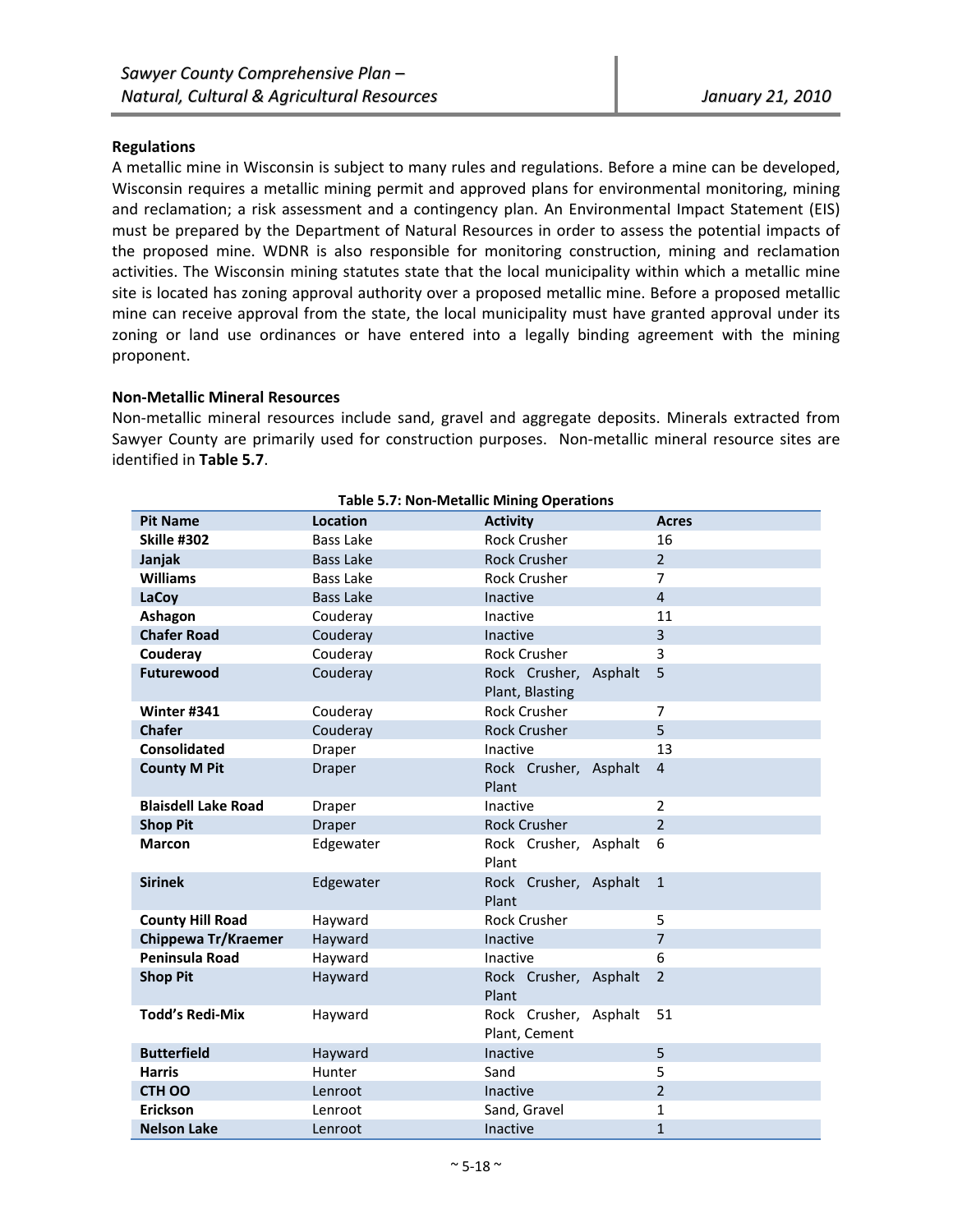|                         |                   | Table 5.7: Non-Metallic Milling Operations |                |
|-------------------------|-------------------|--------------------------------------------|----------------|
| <b>Olson Road</b>       | Lenroot           | Inactive                                   | 3              |
| Olson                   | Lenroot           | <b>Rock Crusher</b>                        | $\overline{2}$ |
| <b>Mosquito Brook</b>   | Lenroot           | Inactive                                   | $\mathbf{1}$   |
| Todd's                  | Lenroot           | Rock Crusher, Asphalt                      | 41             |
|                         |                   | Plant                                      |                |
| <b>Seeley Fire Lane</b> | Lenroot           | <b>Rock Crusher</b>                        | $\mathbf{1}$   |
| <b>Shop Pit</b>         | Lenroot           | <b>Rock Crusher</b>                        | $\mathbf{1}$   |
| <b>Simons Road</b>      | Lenroot           | Inactive                                   | $\mathbf{1}$   |
| <b>Tag Alder Road</b>   | Lenroot           | Sand, Gravel                               | $\mathbf{1}$   |
| Poppe                   | Lenroot           | <b>Rock Crusher</b>                        | 3              |
| <b>Ewert</b>            | Meadowbrook       | <b>Rock Crusher</b>                        | $\overline{2}$ |
| Hajdasz                 | Meadowbrook       | <b>Rock Crusher</b>                        | 6              |
| <b>Ralph Thompson</b>   | Meadowbrook       | Sand                                       | 8              |
| <b>Yankee Joe Pit</b>   | Ojibwa            | Gravel                                     | 5              |
| Winter #308             | Radisson          | Inactive                                   | $\overline{4}$ |
| Peterson                | Radisson          | Gravel                                     | 8              |
| <b>CTHH</b>             | Radisson          | Gravel                                     | $\overline{2}$ |
| <b>Suzan</b>            | Radisson          | Sand, Gravel                               | $\overline{2}$ |
| <b>Petrie</b>           | Radisson          | Inactive                                   | $\overline{2}$ |
| <b>Walczak</b>          | Round Lake        | Rock Crusher, Asphalt                      | $\mathbf{1}$   |
|                         |                   | Plant                                      |                |
| <b>Hirschfeld</b>       | Round Lake        | Sand, Gravel                               | $\overline{3}$ |
| <b>Massaro</b>          | Round Lake        | <b>Rock Crusher</b>                        | 6              |
| Mrotek 198              | Round Lake        | Rock Crusher, Asphalt                      | 36             |
|                         |                   | Plant                                      |                |
| <b>Point Pit</b>        | Round Lake        | Rock Crusher, Asphalt                      | 18             |
|                         |                   | Plant                                      |                |
| <b>77 Pit</b>           | <b>Round Lake</b> | Inactive                                   | $\overline{2}$ |
| <b>Mrotek</b>           | Round Lake        | Sand                                       | 20             |
| <b>Peake</b>            | <b>Round Lake</b> | Inactive                                   | $\overline{2}$ |
| <b>CTH B</b>            | Round Lake        | <b>Rock Crusher</b>                        | $\overline{2}$ |
| Sissabagama Road        | Sand Lake         | <b>Inactive</b>                            | 5              |
| <b>Villiard</b>         | Weirgor           | Rock Crusher, Asphalt                      | 4              |
|                         |                   | Plant                                      |                |
| <b>Blomberg</b>         | Weirgor           | <b>Rock Crusher</b>                        | 3              |
| Schwietzer              | Weirgor           | Gravel                                     | 3              |
| Schweitzer's            | Weirgor           | <b>Rock Crusher</b>                        | 2              |
| Heath                   | Winter            | Inactive                                   | 2              |
| Johnson                 | Winter            | <b>Rock Crusher</b>                        | $\overline{4}$ |
| <b>Keating</b>          | Winter            | Inactive                                   | 6              |
| <b>Petit</b>            | Winter            | None Listed                                | $\overline{2}$ |
| <b>Strouf</b>           | Winter            | None Listed                                | $\overline{2}$ |
| <b>Bissel Grade</b>     | Winter            | None Listed                                | $\mathbf{1}$   |
| <b>Hwy 70</b>           | Winter            | Rock Crusher, Asphalt                      | 2              |
|                         |                   | Plant                                      |                |
| <b>Lagoon Road</b>      | Winter            | None Listed                                | $\mathbf 1$    |
| <b>Tupper Creek</b>     | Winter            | None Listed                                | $\mathbf{1}$   |
| <b>Bumblebee</b>        | Winter            | <b>Rock Crusher</b>                        | 5              |
| <b>Plumb Creek</b>      | Winter            | None Listed                                | 12             |
| <b>Price Creek Pit</b>  | Winter            | <b>Rock Crusher</b>                        | 3              |
| <b>Cedar Rapids Pit</b> | Winter            | <b>Rock Crusher</b>                        | $\overline{2}$ |
| Haystack                | Winter            | <b>Rock Crusher</b>                        | $\mathbf{1}$   |

# **Table 5.7: Non‐Metallic Mining Operations**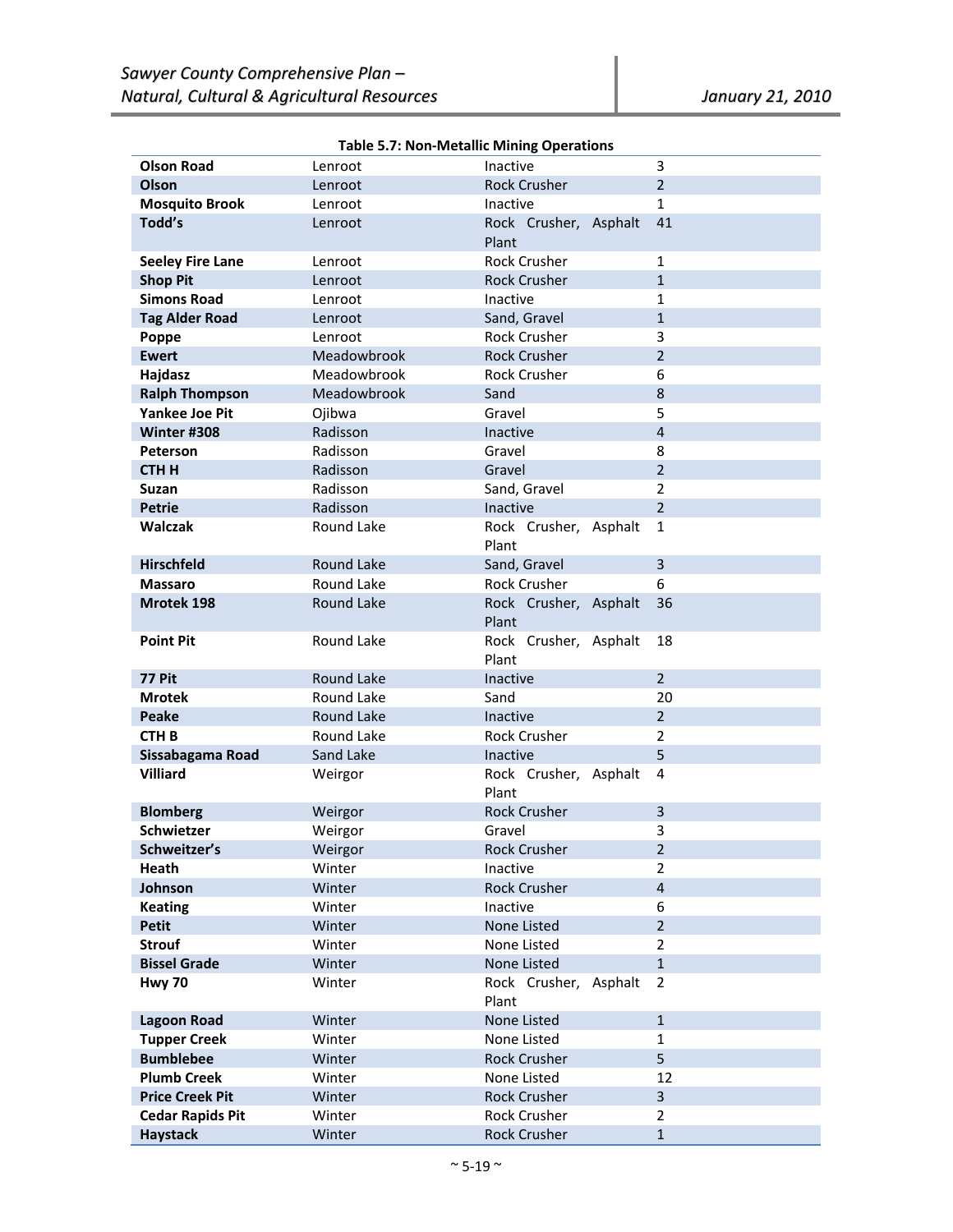| Table 5.7: Non-Metallic Mining Operations |                 |                     |           |  |
|-------------------------------------------|-----------------|---------------------|-----------|--|
| <b>R&amp;P Lagoon Road</b>                | Winter          | Rock Crusher        |           |  |
| <b>City</b>                               | City of Hayward | <b>Rock Crusher</b> | <b>NA</b> |  |
| Source: Sawyer County Zoning Denartment   |                 |                     |           |  |

#### **Table 5.7: Non‐Metallic Mining Operations**

Source: Sawyer County Zoning Department

#### **Current Status**

Based on non-metallic mining permits in Sawyer County, a total of 49 are active. All of which produce sand and gravel or stone products.

#### **Regulations**

Chapter NR135 of the Wisconsin Administrative Code requires that all counties develop and adopt a non‐metallic mining reclamation ordinance. NR 135 ensures that all nonmetallic mining sites are reclaimed in compliance with the uniform statewide reclamation standards by providing the detailed requirements and reclamation standards for local ordinances.

#### **CULTURAL AND HISTORIC RESOURCES**

Cultural and historic sites and features are important community resources. These resources provide a critical link between the past and the present and as in all communities, are highly valued. Sawyer County Wisconsin has an abundance of such resources which are valued not only by residents of the County, but also by those who vacation in the area as well as those who have some other kind of connection to the region.

The Wisconsin Historical Society (WHS) was instrumental in the development of the Cultural and Historic Resources section of the Sawyer County Comprehensive Plan and provided the Historical Places information. Sawyer County is host to three sites registered with the Wisconsin National Register of Historic Places.

Organized by Ben Faast around 1918, the Wisconsin Colonization Company sought to establish a prosperous city of farmers on land formerly used for logging. Faast named the town Ojibwa and,



Photo courtesy of Wisconsin Historical Society

working with UW professor Frans Aust, developed a complete town plan that included a zoo, parks and a grand boulevard. The Colonization Company heavily promoted the agricultural resources of Sawyer County and offered potential settlers "made‐to‐order farms" consisting of land, a house, a barn, 2 pigs, 6 chickens, tools and seeds. The largest ethnic groups to settle in the area were Poles, drawn to the farming life familiar to them in Europe. Ojibwa was only a moderate success as buyers found that the profits were small in comparison to the amount of work and capital required of them. The colonization movement planned to settle immigrant

farmers in northern Wisconsin's "cutover" land, areas left after the harvest of virgin white pine. The company aided settlers by purchasing 50,000 acres in Sawyer County for resale as farmland. Faast envisioned a model settlement as a company showpiece. Ojibwa, named after a local band of Chippewa Indians, was designed as that model town and was featured in advertising circulars to new settlers. **The Courier Press Building in Ojibwa** was constructed in 1922 and was one of five buildings constructed in the commercial district of the town. The building was home of the Courier Press until 1949 when the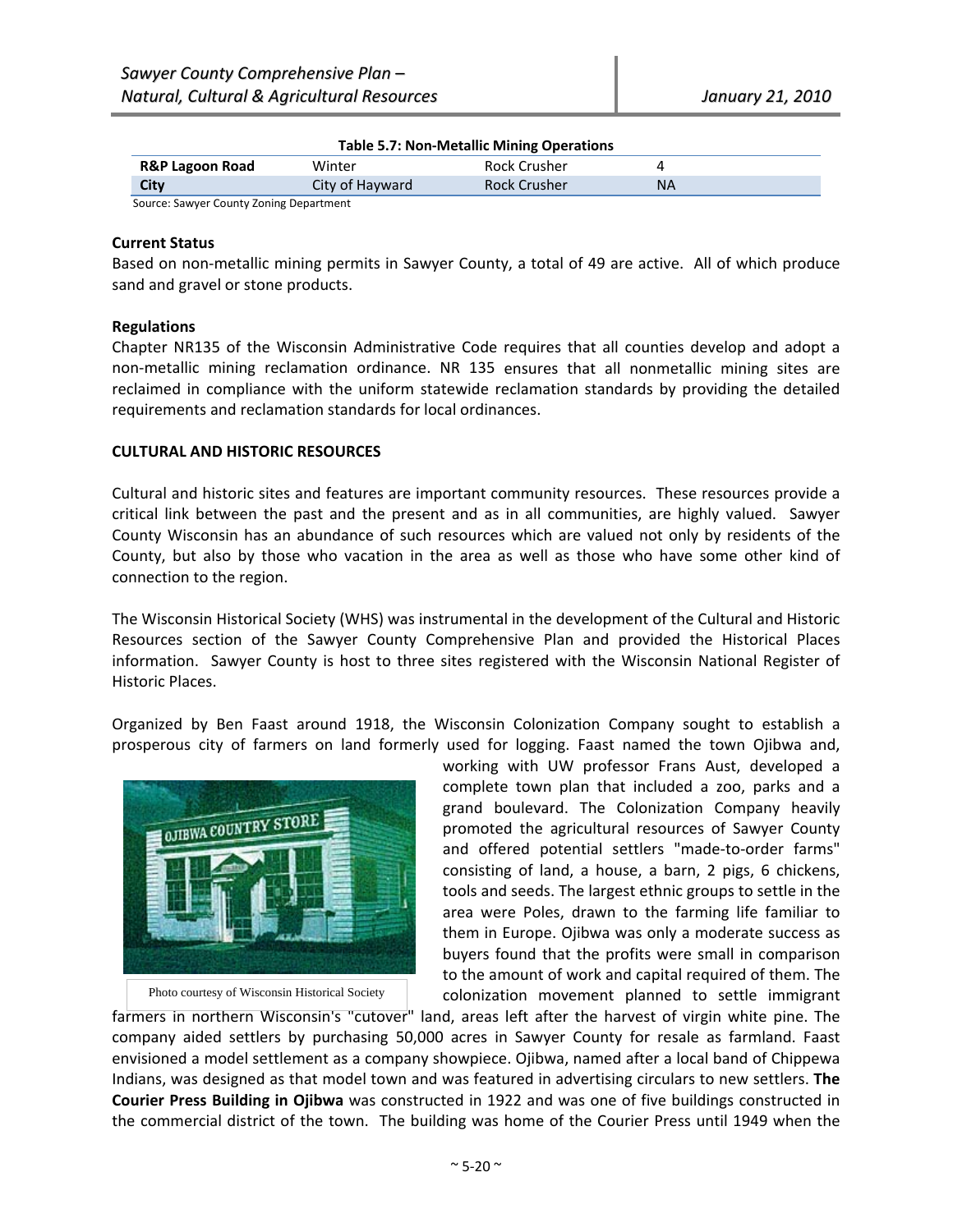newspaper was absorbed by the Sawyer County Gazette. At the time of listing, the building served as a small grocery business.

The other two sites registered with the Wisconsin National Register of Historic Places are **Hall‐Raynor Stopping Place** located north of Ojibwa on WI G consisting of two buildings once used as hotels and the **North Wisconsin Lumber Company Office** located on Florida Avenue in Hayward.

The Wisconsin Architectural and Heritage Inventory (AHI) provide historical and architectural information on approximately 120,000 properties in Wisconsin. The AHI contains data on buildings, structures and objects that illustrate Wisconsin's unique history. The AHI documents a wide range of historic round barns, log houses, metal truss bridges and small town commercial buildings. It is a permanent record maintained by the Wisconsin Historical Society. Please note that this is not a comprehensive list of all old Wisconsin buildings and structures. The inventory has been assembled over a period of more than 25 years from a wide variety of sources. In many cases, the information is dated. Some properties may be altered or no longer exist. The majorities of properties included in this inventory are privately owned and not open to the public. Inclusion in this inventory conveys no special status, rights or benefits to owners of these properties.

Area lakes and forest are culturally significant to members of the Lac Courte Oreilles Band of Ojibwe and other Native American. Wild ricing and hunting and gathering are traditions members of LCO hold strong.

#### **CULTURAL AND HISTORICAL MODERN DAY CELEBRATIONS**

Sawyer County offers a wide variety of cultural events throughout the year - from small hometown festivals, to world‐class competitions. Headlining the many activities of the area are the annual Musky Festival, Lumberjack World Championships (recognized as the premiere timber sporting event in the nation), Fat Tire Fest, Fall Festival and the most famous ski race in all of North America, the Birkie. The following list of events is in chronological order.

**The American Birkebeiner**, the largest American cross‐ country ski race welcomes the world to the Hayward / Cable Area for three days of competition in mid‐ February. Festivities begin with the colorful Opening Ceremonies and Solomon Elite Sprint races on Main Street in downtown Hayward. The following day brings many different cross‐country ski races including the CenturyTel Junior Birkie and the CheqTel 5K/10K races. The final day of competition features a 51 kilometer ski race, the Kortelopet 23 kilometer ski race and Closing Medal Ceremonies. The late Tony Wise who looked to



his Norwegian heritage and patterned the ski marathon after the Birkebeiner Rennet, held in Norway since 1932, founded the American Birkebeiner in 1973. Both events honor and re-create a historic Norwegian event when in 1206, two warrior soldiers, called "Birkebeiners" because of the birch‐bark leggings they wore, skied infant Prince Haakon (Hō‐ken) to safety during the Norwegian civil war. Prince Haakon subsequently became King of Norway and the Birkebeiner soldiers became a Norwegian symbol of courage, perseverance and character in the face of adversity. Today, nearly 8,000 skiers of all ages and abilities and 20,000 spectators from around the world gather every February in the Cable‐Hayward,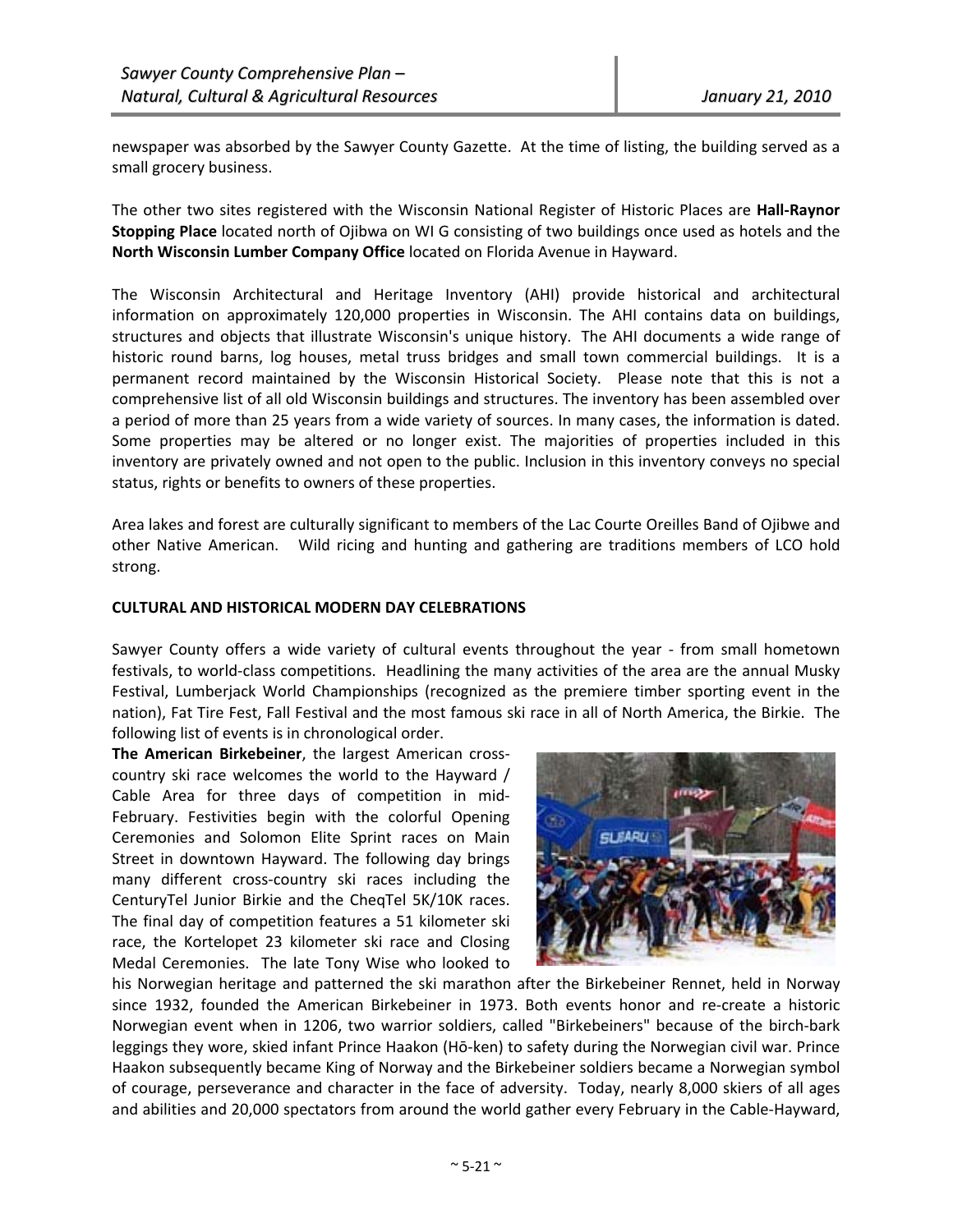Wisconsin area to celebrate "The Birkie", a race which has become a legend in the cross-country ski world and boosts itself as North American's largest and most prestigious cross-country ski marathon.

Annually, the Village of Winter holds a **Spring Fling** the second to last Saturday in May. More than 75 crafters on Main Street, Rhubarb Pie Baking Contest, food, live music, kid's games, pony rides, Car Show and Trash & Treasure Sale are all offered at this event.

**Musky Festival** is Hayward's largest summer celebration of the Northwoods and great fishing history.



The Festival takes place the last weekend in June each year in downtown Hayward. The weekend includes the crowning of a Musky Festival Queen, sidewalk sales, large handmade art & craft show, live music, children's games, food booths, Musky Run, fishing contest and a carnival. Friday and Saturday night street dances and a large Parade on Sunday conclude this well attended yearly event.

Over the July Fourth Holiday, The Town of Ojibwa hosts **Northwoods**

**Annual Riverside Fine Art/Craft Fair & Family Day**. The event offers brats, bake sale, cheese & wine tasting, children's booth, pony rides, free booth sitting, free coffee for artisans and a fireworks display at dusk.

**July Jubilee** is the Town of Winters' salute to the birth of our country. Beginning with a 10K run at 8:30am and 2 mile fun run, kiddie parade, street parade, softball tournaments, truck pull, raffle, adult and children's games, live music and ending with a huge fireworks display at dusk. July Jubilee is held on July  $4^{\text{th}}$ .

The **Namekagon Art & Music Festival** is held the second Saturday in July in Seeley. Sponsored by the Cable Hayward Area Arts Council (CHARAC), this event features artisans in a wide variety of mediums. Live regional musicians perform throughout the day. The event offers a separate stage featuring a Poetry Jam Contest and live original theater, a Kid's Activity Tent, demonstrations from various artisans, food/drink and a 10 mile or 3 mile Trail Run among the Seeley Highlands.

**The Lumberjack World Championships**® is an annual sporting event held at Lumberjack Bowl, Hayward,



WI. The championships were established to perpetuate the rich history of logging that took place here in the northwestern part of Wisconsin. In fact, Lumberjack Bowl was once a giant holding pond for the logs of Weyerhaeuser's North Wisconsin Lumber Company. The Lumberjack World Championships® showcase over 21 events competing for world records in events ranging from men's and women's logrolling, to chopping, to pole climbing. The Championships are held yearly on the last weekend in July.

Competitors come from as far away as Canada, Australia and New Zealand to vie for more than \$50,000 in prize money, one of the richest paybacks of any lumberjack contest in the world.

The **Sawyer County Fair** runs during the month of August.

The annual **Moose Lake Festival** is held the first weekend in August. The festival takes place at Louie's Landing Resort on Moose Lake in Hayward. This annual event is a fundraiser for Chequamegon Lions and Round Lake and Spider Lake Fire Departments.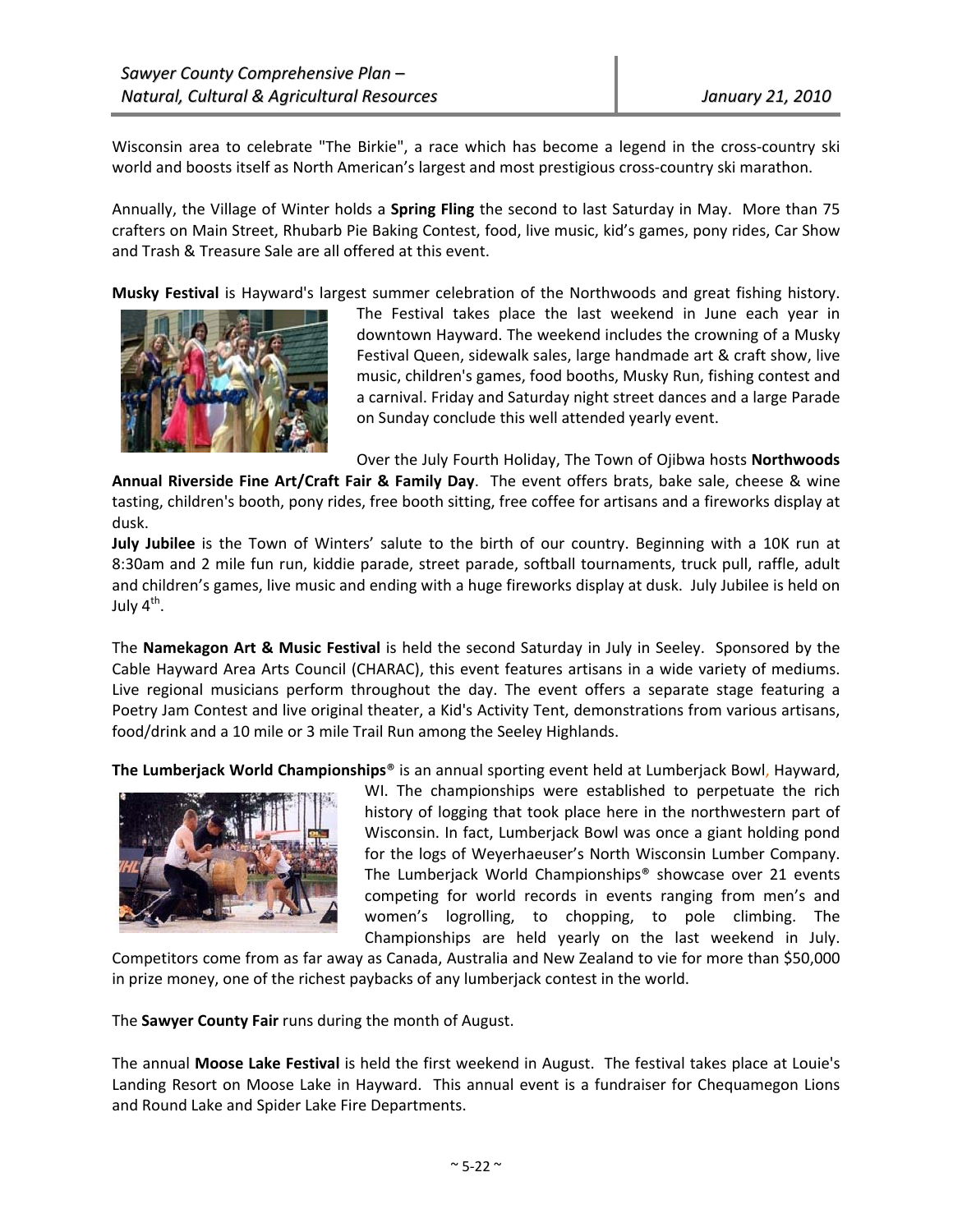Exeland holds **Trout Festival** the first weekend in September. Arts & crafts sale, Queen's pageant, volleyball, baseball, street dance, parade, 10K run, kids games, horseshoes, wildlife displays, food, music and more are offered at this event.



Each year in mid‐September, thousands of bikers descend on the towns of Cable and Hayward to take on the off road bicycle tests of endurance and agility offered during the **Chequamegon Fat Tire Festival** weekend. Since its inception in 1983, the Festival has built a popularity and reputation that is unmatched in the sport today. From the 27 hardy cyclists who lined up to challenge the unknown trails of the Chequamegon in the first year, to the sold out limited field of 2,500 who are chosen by a random lottery, the Festival has earned the title of the "Nation's Most Popular Off Road Bicycle Adventure." The festivities continue the following weekend when the City of Hayward welcomes in fall with the **Annual Hayward Fall Festival**. Activities include art & crafts booths, food booths, a farmers market and live music to the Main Street in downtown Hayward.

**Kids' Fish O' Rama** is held the second to last Saturday in September at the National Fresh Water Fishing Hall of Fame in the City of Hayward. This fishing event for kids age 12 and under

awards door prizes, prizes for biggest fish, most fish, etc., free hot dogs, pop and ice cream.

The **Hayward Lakes Musky Tournament**; held the first weekend in October offers large cash awards and is a favorite annual event in the area. This is a two and one half day (Fri-Sun) musky tournament on 17 Hayward area lakes where all fish are released. \$30,000 in prizes is offered at this tournament. There is an entry fee, but proceeds are used for stocking and other projects to improve musky fishing.

The Annual **Stone Lake Cranberry Festival** (currently celebrating its 30th year), hosts over 30,000 guests during the one‐day celebration of cranberries. Celebrated the first Saturday in October the festival offers such activities as cranberry marsh tours, high quality arts & crafts, farmer's market and flea market, food vendors, entertainment, parade and the very popular kids crate derby.

**Homespun Holidays** is held each year at the Winter School, held the Saturday after Thanksgiving, this event is held regardless of weather. More than sixty crafters with a wide array of crafts including stained glass, woodworking, metal works, jewelry, candles, folk art, and photography exhibit items.

The **Wisconsin Fishing Opener** held the first weekend of May brings boaters to the several hundreds of lakes across the County. Sawyer County is often host to the Governor's Fishing Opener celebration.

The Lac Courte Oreilles community celebrates several events including the **Honor the Earth Homecoming Gathering** and **Pow Wow**.

#### **Archeological Resources**

People have been living in the area for thousands of years, with hunting, fishing, farming and forestry playing a central role in their lives. This story of agriculture, resource use and land stewardship is preserved in archaeological sites, buildings, landscapes, written accounts, photographs, governmental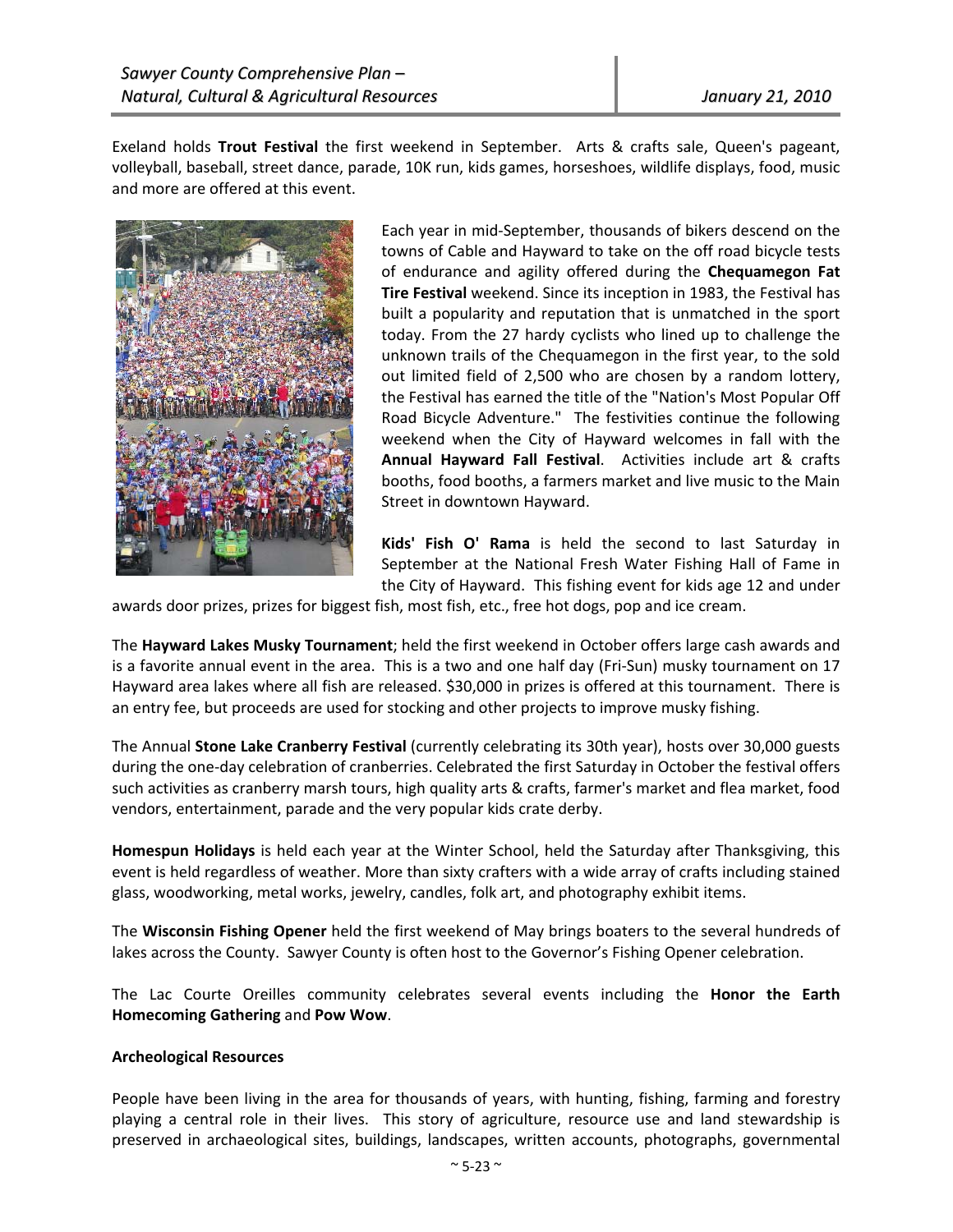records and the thoughts and ideas people remember and pass along by word of mouth. Planning can play a critical part in protecting these resources and in learning from this wealth of experience. Land‐ use planning and land-use decisions will directly impact historic buildings, archaeological sites and cemeteries.

Since, in some instances, only a small portion of the County has been surveyed for the presence of archaeological sites and cemeteries, the sites listed in the inventory represent only a fraction of the sites that are actually present. Local residents and American Indian communities who have and do live and work in the area possess much additional information on other archaeological sites and cemeteries. Clearly this sample of sites does not reflect the rich history of Sawyer County.

Where are archaeological sites going to be located? Using the results of archaeological surveys, relevant historical and environmental data, the following high priority areas were designated:

- higher, drier areas adjacent to rivers, streams, creeks, lakes, wetlands
- higher, drier areas adjacent to older, abandoned rivers, streams, creeks, lakes, wetland
- areas adjacent to rock outcrops
- areas adjacent to older historic features such as trails, early roads, rail corridors and earlier communities

Cemeteries and burial areas have been set aside as special areas throughout Wisconsin history and they have been given special protection under the law. Under Wisconsin law, Native American burial mounds, unmarked burials and all marked and unmarked cemeteries are protected from intentional disturbance. If anyone suspects that a Native American burial mound or an unmarked or marked burial is present in an area, the Burial Sites Preservation Office should be notified. If human bone is unearthed during any phase of a project, all work must cease and the Burial Sites Preservation Office must be contacted in compliance with Wis. Stat. 157.70 which provides for the protection of all human burial sites. Work cannot resume until the Burial Sites Preservation Office gives permission.

How are archaeological sites and cemeteries identified and evaluated? Archaeological identification and evaluations are required for a variety of projects that receive Federal or State funding, licenses, or permits. These projects are automatically forwarded to the Wisconsin Historical Society for review. Local residents frequently report sites and cemeteries.

This ASI information is confidential and is not subject to Wisconsin's open records law (Wis. Stats. §§ 44.48 and 157.70). This caution not only helps protect archaeological sites but also protects landowners since private landowners own the majority of archaeological sites in the area.

How do we know which archaeological sites need preservation? As mentioned above, under Wisconsin law Native American burial mounds, unmarked burials and all marked and unmarked cemeteries are protected. In addition to these, a wide variety of archaeological sites may be worthy of preservation. Through the use of the State and National Register of Historic Places a procedure for identifying important sites is available. The criteria include: a good local example of an architectural style and period; association with a person important in our past; represent an important period, movement or trend in local, state or national history; or have the potential to yield important information about our past through archaeological investigations.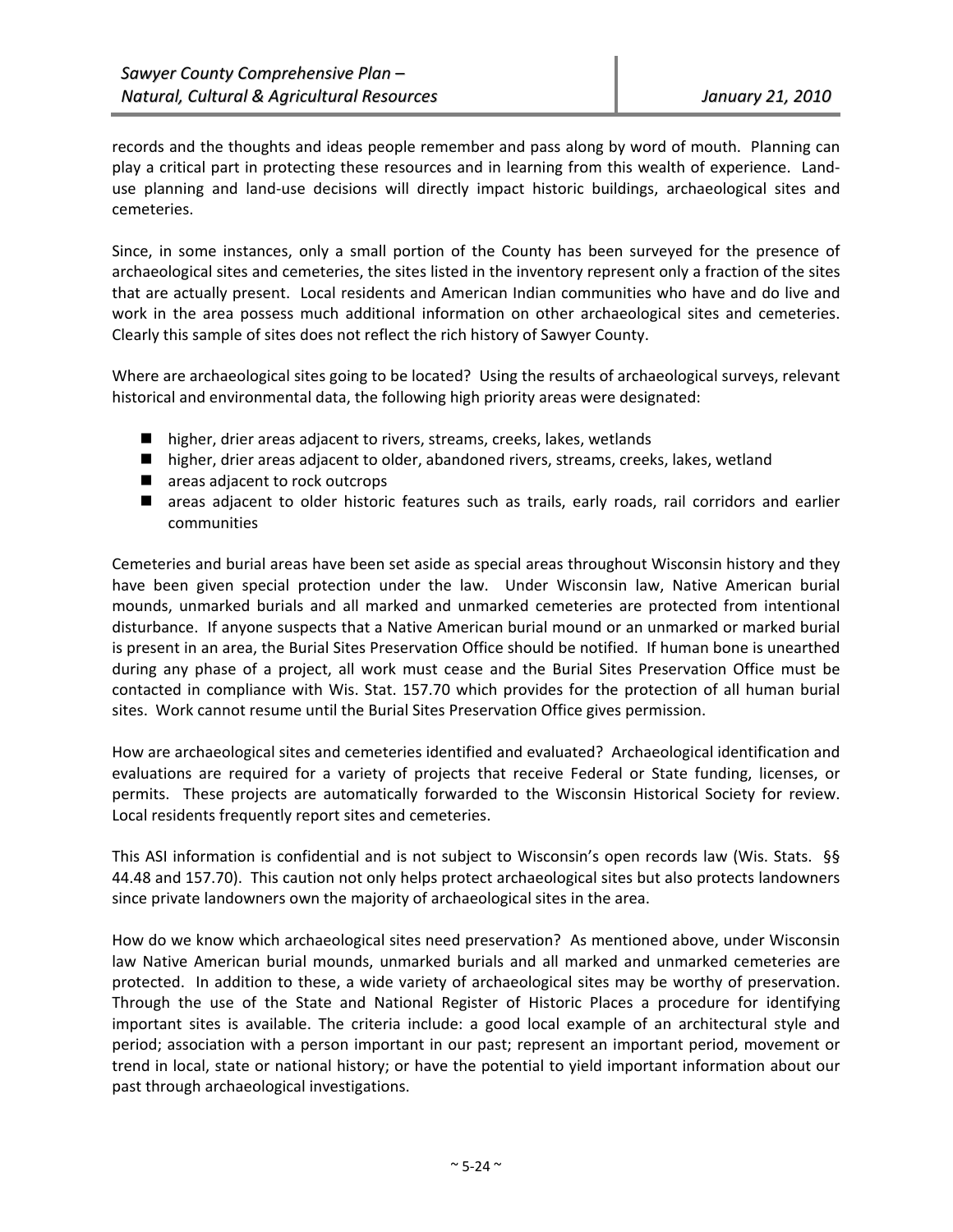#### **Protecting Important Archaeological Sites**

The wide variety of methods used to protect natural resources can also be used to protect archaeological sites. For example, land purchases, conservation easements, zoning and the state operates a tax exemption program for property owners.

With the 1991 changes to Wis. Stats. 70.11, it became possible to provide a property tax exemption for owners of archaeological sites listed in the national or state register of historic places. To obtain the tax exemption, the landowner has to agree to place a permanent protective covenant for the site area in the deed for the property. The tax exemption program makes the landowner and subsequent owner's stewards of Wisconsin's past. The intent of the program is not to discourage all use of the property containing a site, but to encourage land use planning that protects sites.

The archaeological site inventory (ASI) maintained by the Wisconsin Historical Society is the most comprehensive list of archaeological sites, mounds, unmarked cemeteries, marked cemeteries and cultural sites available. Listed are the archaeological sites, cultural sites and cemeteries in Sawyer County, Wisconsin. This list does not include sites on Forest Service land and does not include sites located within the boundaries of the Lac Courte Oreilles Reservation. Native American burial mounds and cemeteries are not public. The ASI does not include all of the sites and cemeteries present in Sawyer County. It includes only those sites that have been reported to the Wisconsin Historical Society and is a compilation of reports covering a period of 150 years. The information for each entry varies widely and Wisconsin History Society has not been able to verify all of the entries. The ASI is changed and updated on a daily basis and recommendations about site importance may change as new information becomes available.

| $5.0.71$ chacological site inventor $\lambda$ |                                                               |                            |                                                          |
|-----------------------------------------------|---------------------------------------------------------------|----------------------------|----------------------------------------------------------|
| <b>Site Name</b>                              | <b>Site Type</b>                                              | <b>Cultural Study Unit</b> | <b>Town</b><br>Range<br><b>Section</b>                   |
| <b>Town of Bass Lake</b>                      |                                                               |                            |                                                          |
| Thomas Quarry #2                              | 1. Quarry                                                     | 1. Unknown                 | 37, 9, W, 2<br>37, 9, W, 2<br>37, 9, W, 2<br>37, 9, W, 2 |
| <b>Scipio Wise Mounds</b>                     | 1. Mound(s) - Conical<br>2. Cemetery/burial                   | 1. Woodland                | 37, 9, W, 4<br>37, 9, W, 4                               |
| <b>Grutt-Garbutt Island</b>                   | 1. Cemetery/burial<br>2. Cultural Site<br>3. Campsite/village | 1. Historic Indian         | 37, 9, W, 8                                              |
| <b>Unnamed Site</b>                           | 1. Campsite/village                                           | 1. Unknown                 | 37, 9, W, 8                                              |
| <b>Sentry Mound</b>                           | 1. Mound(s) - Conical                                         | 1. Woodland                | 37, 9, W, 17                                             |
| <b>Unnamed Site</b>                           | 1. Campsite/village                                           | 1. Historic Indian         | 37, 9, W, 17<br>37, 9, W, 18                             |
| <b>Birch Chetac Crossing</b>                  | 1. Mound $(s)$ -<br>Other/Unk                                 | 1. Woodland                | 37, 9, W, 19                                             |
| <b>Unnamed Site</b>                           | 1. Campsite/village                                           | 1. Unknown                 | 37, 9, W, 20                                             |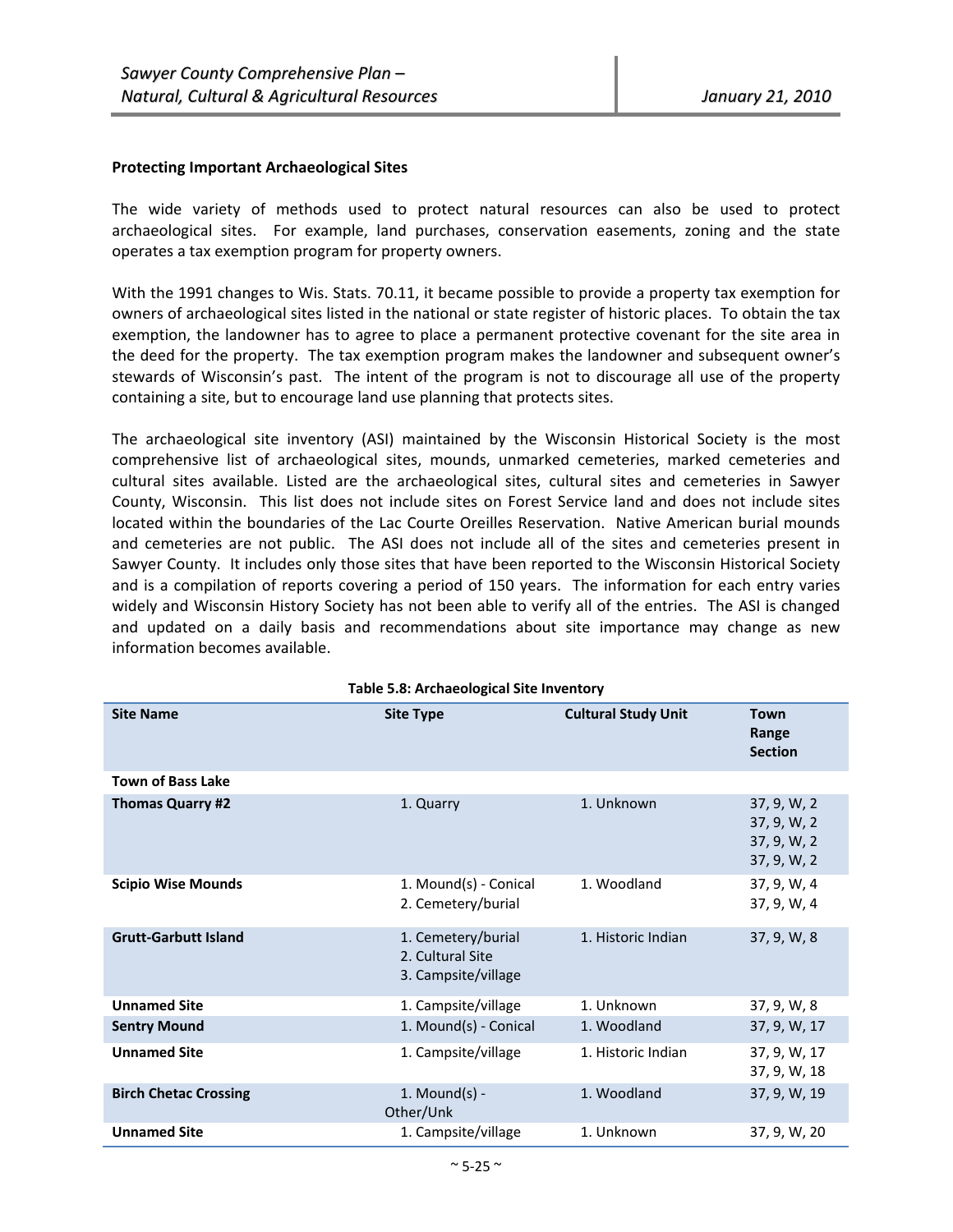| <b>Kissinger</b>                                           | 1. Blacksmith                                                              | 1. Historic Euro-<br>American                       | 38, 9, W, 20               |
|------------------------------------------------------------|----------------------------------------------------------------------------|-----------------------------------------------------|----------------------------|
| <b>Lake Chetak Narrows Graves</b>                          | 1. Cemetery/burial                                                         | 1. Historic Indian                                  | 37, 9, W, 4                |
| <b>High Bridge Cemetery</b>                                | 1. Cemetery/burial                                                         | 1. Historic Indian                                  | 38, 9, W, 1<br>38, 9, W, 1 |
| <b>Delong Property Logging Camp</b>                        | 1. Logging camp                                                            | 1. Historic Euro-<br>American                       | 38, 9, W, 36               |
| <b>Sugar Bush Trading Post</b>                             | 1. Trading/fur post<br>2. Campsite/village<br>3. Corn hills/garden<br>beds | 1. Historic Euro-<br>American<br>2. Historic Indian | 39, 9, W, 2                |
| <b>Unnamed Site</b>                                        | 1. Campsite/village                                                        | 1. Unknown Prehistoric                              | 40, 9, W, 5                |
| <b>Unnamed Site</b>                                        | 1. Campsite/village                                                        | 1. Unknown Prehistoric                              | 40, 9, W, 5                |
| Michel Cadotte Trading<br>Post And<br><b>Portage Trail</b> | 1. Trading/fur post                                                        | 1. Historic Euro-<br>American                       | 40, 9, W, 7                |
| <b>Waiting For Cadotte</b>                                 | 1. Campsite/village                                                        | 1. Woodland                                         | 40, 9, W, 7                |
| <b>Unnamed Site</b>                                        | 1. Dam/historic                                                            | 1. Historic Euro-                                   | 40, 9, W, 7                |
|                                                            | earthwork                                                                  | American                                            |                            |
|                                                            | 2. Transportation site                                                     |                                                     |                            |
|                                                            |                                                                            |                                                     |                            |
| <b>Duehr</b>                                               | 1. Campsite/village                                                        | 1. Unknown Prehistoric                              | 40, 9, W, 35               |
| <b>O'neil Stone</b>                                        | 1. Cemetery/burial<br>2. Sugar bush                                        | 1. Historic Indian                                  | 40, 9, W, 36               |
| <b>Butler's Cemetery</b>                                   | 1. Cemetery/burial                                                         | 1. Historic Indian                                  | 40, 8, W, 17               |
| <b>Trail Cemetery</b>                                      | 1. Cemetery/burial                                                         | 1. Historic Indian                                  | 39, 8, W, 5                |
| <b>Little Spring Lake Site</b>                             | 1. Campsite/village                                                        | 1. Unknown Prehistoric                              | 40, 9, W, 4                |
|                                                            |                                                                            |                                                     | 40, 9, W, 4                |
|                                                            | 1. Campsite/village                                                        | 1. Woodland                                         | 40, 9, W, 4                |
| <b>Fun Valley Site</b>                                     |                                                                            |                                                     |                            |
|                                                            |                                                                            |                                                     | 40, 9, W, 4                |
| <b>Portage Terrace</b>                                     | 1. Campsite/village                                                        | 1. Unknown Prehistoric                              | 40, 9, W, 21               |
| <b>Hirchers Layover</b>                                    | 1. Cabin/layover                                                           | 1. Historic Euro-<br>American                       | 40, 9, W, 16               |
| <b>Windigo Lake</b>                                        | 1. Campsite/village                                                        | 1. Unknown Historic                                 | 40, 9, W, 21               |
|                                                            |                                                                            | 2. Unknown Prehistoric                              | 40, 9, W, 21               |
|                                                            |                                                                            |                                                     |                            |
|                                                            |                                                                            |                                                     |                            |
| <b>Blind Pig</b>                                           | 1. Cabin/homestead                                                         | 1. Historic Euro-<br>American                       | 40, 9, W, 28               |
| <b>Kinnamon School</b>                                     | 1. Campsite/village                                                        | 1. Archaic                                          | 40, 8, W, 21               |
| <b>Windigo Canoe</b>                                       | 1. Canoe                                                                   | 1. Unknown Historic,                                | 40, 9, W, 21               |
|                                                            |                                                                            | Prehistoric                                         |                            |
| <b>Grindstone Copper Find</b>                              | 1. Campsite/village                                                        | 1. Old Copper                                       | 40, 8, W, 29               |
|                                                            |                                                                            | 2. Archaic                                          |                            |
| <b>Unnamed Site</b>                                        | 1. Campsite/village                                                        | 1. Historic Indian                                  | 40, 8, W, 21               |
| <b>John King Homestead</b>                                 | 1. Cabin/homestead                                                         | 1. Historic Indian                                  | 39, 8, W, 4                |
|                                                            |                                                                            |                                                     |                            |
| <b>Unnamed Site</b>                                        | 1. Cabin/homestead                                                         | 1. Unknown                                          | 39, 8, W, 4                |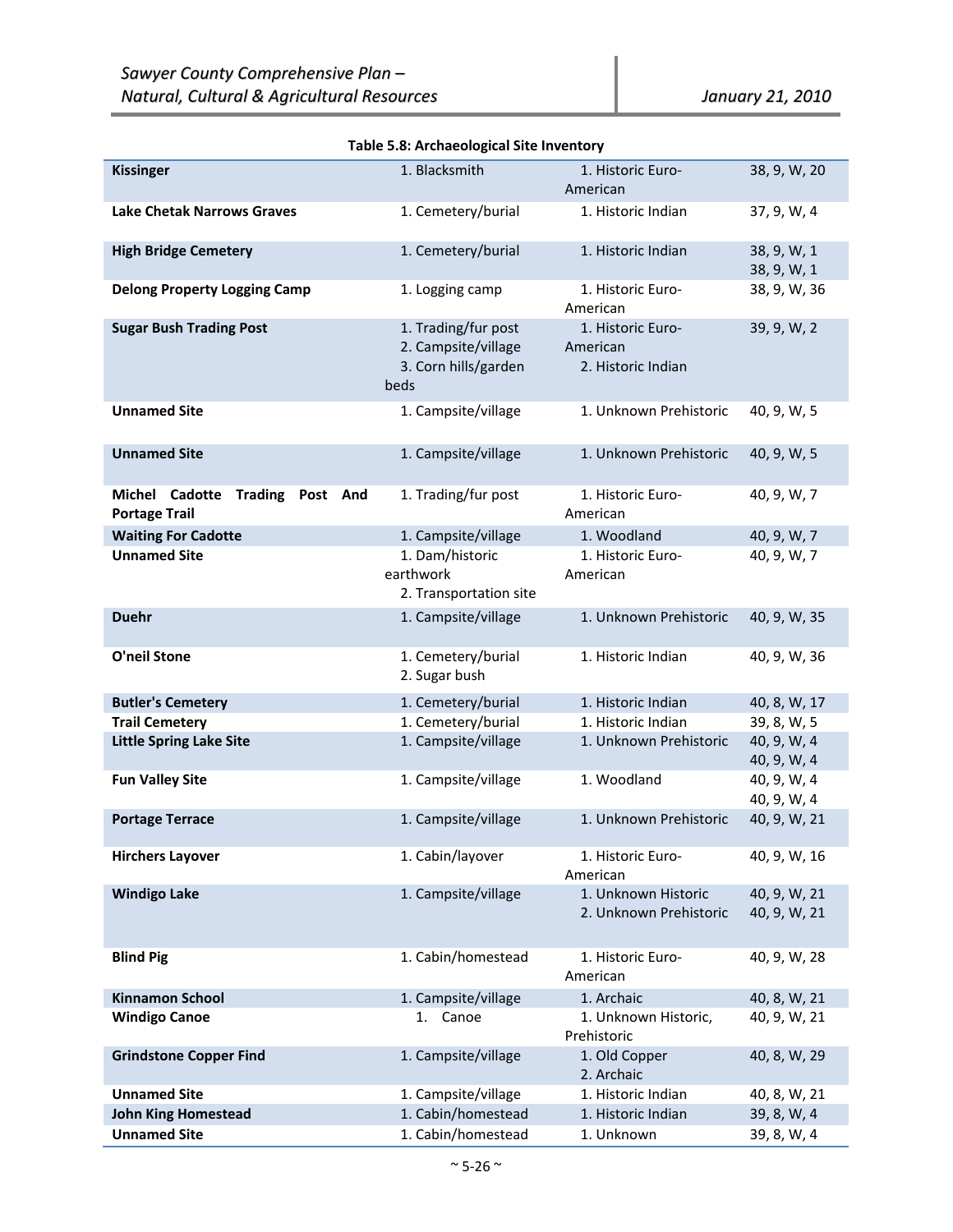| <b>Unnamed Site</b>                 | 1. Cabin/homestead                     | 1. Historic Indian     | 40, 8, W, 34               |
|-------------------------------------|----------------------------------------|------------------------|----------------------------|
| <b>Unnamed Site</b>                 | 1. Cabin/homestead                     | 1. Historic Indian     | 40, 8, W, 34               |
| Lac Courte Oreilles Bridge Burial   | 1. Cemetery/burial                     | 1. Unknown Prehistoric | 39, 8, W, 6                |
|                                     |                                        | 2. Hist. Ind           |                            |
|                                     |                                        |                        |                            |
| <b>Unnamed Cemetery</b>             | 1. Cemetery/burial                     | 1. unknown             | 39, 8, W, 5                |
| <b>Unnamed Cemetery</b>             | 1. Cemetery/burial                     | 1. unknown             | 38, 8, W, 5                |
| <b>Town Of Edgewater</b>            |                                        |                        |                            |
| <b>Thomas Quarry #2</b>             | 1. Quarry                              | 1. Unknown             | 37, 9, W, 2                |
|                                     |                                        |                        | 37, 9, W, 2                |
|                                     |                                        |                        | 37, 9, W, 2<br>37, 9, W, 2 |
|                                     |                                        |                        |                            |
| <b>Scipio Wise Mounds</b>           | 1. Mound(s) - Conical                  | 1. Woodland            | 37, 9, W, 4                |
|                                     | 2. Cemetery/burial                     |                        | 37, 9, W, 4                |
| <b>Grutt-Garbutt Island</b>         | 1. Cemetery/burial<br>2. Cultural Site | 1. Historic Indian     | 37, 9, W, 8                |
|                                     | 3. Campsite/village                    |                        |                            |
|                                     |                                        |                        |                            |
| <b>Unnamed Site</b>                 | 1. Campsite/village                    | 1. Unknown             | 37, 9, W, 8                |
| <b>Sentry Mound</b>                 | 1. Mound $(s)$ -                       | 1. Woodland            | 37, 9, W, 17               |
|                                     | Conical                                |                        |                            |
| <b>Unnamed Site</b>                 | 1. Campsite/village                    | 1. Historic Indian     | 37, 9, W, 17               |
|                                     |                                        |                        | 37, 9, W, 18               |
| <b>Birch Chetac Crossing</b>        | 1. Mound $(s)$ -                       | 1. Woodland            | 37, 9, W, 19               |
|                                     | Other/Unk                              |                        |                            |
| <b>Unnamed Site</b>                 | 1. Campsite/village                    | 1. Unknown             | 37, 9, W, 20               |
|                                     |                                        |                        |                            |
| <b>Kissinger</b>                    | 1. Blacksmith                          | 1. Historic Euro-      | 38, 9, W, 20               |
|                                     |                                        | American               |                            |
| <b>Lake Chetak Narrows Graves</b>   | 1. Cemetery/burial                     | 1. Historic Indian     | 37, 9, W, 4                |
|                                     |                                        |                        |                            |
| <b>High Bridge Cemetery</b>         | 1. Cemetery/burial                     | 1. Historic Indian     | 38, 9, W, 1<br>38, 9, W, 1 |
| <b>Delong Property Logging Camp</b> | 1. Logging camp                        | 1. Historic Euro-      | 38, 9, W, 36               |
|                                     |                                        | American               |                            |
| <b>Red Cedar Resort Burial</b>      | 1. Cemetery/burial                     | 1. Unknown             | 38, 9, W, 27               |
| <b>Hines Farm</b>                   | 1. Cemetery/burial                     | 1. Historic Indian     | 37, 9, W, 5                |
|                                     | 2. Campsite/village                    | 2. Unknown Prehist.    |                            |
| <b>Round Island</b>                 | 1. Cemetery/burial                     | 1. Historic Indian     | 37, 9, W, 8                |
| <b>Point Cemetery</b>               | 1. Campsite/village                    | 1. Historic Indian     | 38, 9, W, 4                |
|                                     | 2. Corn hills/garden                   | 2. Unknown Prehist.    |                            |
|                                     | beds                                   |                        |                            |
|                                     | 3. Cemetery/burial                     |                        |                            |
| <b>Town of Hayward</b>              |                                        |                        |                            |
| Swenson                             | 1. Campsite/village                    | 1. Unknown Prehistoric | 41, 9, W, 13               |
|                                     |                                        |                        |                            |
| <b>Unnamed Site</b>                 | 1. Cabin/homestead                     | 1. Historic Euro-      | 41, 9, W, 26               |
|                                     |                                        | American               |                            |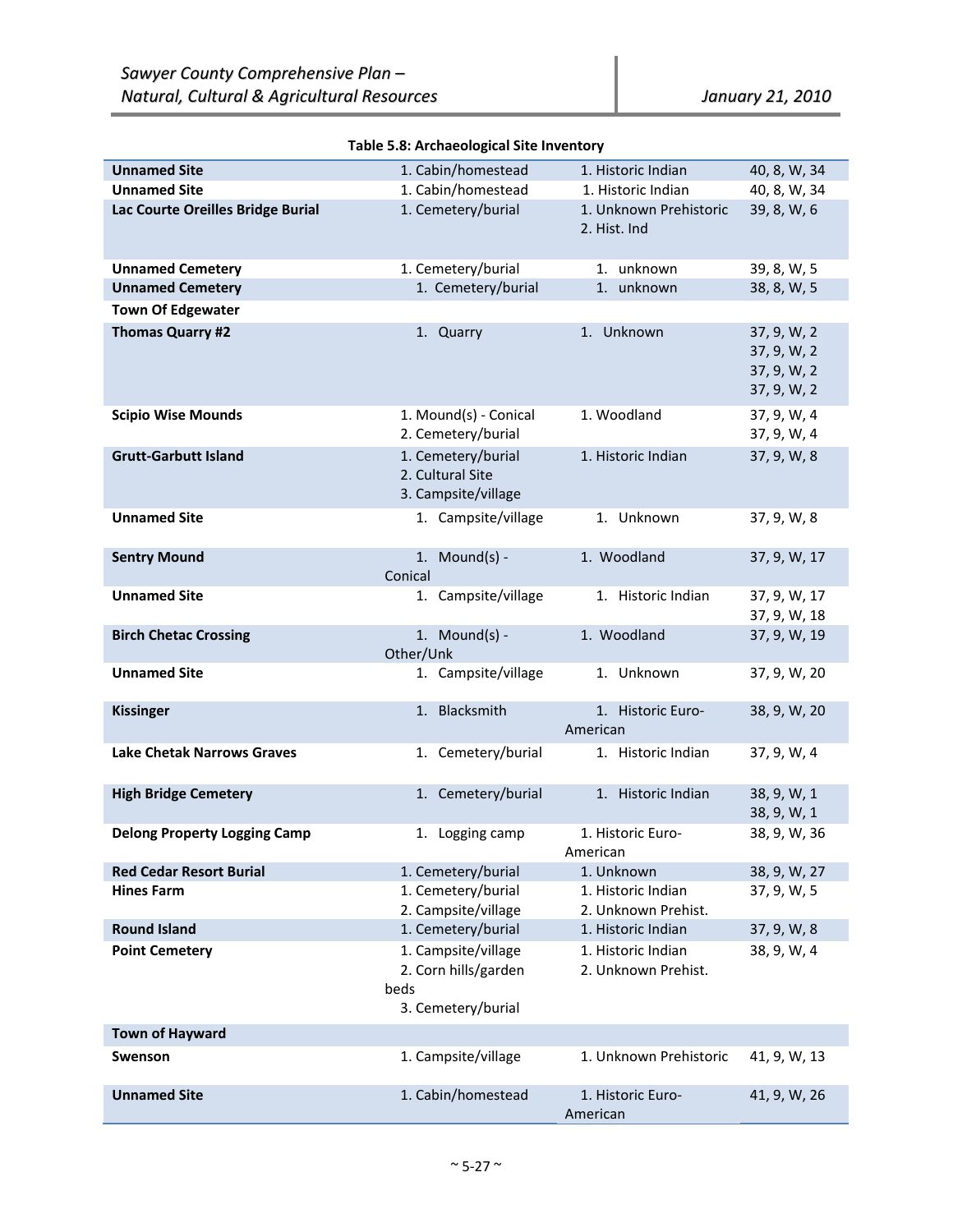| <b>Unnamed Site</b>                           | 1. Campsite/village                                                                  | 1. Unknown Prehistoric                       | 41, 9, W, 27                 |
|-----------------------------------------------|--------------------------------------------------------------------------------------|----------------------------------------------|------------------------------|
| <b>Hayward Mill</b>                           | 1. Dam/historic<br>earthwork<br>2. Mill/sawmill                                      | 1. Historic Euro-<br>American                | 41, 9, W, 27,<br>28          |
| <b>Unnamed Site</b>                           | 1. Transportation site                                                               | 1. Historic Euro-<br>American                | 41, 9, W, 27                 |
| <b>Unnamed Site</b>                           | 1. Dam/historic<br>earthwork                                                         | 1. Historic Euro-<br>American                | 41, 9, W, 27                 |
| <b>Unnamed Site</b>                           | 1. Cabin/homestead                                                                   | 1. Historic Euro-<br>American                | 41, 9, W, 28                 |
| Cai #12-133-2                                 | 1. Cabin/homestead                                                                   | 1. Historic Euro-<br>American                | 41, 9, W, 28                 |
| <b>Unnamed Site</b>                           | 1. Campsite/village                                                                  | 1. Unknown Prehistoric                       | 41, 9, W, 32                 |
| <b>Unnamed Site</b>                           | 1. Campsite/village                                                                  | 1. Oneota<br>2. Woodland                     | 41, 9, W, 33                 |
| <b>State Exchange</b>                         | 1. Campsite/village                                                                  | 1. Unknown Prehistoric                       | 41, 9, W, 33                 |
| <b>Unnamed Site</b>                           | 1. Dam/historic<br>earthwork                                                         | 1. Historic Euro-<br>American                | 41, 9, W, 33                 |
| <b>Unnamed Site</b>                           | 1. Cabin/homestead                                                                   | 1. Historic Euro-<br>American                | 41, 9, W, 33                 |
| <b>Hayward Nursery</b>                        | 1. Other                                                                             | 1. Historic Euro-<br>American                | 41, 9, W, 33                 |
| <b>Little Round Lake Village And Cemetery</b> | 1. Campsite/village<br>2. Cemetery/burial                                            | 1. Historic Indian                           | 40, 8, W, 2                  |
| <b>Round Lake Park</b>                        | 1. Campsite/village                                                                  | 1. Unknown Prehistoric                       | 41, 8, W, 23<br>41, 8, W, 23 |
| <b>Unnamed Site</b>                           | 1. Campsite/village                                                                  | 1. Unknown Prehistoric                       | 41, 9, W, 32                 |
| <b>Little Round Lake Cemetery I</b>           | 1. Cemetery/burial                                                                   | 1. Historic Indian                           | 40, 8, W, 2                  |
| <b>History Land Cemetery</b>                  | 1. Cemetery/burial                                                                   | 1. Historic Indian<br>2. Unknown             | 41, 9, W, 27                 |
| <b>Greenwood Cemetery</b>                     | 1. Cemetery/burial                                                                   | 1. Historic Euro-<br>American                | 41, 9, W, 28                 |
| <b>Chief Lake Cemetery</b>                    | 1. Cemetery/burial                                                                   | 1. Historic Indian                           | 40, 8, W, 36                 |
| <b>Friske Mound</b>                           | 1. Mound(s) - Linear<br>2. Campsite/village<br>3. Cemetery/burial<br>4. Logging camp | 1. Historic Euro-<br>American<br>2. Woodland | 41, 9, W, 23                 |
| <b>Obriens Lost Logging Camp</b>              | 1. Logging camp                                                                      | 1. Historic Euro-<br>American                | 41, 8, W, 20<br>41, 8, W, 29 |
| <b>Hayward Ranger Station</b>                 | 1. Ranger Station                                                                    | 1. Historic Euro-<br>American                | 41, 9, W, 22                 |
| <b>Hayward District Dwelling #2</b>           | 1. Ranger Building                                                                   | 1. Historic Euro-                            | 41, 9, W, 33                 |

American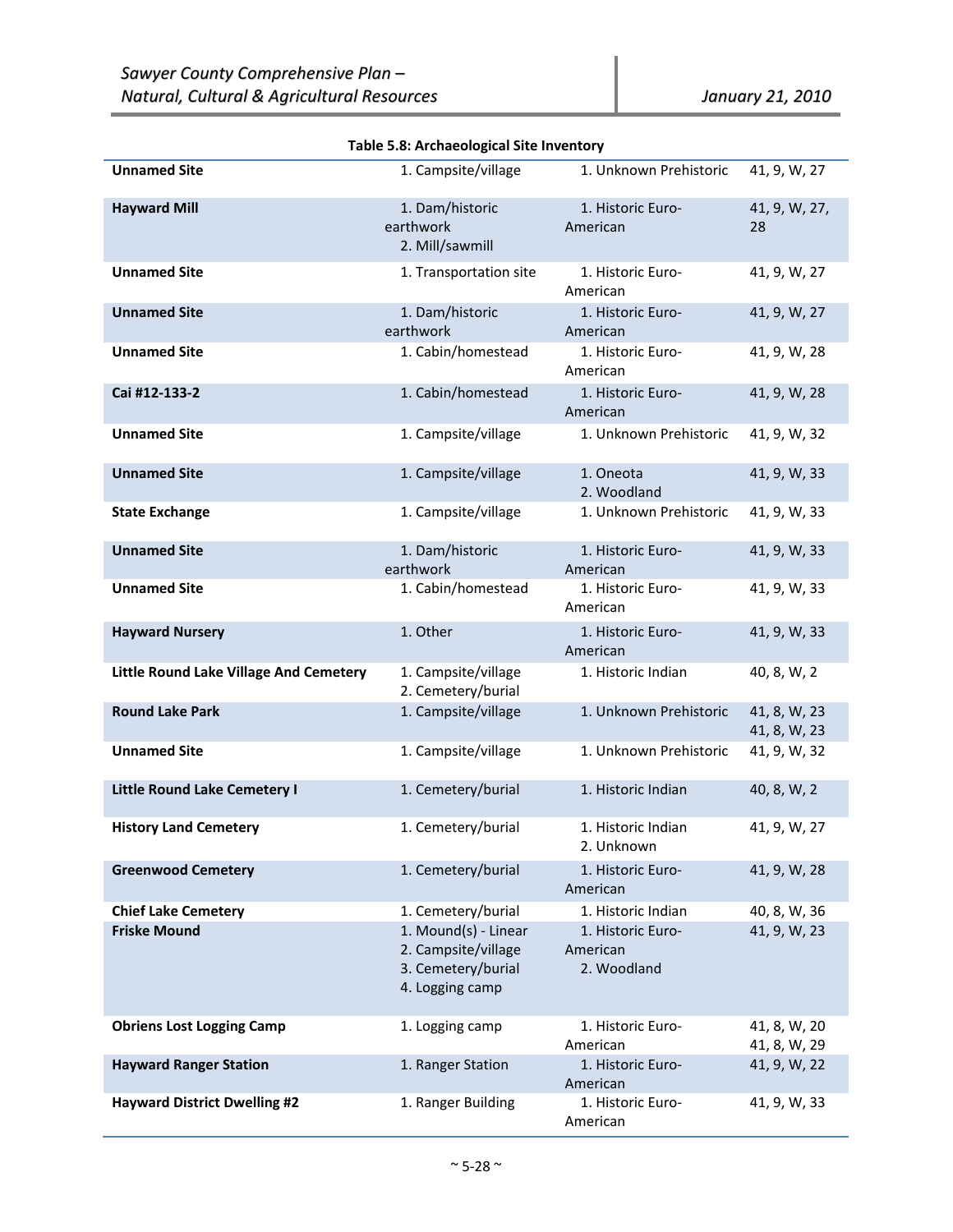| <b>Unnamed Site</b>                  | 1. Cabin/homestead                                     | 1. Unknown Historic                                 | 40, 8, W, 3                  |
|--------------------------------------|--------------------------------------------------------|-----------------------------------------------------|------------------------------|
| <b>Town of Hunter</b>                |                                                        |                                                     |                              |
| <b>Winter Dam Sy-2n</b>              | 1. Campsite/village                                    | 1. Unknown Prehistoric                              | 39, 6, W, 2                  |
| <b>Herman's Landing</b>              | 1. Campsite/village                                    | 1. Unknown Prehistoric                              | 40, 7, W, 24                 |
| <b>Unnamed Cemetery</b>              | 1. Cemetery/burial                                     | 1. Unknown                                          | 39, 7, W, 1                  |
| <b>Unnamed Site</b>                  | 1. Transportation                                      | 1. Historic Indian                                  | 40, 6, W, 34                 |
| <b>Forks Cemetery</b>                | 1. Cemetery/burial                                     | 1. Historic Indian                                  | 40, 6, W, 20<br>40, 6, W, 20 |
| 1834 Trading Post                    | 1. Trading/fur post                                    | 1. Historic Euro-<br>American                       | 40, 6, W, 20                 |
| Lake Pokegama Cemetery               | 1. Cemetery/burial                                     | 1. Historic Indian                                  | 40, 6, W, 31<br>40, 6, W, 31 |
| <b>South Post Cemetery</b>           | 1. Cemetery/burial                                     | 1. Historic Indian                                  | 40, 6, W, 32                 |
| <b>1875 Trading Post</b>             | 1. Trading/fur post                                    | 1. Historic Indian<br>2. Historic Euro-<br>American | 40, 6, W, 32                 |
| <b>Town of Lenroot</b>               |                                                        |                                                     |                              |
| <b>Unnamed Site</b>                  | 1. Campsite/village                                    | 1. Unknown Prehistoric                              | 41, 8, W, 6                  |
| <b>Unnamed Site</b>                  | 1. Campsite/village                                    | 1. Unknown Prehistoric                              | 41, 8, W, 6                  |
| <b>Unnamed Site</b>                  | 1. Campsite/village                                    | 1. Late Woodland                                    | 41, 8, W, 6                  |
| Phipps Dam (Little Pucway Dam No. 1) | 1. Dam/historic<br>earthwork                           | 1. Historic Euro-<br>American                       | 41, 8, W, 6                  |
| <b>Unnamed Site</b>                  | 1. Transportation site                                 | 1. Historic Euro-<br>American                       | 41, 8, W, 6                  |
| <b>Unnamed Site</b>                  | 1. Campsite/village                                    | 1. Unknown                                          | 41, 9, W, 9                  |
| <b>Unnamed Site</b>                  | 1. Cabin/homestead                                     | 1. Historic Euro-                                   | 41, 9, W, 12                 |
|                                      |                                                        |                                                     |                              |
|                                      |                                                        | American                                            |                              |
| <b>Unnamed Site</b>                  | 1. Dam/historic                                        | 1. Historic Euro-                                   | 41, 9, W, 12                 |
|                                      | earthwork                                              | American                                            |                              |
| <b>Unnamed Site</b>                  | 1. Logging camp                                        | 1. Historic Euro-                                   | 42, 8, W, 2                  |
|                                      |                                                        | American                                            |                              |
| <b>Unnamed Site</b>                  | 1. Cabin/homestead<br>2. Campsite/village              | 1. Historic Euro-<br>American<br>2. Historic Indian | 42, 8, W, 2                  |
| <b>Pawawong Dam Ruins</b>            | 1. Dam/historic                                        | 1. Historic Euro-<br>American                       | 42, 8, W, 3                  |
| <b>Pacwawong Village</b>             | earthwork<br>1. Campsite/village<br>2. Cemetery/burial | 1. Historic Indian                                  | 42, 8, W, 3                  |
| <b>Namekagon River Mound Group</b>   | 1. Mound(s) - Conical<br>$2.$ Mound(s) -<br>Other/Unk  | 1. Woodland                                         | 42, 8, W, 3                  |
| <b>Unnamed Site</b>                  | 1. Campsite/village                                    | 1. Unknown Prehistoric                              | 42, 8, W, 3                  |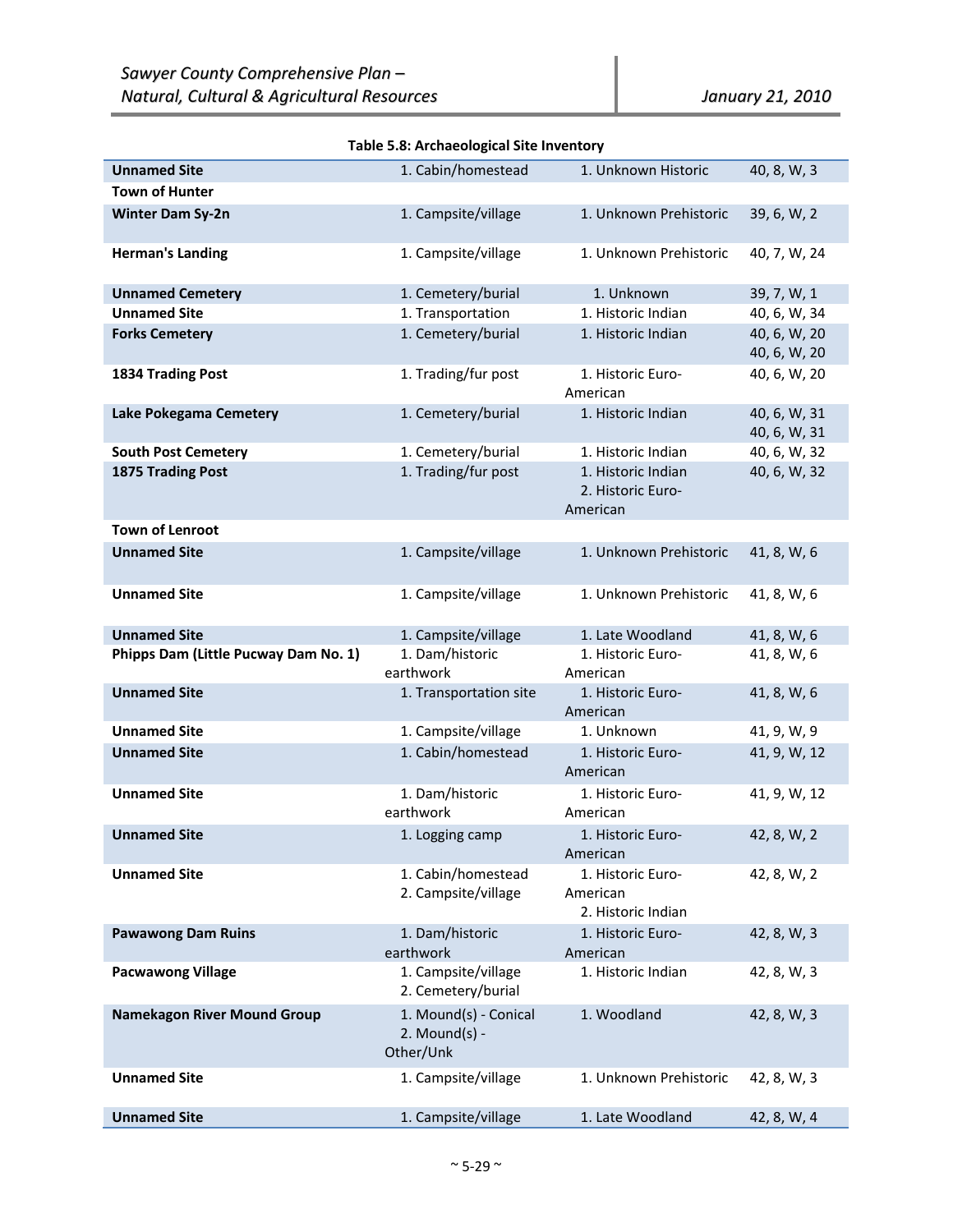| <b>Unnamed Site</b>                       | 1. Dam/historic<br>earthwork                       | 1. Historic Euro-<br>American                           | 42, 8, W, 9                  |
|-------------------------------------------|----------------------------------------------------|---------------------------------------------------------|------------------------------|
| <b>Seeley</b>                             | 1. Mound $(s)$ -<br>Other/Unk                      | 1. Woodland                                             | 42, 8, W, 15                 |
| <b>Unnamed Site</b>                       | 1. Dam/historic<br>earthwork                       | 1. Historic Euro-<br>American                           | 42, 8, W, 20<br>42, 8, W, 29 |
| <b>Unnamed Site</b>                       | 1. Cabin/homestead<br>2. Dam/historic<br>earthwork | 1. Historic Euro-<br>American                           | 42, 8, W, 20                 |
| <b>Doran's Crossing And Lumber Camp</b>   | 1. Logging camp                                    | 1. Historic Euro-<br>American                           | 42, 8, W, 21<br>42, 8, W, 21 |
| <b>Unnamed Site</b>                       | 1. Dam/historic<br>earthwork                       | 1. Historic Euro-<br>American                           | 42, 8, W, 29                 |
| <b>Unnamed Site</b>                       | 1. Campsite/village                                | 1. Unknown Prehistoric                                  | 42, 8, W, 31                 |
| <b>Trinity Cemetery</b>                   | 1. Cemetery/burial                                 |                                                         | 41, 8, W, 6                  |
| <b>Lenroot Domestic</b>                   | 1. Cabin/homestead                                 | 1. Historic Euro<br>American                            | 41, 9, W, 6                  |
| <b>Doran's Crossing &amp; Lumber Camp</b> |                                                    |                                                         | 42, 8, W, 21<br>42, 8, W, 21 |
| <b>Wing Dams</b>                          | 1. Dam/historic<br>earthwork                       | 1. Historic Euro-<br>American                           | 42, 8, W, 31                 |
| <b>Cranberry Marsh 1</b>                  | 1. Campsite/village                                | 1. Unknown Prehistoric                                  | 42, 8, W, 15                 |
| <b>Cranberry Marsh</b>                    | 1. Campsite/village                                | 1. Unknown Historic<br>2. Unknown Prehistoric           | 42, 8, W, 15                 |
| <b>Cranberry Marsh 3</b>                  | 1. Campsite/village                                | 1. Unknown Prehistoric                                  | 42, 8, W, 15                 |
| <b>Moore Site</b>                         | 1. Campsite/village                                | 1. Unknown                                              | 42, 8, W, 7                  |
| <b>Town of Meteor</b>                     |                                                    |                                                         |                              |
| <b>Beyreis Saw Mill</b>                   | 1. Saw Mill                                        | 1. Historic Euro-<br>American                           | 37, 8, W, 16<br>37, 8, W, 16 |
| Site 1                                    | 1. Cabin/homestead                                 | 1. Historic Euro-<br>American                           | 37, 8, W, 13                 |
| Site 2                                    | 1. Cabin/homestead                                 | 1. Historic Euro-<br>American<br>2. Unknown Prehistoric | 37, 8, W, 13                 |
| Site 3                                    | 1. Cabin/homestead                                 | 1. Historic Euro-<br>American                           | 37, 7, W, 18                 |
| <b>Unnamed Site</b>                       | 1. Farmstead<br>2.<br>Foundation/depression        | 1. Historic Euro-<br>American                           | 37, 8, W, 13                 |
| <b>Unnamed Site</b>                       | 1. Campsite/village                                | 1. Unknown Prehistoric                                  | 37, 8, W, 24                 |
| Town of Ojibwa                            |                                                    |                                                         |                              |
| <b>Wacek</b>                              | 1. Campsite/village                                | 1. Old Copper                                           | 39, 6, W, 23                 |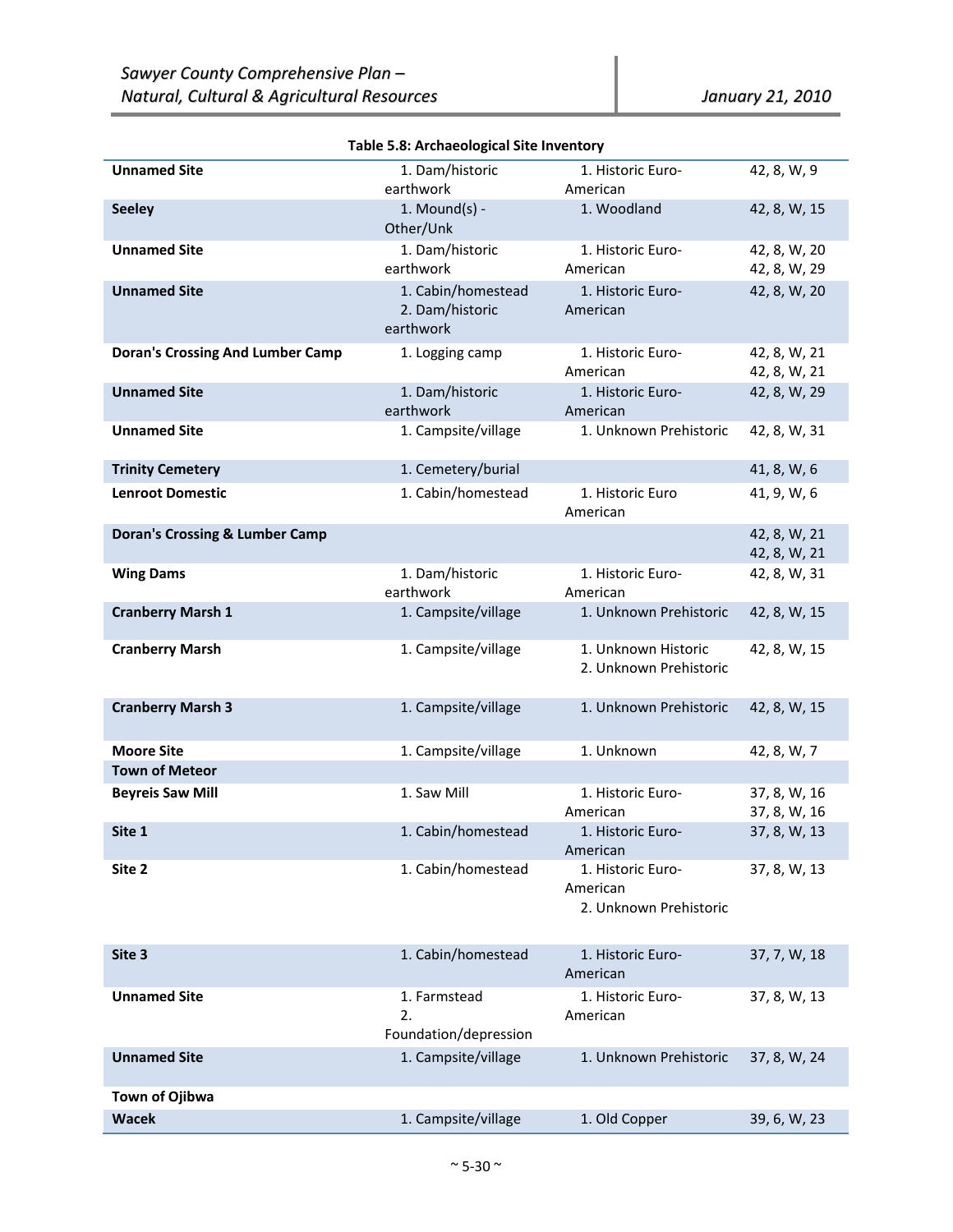| Jacklyn Joyce Loew Burial        | 1. Cemetery/burial                                                                                   | 1. Historic Euro-<br>American         | 39, 6, W, 36 |
|----------------------------------|------------------------------------------------------------------------------------------------------|---------------------------------------|--------------|
| <b>Town of Radisson</b>          |                                                                                                      |                                       |              |
| <b>Herman Landing Sy4-N</b>      | 1. Cabin/homestead                                                                                   | 1. Historic Euro-<br>American         | 38, 7, W, 26 |
| <b>Eldon Marple Sy-5n</b>        | 1. Campsite/village                                                                                  | 1. Unknown Prehistoric                | 38, 7, W, 34 |
| <b>Brunet Ridge</b>              | 1. Campsite/village                                                                                  | 1. Unknown Prehistoric                | 38, 6, W, 34 |
| <b>Radisson Cemetery</b>         | 1. Cemetery/burial                                                                                   |                                       | 38, 7, W, 22 |
| <b>Litke Site</b>                | 1. Unknown                                                                                           | 1. Unknown Historic                   | 38, 7, W, 35 |
| <b>Battle Of The Horsefly</b>    | 1. Military site<br>2. Cemetery/burial<br>3. Cultural Site                                           | 1. Historic Indian                    | 41, 6, W, 22 |
| <b>Town of Sand Lake</b>         |                                                                                                      |                                       |              |
| <b>White Mound</b>               | 1. Mound $(s)$ -<br>Other/Unk                                                                        | 1. Late Woodland                      | 39, 9, W, 11 |
| Mud Bay                          | 1. Mound(s) - Conical<br>2. Campsite/village                                                         | 1. Woodland<br>2. Historic Indian     | 39, 9, W, 11 |
| <b>Aiken Bay Mounds</b>          | 1. Mound(s) - Conical<br>2. Mound(s) - Linear<br>$3.$ Mound(s) -<br>Other/Unk                        | 1. Late Woodland                      | 39, 9, W, 11 |
| <b>Eho Eto Haven Village</b>     | 1. Campsite/village                                                                                  | 1. Unknown Prehistoric                | 39, 9, W, 11 |
| <b>Eho Eto Haven Mounds</b>      | 1. Mound(s) - Conical<br>2. Mound(s) - Linear<br>$3.$ Mound(s) -<br>Other/Unk<br>4. Campsite/village | 1. Woodland<br>2. Unknown Prehistoric | 39, 9, W, 11 |
| <b>Creek Village</b>             | 1. Campsite/village                                                                                  | 1. Unknown Prehistoric                | 39, 9, W, 12 |
| <b>Evergreen Cemetery</b>        | 1. Cemetery/burial                                                                                   |                                       | 39, 8, W, 7  |
| <b>Whitefish Corner Cemetery</b> | 1. Cemetery/burial                                                                                   | 1. Historic Indian                    | 39, 8, W, 7  |
| <b>Wiley Site</b>                | 1. Cabin/homestead                                                                                   | 1. Historic Euro-<br>American         | 39, 9, W, 9  |
| <b>Unnamed Site</b>              | 1. Farmstead                                                                                         | 1. Historic Euro-<br>American         | 39, 9, W, 15 |
| <b>Unnamed Site</b>              | 1. Campsite/village                                                                                  | 1.<br>UnknownPrehistoric              | 39, 9, W, 22 |
| <b>Reservation Line Cemetery</b> | 1. Cemetery/burial                                                                                   | 1. Historic Indian                    | 39, 8, W, 7  |
| <b>Hull Dance Circle</b>         | 1. Dance Ring                                                                                        | 1. Historic Indian                    | 39, 8, W, 7  |
| <b>Town of Weirgor</b>           |                                                                                                      |                                       |              |
| <b>Charles Belille Sy-6n</b>     | 1. Cabin/homestead                                                                                   | 1. Historic Euro-<br>American         | 37, 7, W, 2  |
| <b>Bellile Cemetery</b>          | 1. Cemetery/burial                                                                                   | 1. Historic Euro-<br>American         | 37, 7, W, 2  |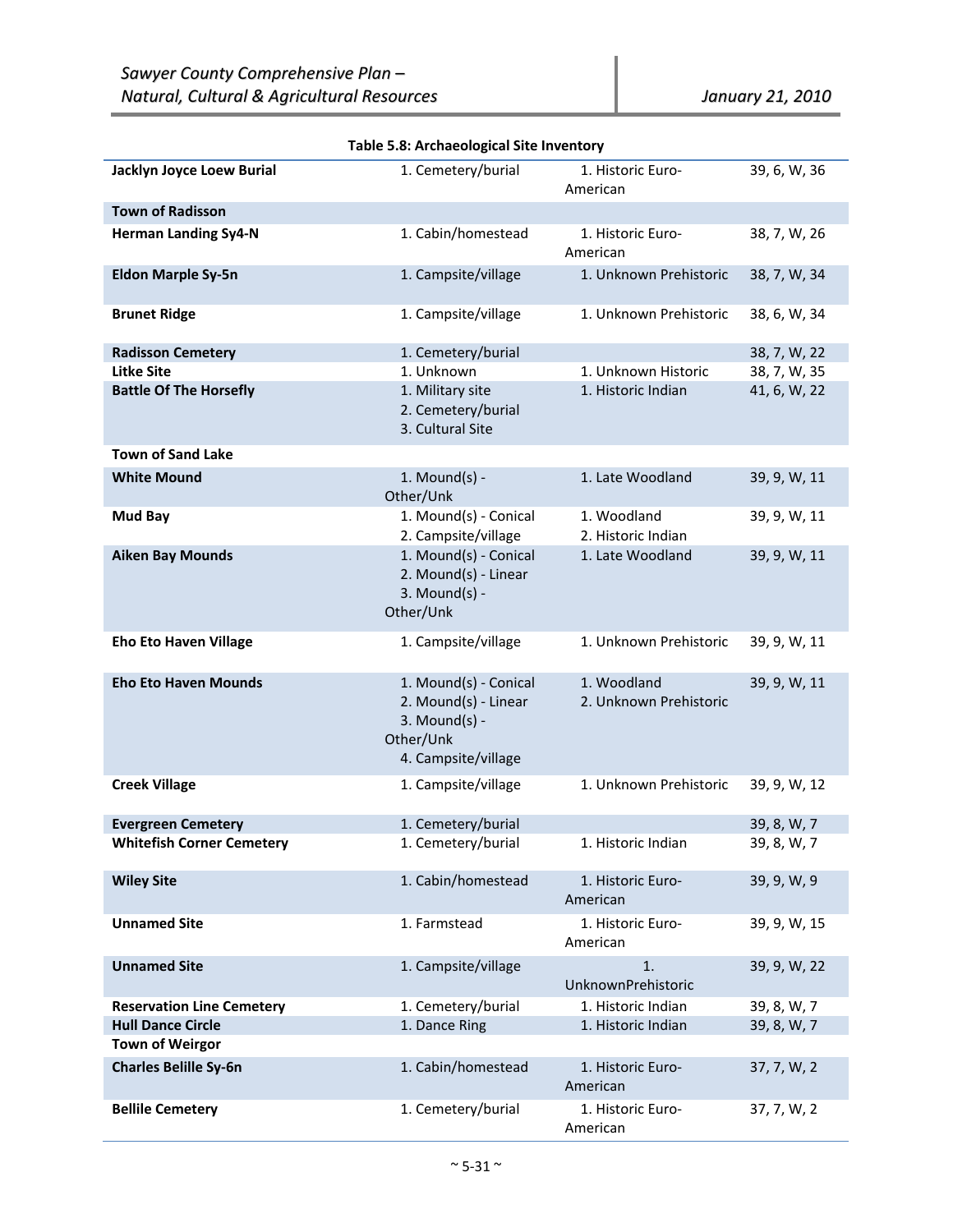| <b>Exeland Cemetery</b>                                 | 1. Cemetery/burial                                                                                                                                            |                                                                                        | 37, 7, W, 27                                 |
|---------------------------------------------------------|---------------------------------------------------------------------------------------------------------------------------------------------------------------|----------------------------------------------------------------------------------------|----------------------------------------------|
| <b>Ivy League</b>                                       | 1. Campsite/village                                                                                                                                           | 1. Late Woodland                                                                       | 37, 7, W, 26                                 |
| <b>Windfall Garden</b>                                  | 1. Campsite/village                                                                                                                                           | 1. Unknown Prehistoric                                                                 | 37, 7, W, 26                                 |
| <b>Red Ruins</b>                                        | 1. Cabin/homestead                                                                                                                                            | 1. Historic Euro-<br>American                                                          | 37, 7, W, 27                                 |
| <b>Jaques Cabin</b>                                     | 1. Cabin/homestead                                                                                                                                            | 1. Historic Euro-<br>American                                                          | 37, 7, W, 22                                 |
| <b>Murphy</b>                                           | 1. Cabin/homestead                                                                                                                                            | 1. Historic Euro-<br>American                                                          | 37, 7, W, 34                                 |
| <b>Mcfarland Site</b>                                   | 1. Campsite/village                                                                                                                                           | 1. Early Archaic<br>2. Late Paleo-Indian                                               | 37, 7, W, 17                                 |
| <b>Russell's Landing</b>                                | 1. Logging camp                                                                                                                                               | 1. Historic Euro-<br>American                                                          | 37, 7, W, 15<br>37, 7, W, 15<br>37, 7, W, 15 |
| <b>Town of Winter</b>                                   |                                                                                                                                                               |                                                                                        |                                              |
| <b>Connor Lake</b>                                      | 1. Mound(s) - Conical<br>2. Mound(s) - Effigy<br>3. Trading/fur post<br>4. Campsite/village<br>5. Cemetery/burial<br>6. Other<br>7. Corn hills/garden<br>beds | 1. Historic Euro-<br>American<br>2. Historic Indian<br>3. Late Woodland<br>4. Woodland | 38, 3, W, 22                                 |
| <b>Winter Cemetery</b>                                  | 1. Cemetery/burial                                                                                                                                            |                                                                                        | 39, 5, W, 29                                 |
| <b>St. Peter's Cemetery</b>                             | 1. Cemetery/burial                                                                                                                                            |                                                                                        | 39, 5, W, 29                                 |
| <b>Flambeau Forks East</b>                              | 1. Campsite/village                                                                                                                                           | 1. Archaic<br>2. Unknown Historic                                                      | 37, 3, W, 31<br>37, 3, W, 31                 |
| <b>Flambeau Forks West</b>                              | 1. Campsite/village                                                                                                                                           | 1. Archaic<br>2. Historic Euro-<br>American<br>3. Woodland                             | 37, 3, W, 31                                 |
| <b>Eagle Point</b>                                      | 1. Campsite/village                                                                                                                                           | 1. Late Woodland                                                                       | 38, 3, W, 14                                 |
| <b>Village of Couderay</b>                              |                                                                                                                                                               |                                                                                        |                                              |
| <b>Evergreen Cemetery</b><br><b>Village of Radisson</b> | 1. Cemetery/burial                                                                                                                                            |                                                                                        | 38, 8, W, 12                                 |
| <b>Radisson Cemetery</b>                                | 1. Cemetery/burial                                                                                                                                            | 1. Historic Euro-<br>American                                                          | 38, 7, W, 22                                 |
| <b>Village of Winter</b>                                |                                                                                                                                                               |                                                                                        |                                              |
| <b>Winter Cemetery</b>                                  | 1. Cemetery/burial                                                                                                                                            | 1. Historic Euro-<br>American                                                          | 39, 5, W, 29                                 |
| <b>St. Peter's Cemetery</b>                             | 1. Cemetery/burial                                                                                                                                            | 1. Historic Euro-<br>American                                                          | 39, 5, W, 29                                 |

Source: Wisconsin Historical Society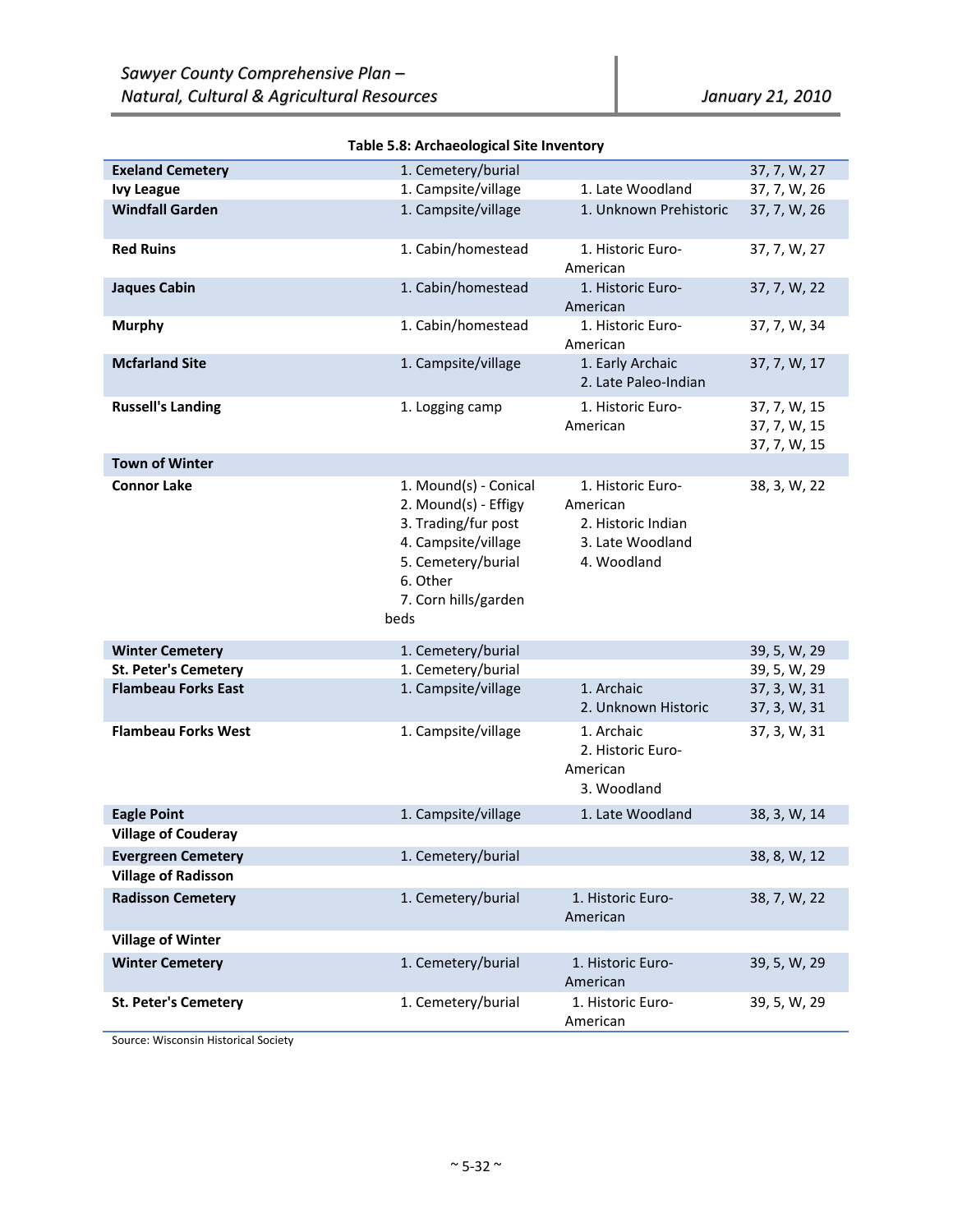## **National and State Register of Historic Places**

The National Register of Historic Places was authorized under the National Historic Preservation Act of 1966. Properties listed in the register include districts, sites, buildings, structures and objects that are significant in American history, architecture, archeology, engineering and culture. The National Register is administered by the National Park Service (NPS), which is part of the U.S. Department of the Interior. National Register listings in Sawyer County are shown in **Table 5.9**. The State Register of Historic Places was established in 1989. State listings must meet evaluation criteria, which include:

- Property is associated with events that have made a significant contribution to the broad patterns of national, state or local history.
- **Property is associated with the lives of persons significant to our past.**
- **F** Architectural, engineering or artistic merit
- **F** Archaeological significance

| Table 5.9: Wisconsin National Register of Historic Places |                                     |                                             |                      |                 |
|-----------------------------------------------------------|-------------------------------------|---------------------------------------------|----------------------|-----------------|
| <b>Municipality</b>                                       | Location                            | <b>Historic Name</b>                        | <b>Certification</b> | Type            |
| C. Hayward                                                | Florida Ave.                        | North Wisconsin<br>Lumber Company<br>Office | N/S                  | <b>Building</b> |
| T. Ojibwa                                                 | N of Ojibwa on CTH "G"              | <b>Hall-Raynor Stopping</b><br>Place        | N/S                  | <b>Building</b> |
| T. Ojibwa                                                 | E of Radisson at 110 Ojibwa<br>Mall | Ojibwa Courier Press<br><b>Building</b>     | N/S                  | <b>Building</b> |

Source: Wisconsin Historical Society Certification=N/S (National/State)

#### **AGRICULTURAL RESOURCES**

# **Trends**

Agricultural activity over the past three decades (1980‐2007) has remained relatively constant, compared to the sharp declines in both acres of land in farming and total number of farms during the period from 1940‐1980. Agricultural land use within Sawyer County represents a small percentage of the total land area. WISCLAND land cover data indicates that two percent or approximately 18,800 acres of the County's land base is farmland.

As indicated by **Figure 5.2**, the total number of farms within Sawyer County has declined significantly since 1940. However, during the period from 1980 to 2007, the total number of farms has stayed relatively the same.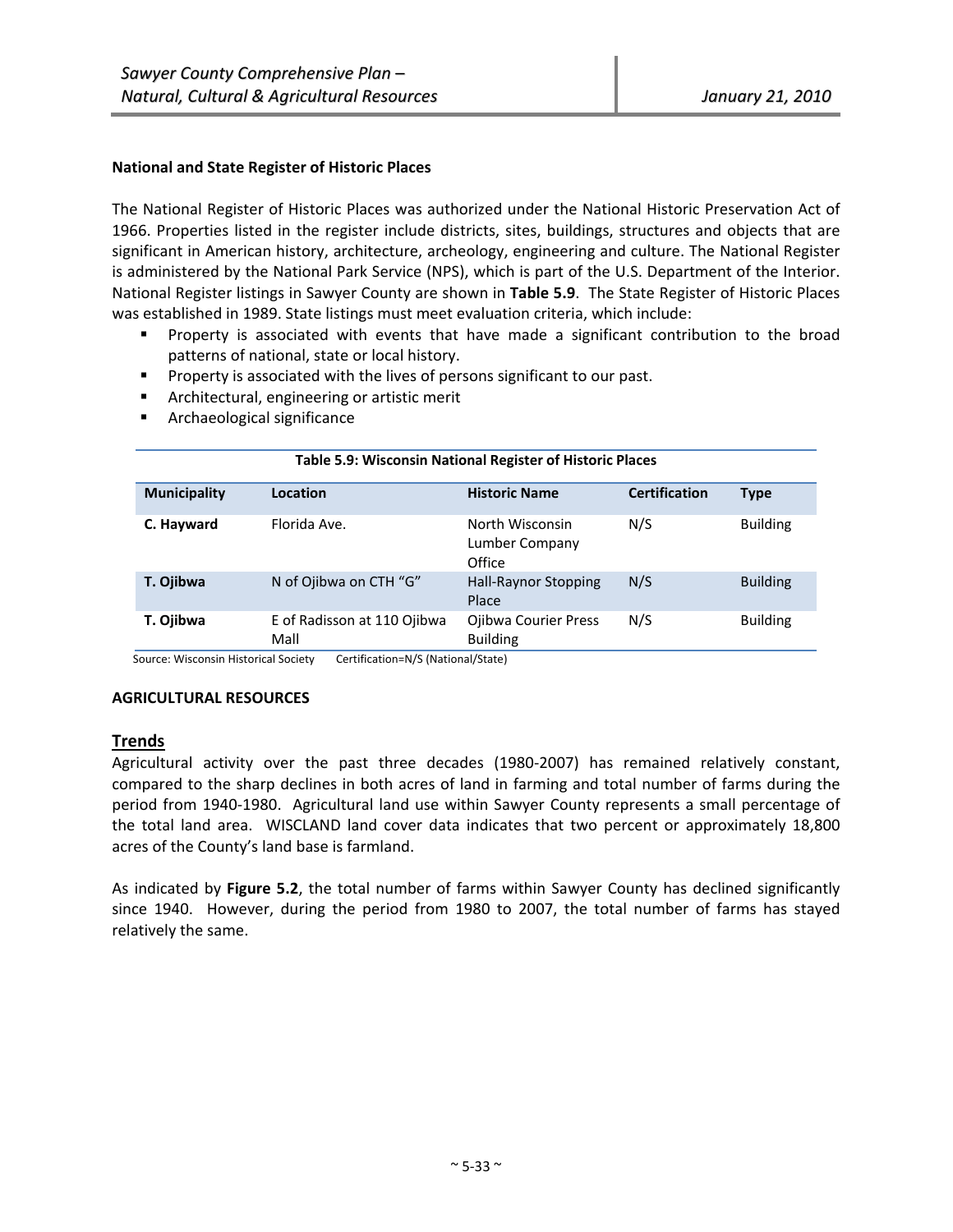i.





Source: US Census, Wisconsin Agricultural Statistics Service

**Figure 5.3** reflects Sawyer County farmland acreage. A decline in total acres of farmland follows the decline in the number of farms across Sawyer County. With nearly 143,000 acres of farmland in 1950 only 47,000 acres is in farm land use in 2007, a decline of nearly 96,000 acres. Another indicator of the trending decline in farming is the fact that total agricultural assessed acreage for land across Sawyer County declined from 40,374 acres in 1998 to 34,119 by 2008.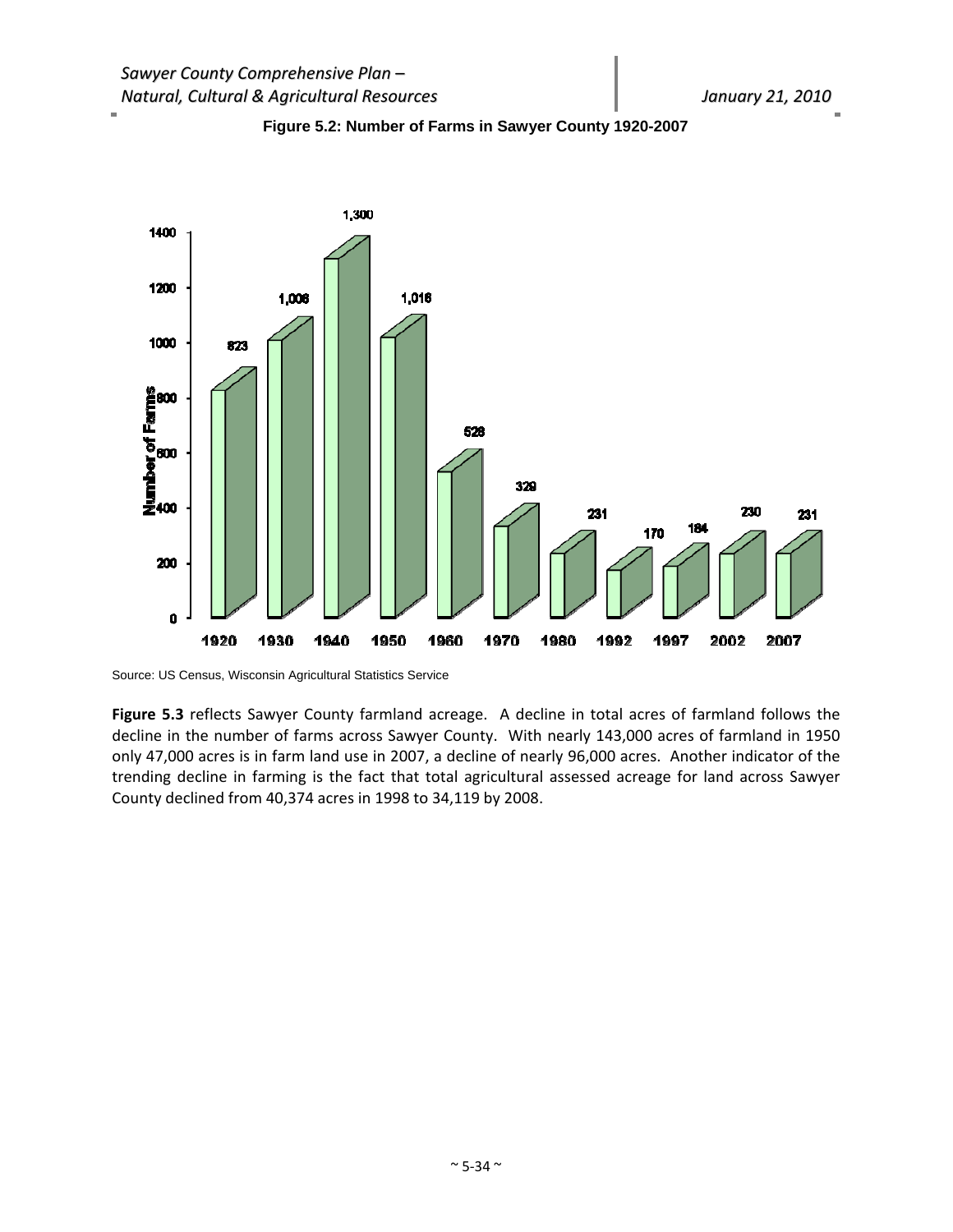



Source: US Census, Wisconsin Agricultural Statistics Service

## **Productive Agricultural Lands**

Agricultural lands play an important role in defining the character of many Wisconsin communities. Wisconsin's Comprehensive Planning legislation requires communities to review and analyze their agricultural land base and to formulate goals, objectives and policies for preserving prime agricultural lands. Currently, there is insufficient soils information available to define productive agricultural areas in Sawyer County. However, a map can be developed based on soil types, that if the land was drained, the soil would be suitable for farming (Map 17).

## **Existing Agricultural Protection**

The Sawyer County Zoning Ordinance is the primary tool regulating the use of agricultural lands in the rural areas. The Agriculture‐1 (A‐1) zoning district is intended to provide for the continuation of general farming and related activities in those areas best suited for such development and to provide for orderly development of residential, commercial and industrial development. Year-round residences are permitted within this district, only when persons engaged in farming activities on the premises occupy these dwellings. The Agriculture‐2 (A‐2) zoning district is intended to provide for light and hobby farming and related activities and to provide for orderly development of residential, agricultural and commercial activities in those areas best suited for development. Non‐farm residential development is allowed within this district. Both districts require a minimum lot size of 5 acres.